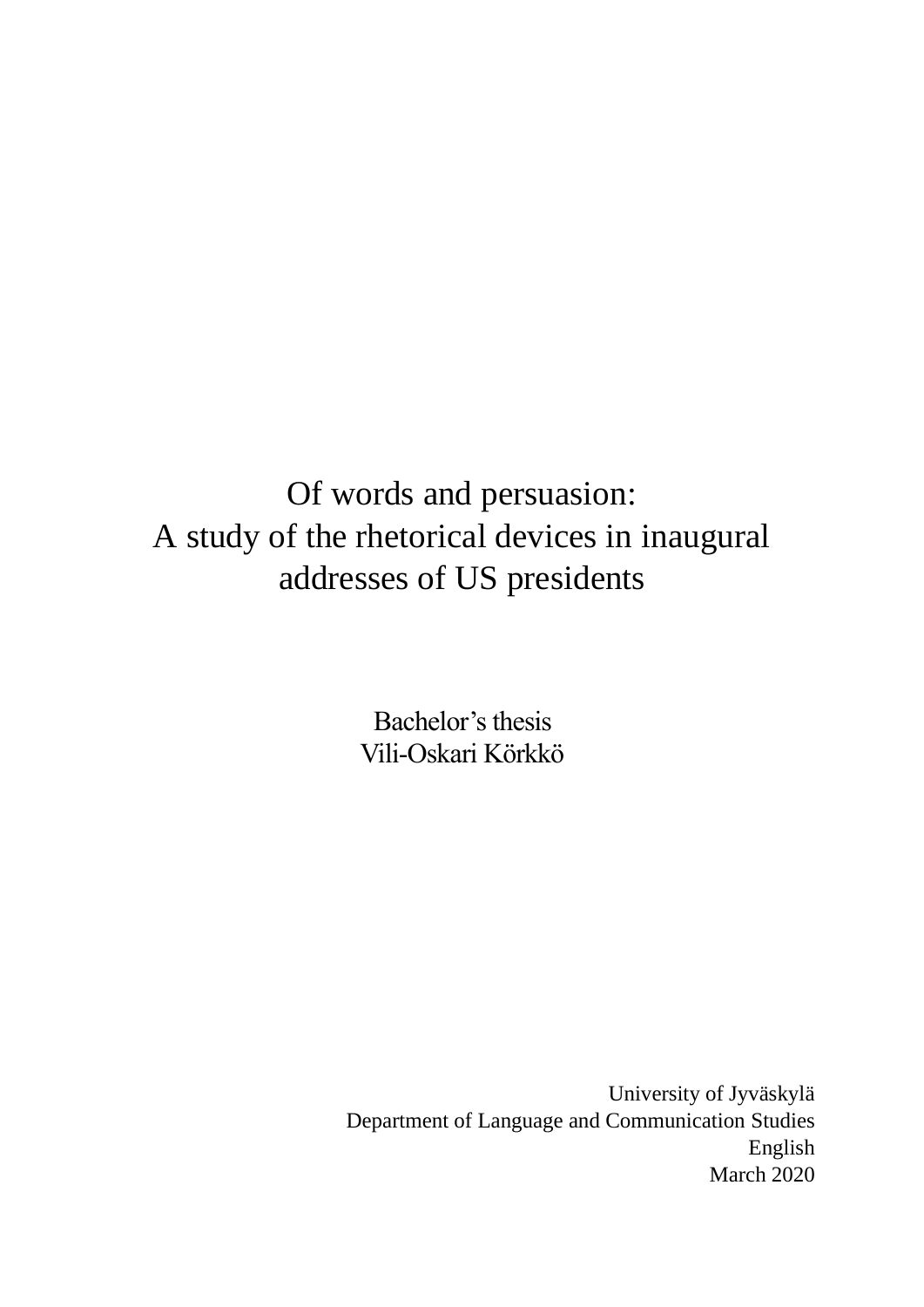| $\vert$ Tiedekunta – Faculty                                                          | Laitos - Department                |  |  |
|---------------------------------------------------------------------------------------|------------------------------------|--|--|
| Humanistis-yhteiskuntatieteellinen tiedekunta                                         | Kieli- ja viestintätieteidenlaitos |  |  |
| $\ $ Tekijä – Author                                                                  |                                    |  |  |
| ∥Vili-Oskari Körkkö                                                                   |                                    |  |  |
| $\ $ Työn nimi – Title                                                                |                                    |  |  |
| <b>Of</b> words and persuasion:                                                       |                                    |  |  |
| $\parallel$ A study of the rhetorical devices in inaugural addresses of US presidents |                                    |  |  |
| $\Box$ Oppiaine – Subject                                                             | Työn laji – Level                  |  |  |
| Englannin kieli                                                                       | Kandidaatintutkielma               |  |  |
| $\parallel$ Aika – Month and year                                                     | Sivumäärä – Number of pages        |  |  |
| Huhtikuu 2020                                                                         | 18                                 |  |  |

Tiivistelmä – Abstract

Retoriikka liittyy läheisesti Yhdysvaltain presidenttien toimenkuvaan, sillä heidän tehtäviinsä kuuluu muun muassa kansallisesti ja poliittisesti tärkeiden puheiden pitäminen. Puheiden pitämisen retoriikassa puolestaan tärkeitä rakennuspalikoita ovat retoriset keinot, joiden avulla voidaan tehdä puheista entistä vakuuttavampia. Tämän tutkielman tarkoituksena olikin tutkia, mitä retorisia keinoja viisi viimeisintä Yhdysvaltain presidenttiä käytti virkaanastujaispuheissaan. Näiden havaintojen pohjalta pyrittiin myös etsimään yhtäläisyyksiä ja eroavaisuuksia presidenttien hyödyntämissä keinoissa. Tutkimusmateriaali koostui George Bushin, William J. Clintonin, George W. Bushin, Barack Obaman ja Donald Trumpin ensimmäisistä virkaanastujaispuheista ja niitä tutkittiin hyödyntäen kvalitatiivisen sisältöanalyysiin, kvantitatiivisen sisältöanalyysin ja retorisen analyysin yhdistelmää.

Tutkimustulokset osoittivat, että puheet sisälsivät tiettyjä samoja retorisia keinoja. Toisaalta tulosten vertailu aiempiin tutkimuksiin osoitti myös, että samat henkilöt voivat käyttää hyvinkin erilaisia retorisia keinoja eri suhteissa riippuen puheen kontekstista ja aiheesta. Lisäksi tulokset antoivat viitteitä siitä, että eri ihmisten pitämät puheet samassa kontekstissa ja samasta aiheesta sisältävät lähes samassa suhteessa retorisia keinoja, kun niitä verrataan puheiden sanamääriin. Tämän huomion osoittaminen todeksi vaatii kuitenkin enemmän laajempaa tutkimusta alueelta.

Asiasanat – Keywords rhetoric, content analysis, rhetorical analysis, rhetorical device, retoriikka, retorinen keino

Säilytyspaikka – Depository JYX

Muita tietoja – Additional information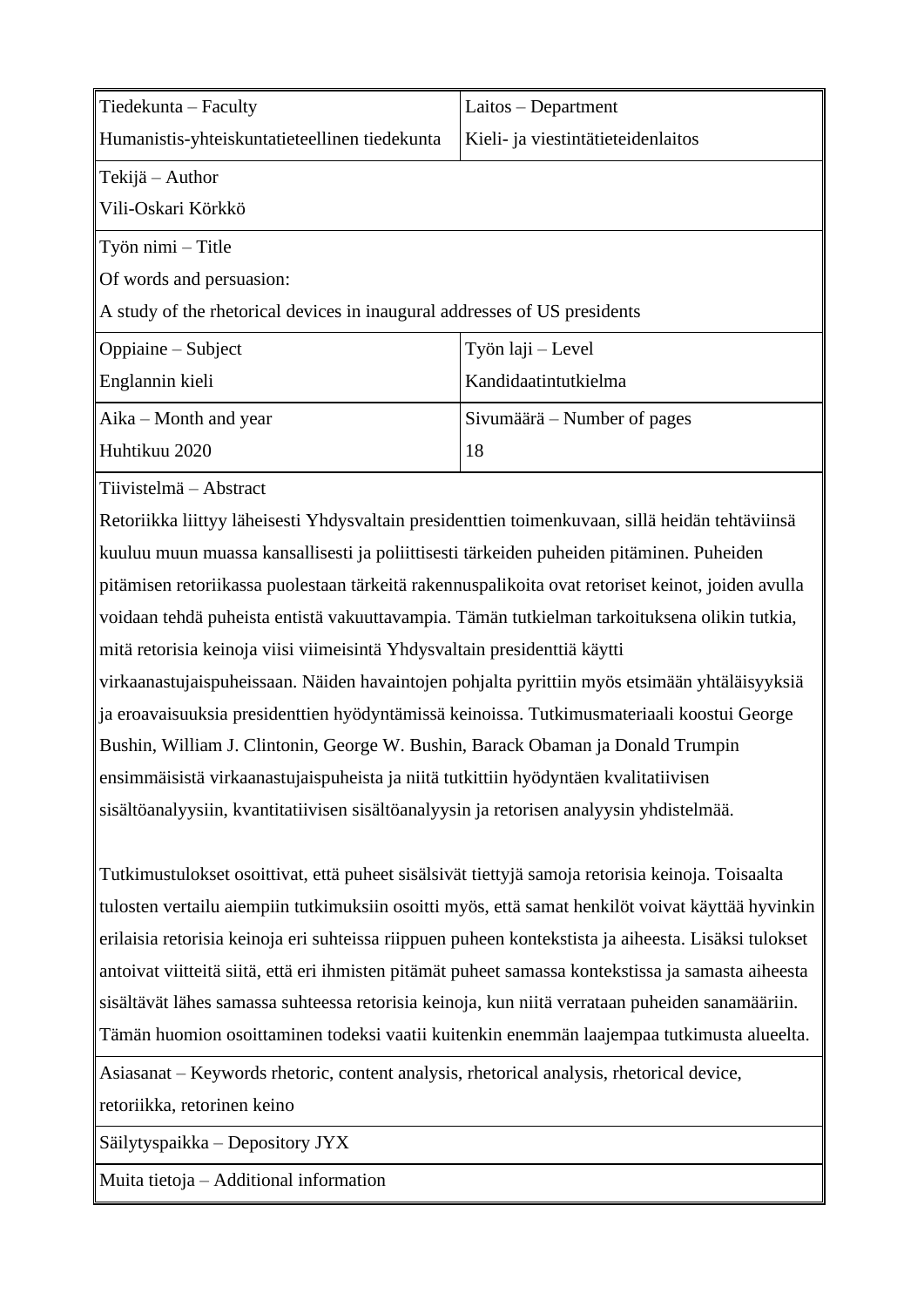# TABLE OF CONTENTS

| $\mathbf{1}$   |     |  |  |  |
|----------------|-----|--|--|--|
| $\overline{2}$ |     |  |  |  |
|                | 2.1 |  |  |  |
|                | 2.2 |  |  |  |
| 3              |     |  |  |  |
|                | 3.1 |  |  |  |
|                | 3.2 |  |  |  |
|                | 3.3 |  |  |  |
|                | 3.4 |  |  |  |
| $\overline{4}$ |     |  |  |  |
|                | 4.1 |  |  |  |
|                | 4.2 |  |  |  |
|                | 4.3 |  |  |  |
|                | 4.4 |  |  |  |
|                | 4.5 |  |  |  |
|                | 4.6 |  |  |  |
| 5              |     |  |  |  |
|                |     |  |  |  |
|                |     |  |  |  |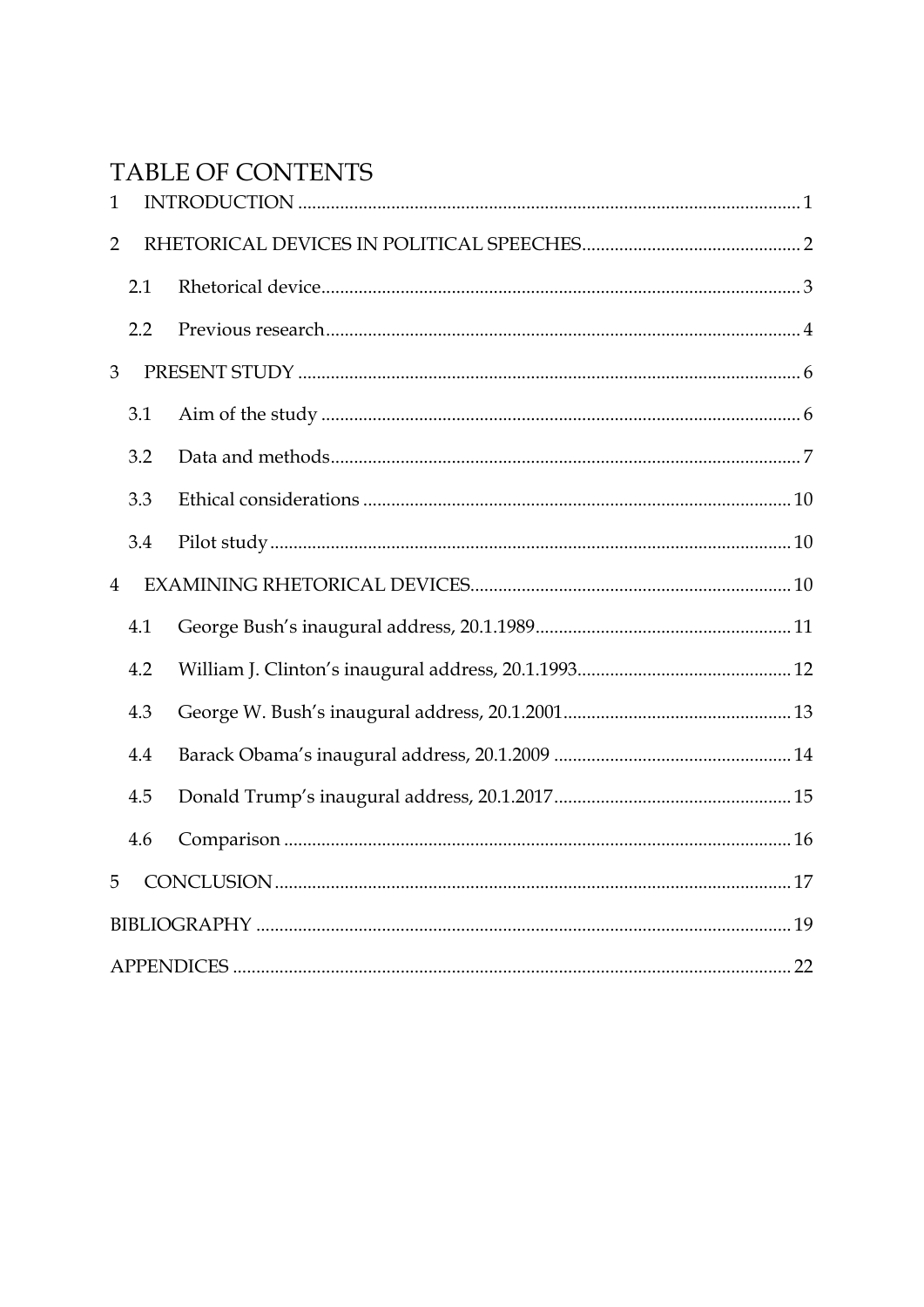# <span id="page-3-0"></span>1 INTRODUCTION

Throughout time, rhetoric has been used to affect people and good rhetors have had the ability to persuade the masses. For instance, in the classical times during the rise of democracy in Greece, the role of public communication in resolving problems was increased. During those times, rhetoric was defined as the study that examined the possible methods of persuasion, and it was taught by philosophers like Socrates, Plato and Aristotle. (Trenholm, 2013). In addition, Pernot (2005) explains that, for example, in Athens public prosecutors did not exist, which meant that people and citizens themselves had to describe the charges in court giving rise to the importance of rhetoric in the public sector and to the necessity of competent skills in persuasion. Therefore, it should not be a surprise that Charteris-Black (2014: 3) claims that the classical view of rhetoric focused on training people to influence others through persuasion in public settings as rhetoric was defined as a tool for affecting communities and society.

Furthermore, an important subject in rhetoric is the artistic proofs that are large rhetorical strategies, or categories, as opposed to the much more specific rhetorical devices, which will be specified later in this thesis. According to Charteris-Black (2018: 8) the three proofs were presented by Aristotle as *ethos*, *pathos* and *logos*. *Ethos* refers to creating an appeal with the audience through the means of the character of the orator. Thus, by, for example, demonstrating virtue and intelligence, a speaker can affect their own credibility. In turn, *pathos* refers to the use of emotions in establishing public appeal. This can be done by, for example, utilizing humour or by evoking sympathy in the audience. Finally, *logos* refers to creating appeal by using reason, for instance, by presenting logical arguments. Furthermore, the words *ethical*, *empathetic* and *logical* were created from the basis of these proofs, which should not be a surprise considering their definitions. (Charteris-Black, 2018: 8-16).

Charteris-Black (2018: 19-27) also explains that the artistic proofs tend to be placed in specific parts of a speech. These parts are prologue, narrative, proof, refutation and epilogue. The way in which the speech is arranged may of course, vary depending on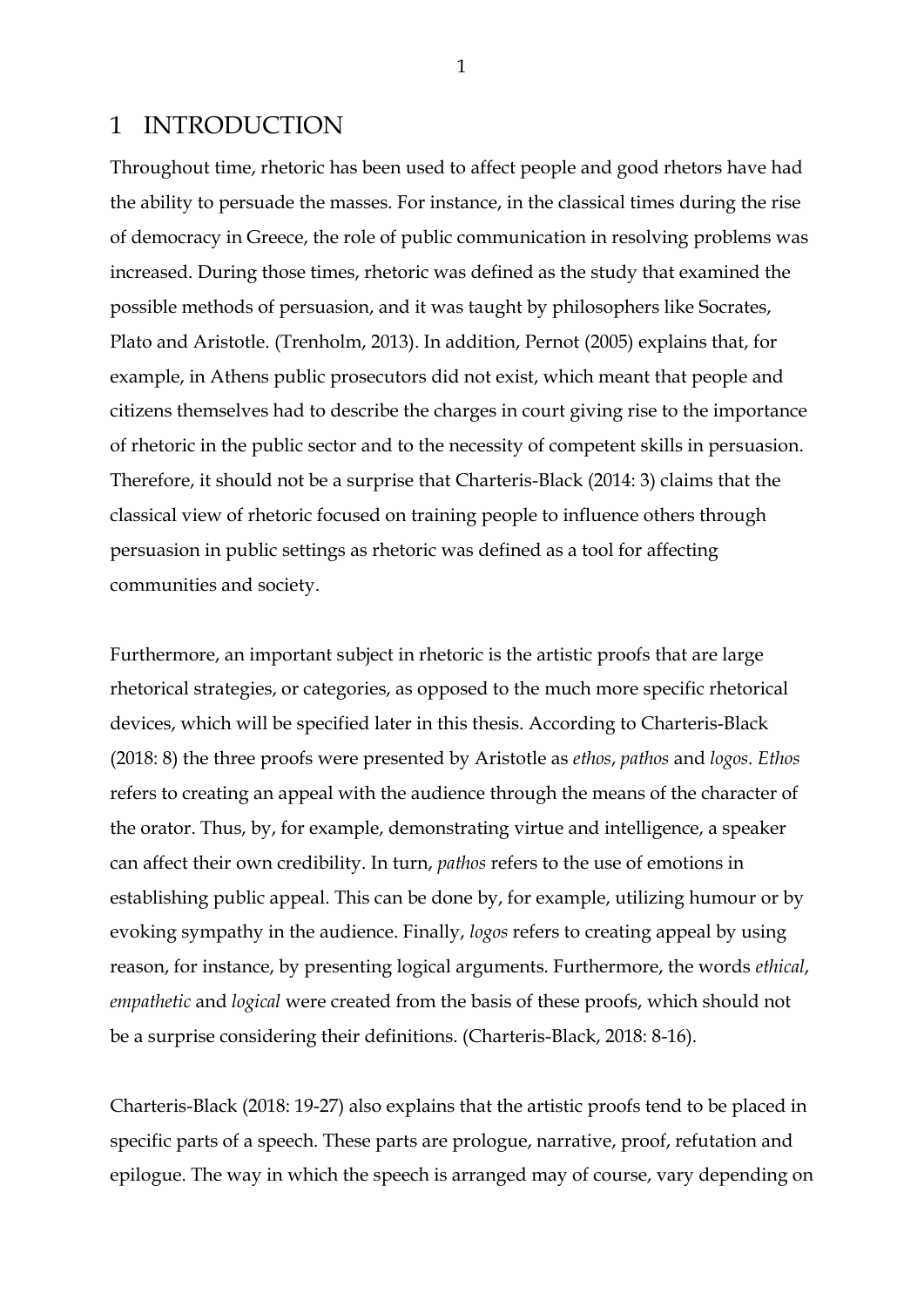the type of speech. However, analysing a speech in terms of the artistic proofs usually leads to conclusions such as in the prologue the devices that utilize ethos are commonly used, whereas the epilogue contains techniques that include pathos. Different proofs can be used in other parts of a speech as well, but like the examples above show, some proofs are more likely to be placed in specific parts of a speech and comparing them to each other.

The main focus in this thesis is rhetorical devices and what are their effects. The aim is to provide an understanding on the rhetoric employed by the most recent US president in their inaugural addresses. This is done by analysing the rhetorical devices in each speech, after which the effects of the most prominent devices in all the speeches will be analysed more precisely. This should give a clear understanding on how and why certain devices were used to persuade the audience, or the people.

In the next chapter a clear definition for a rhetorical device will be given and previous research in the field of the thesis will be evaluated. In chapter 3 the aim, data and methods of this thesis are explained in detail. Chapter 4 focuses on the analysis of the findings. Lastly in chapter 5 the results based on the findings are revealed with a focus on their significance to the field of study. Moreover, the potential focus points for further research will also be considered.

# <span id="page-4-0"></span>2 RHETORICAL DEVICES IN POLITICAL SPEECHES

In this chapter, the scientific backdrop for this thesis will be explained in detail. First, the concept of a *rhetorical device*, which is the main focus of the study, is defined. Then, studies that focus on the use rhetorical devices in political speeches will be investigated to provide information on the previous research conducted before in the field of this thesis. In this chapter the books by Charteris-Black (2014), Kelen (2007), Lanham (1991) and Trenholm (2013) function as the main body for constructing the theoretical framework. Throughout the thesis the definitions given by Harris (2013) will be used as a main reference point to the various rhetorical devices that are covered.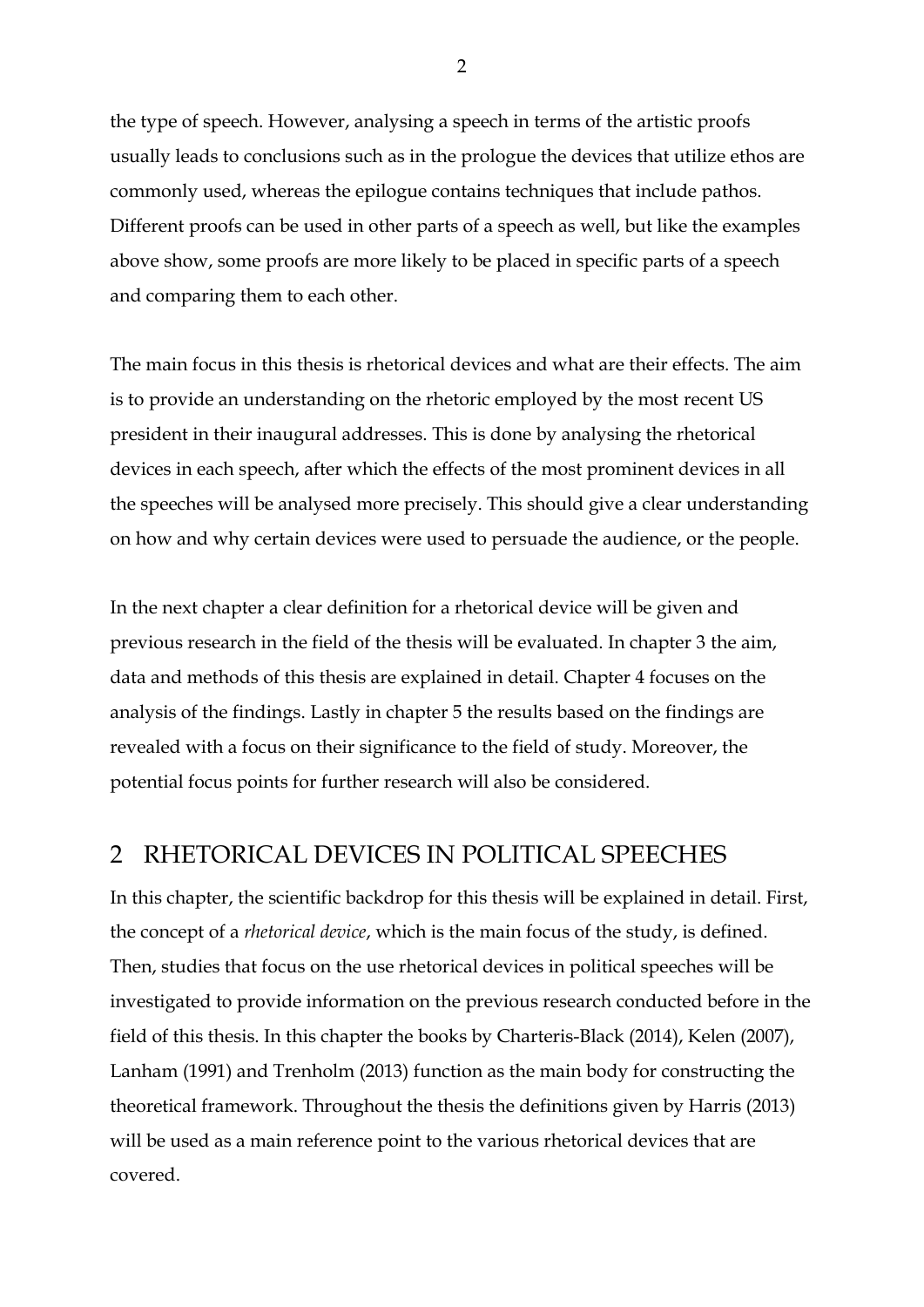#### <span id="page-5-0"></span>2.1 Rhetorical device

*Rhetorical devices* or *terms* and our understanding of them are based on the views of the classical times. Their purpose, however, is to affect the audience of a piece of text, for example, through the act of persuasion. Rhetorical devices can also be referred to as *figures of speech*, and the ways in which they are classified vary depending on the chosen division. One example of this is the analysis of them as *tropes* and *schemes.*  According to this view, tropes are devices that have something to do with the meanings of words rather than with the rearrangement of words in unusual ways as is the case with schemes. (Kelen, 2007: 8-9). Lanham (1991: 178) continues that tropes are devices in which the intended meaning of a word in discourse differs from its original connotation, and that in schemes the literal connotations of words are still intact, but the words themselves are patterned in some other meaningful way. For example, a metaphor is a trope while alliteration is a scheme. In short, Kelen (2007: 14) describes metaphors as devices that are ethically speaking near lies, as they are used to claim that a thing is something else, which, in truth, it actually is not. In turn, Harris (2013: 44) characterizes alliteration as the repetition of consonant sounds in the initial positions of words. For the sake of clarity rhetorical tropes, or figures of speech, will be referred to as rhetorical devices in this thesis.

According to Charteris-Black (2018: 46-49) the role of schemes in a speech is to affect the overall tempo, flow and timing, for example by giving the audience an impression of rhythm and speed. He continues that, on the other hand, tropes are used to draw the attention away from the original meanings of words into alternative denotations. This can be done by, for example, evoking different emotions in the audience, for instance, by utilizing metaphors. In addition, tropes and schemes can be used in conjunction with each other to achieve different rhetorical goals. One of which is the possibility to gain a broader rhetorical effect by not focusing on just one easily identifiable device, but instead to several devices that are used in unison. Charteris-Black (2018: 54)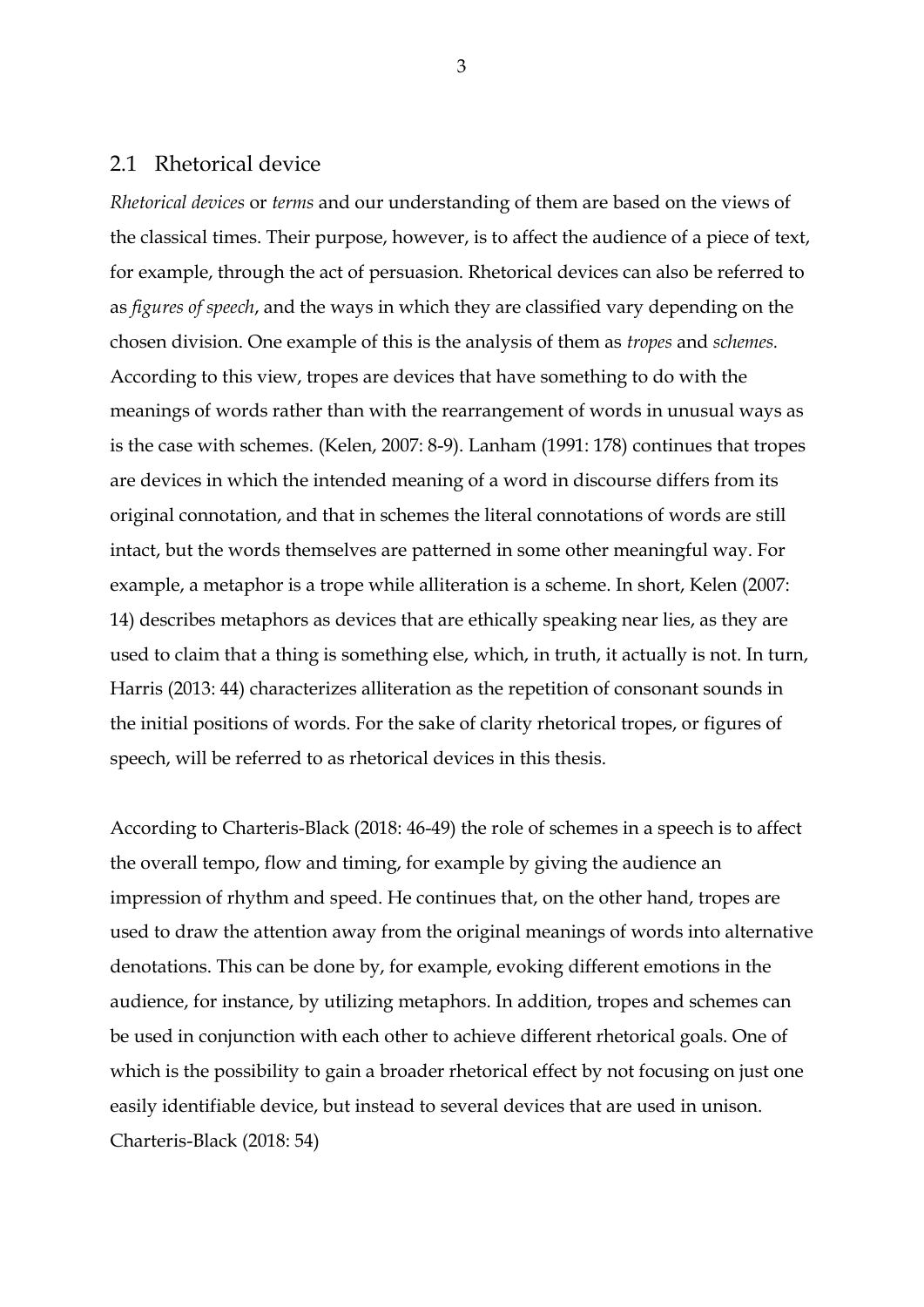It is also important to note that, according to Kelen (2007: 9), the usage of rhetoric in language is premeditated, but still the employment of rhetorical devices may sometimes be unintended. The meaning of a text may, for example, change depending on the context where it is interpreted. Likewise, during discourse, the meanings of rhetorical devices may result in various outcomes that might differ from the ones intended by the author.

#### <span id="page-6-0"></span>2.2 Previous research

There has been some research on the usage of rhetorical devices in political speeches of different US presidents in the past, but a larger comparison encompassing several presidents has not been conducted before. In this chapter some of the previous studies regarding the device usage will be analysed.

The research conducted by Kazemian and Hashemi (2014) studies president Barack Obama´s speeches and it reveals that, in five randomly chosen speeches of his total of 25, he utilized especially three distinct rhetorical devices: parallelism, antithesis and expletive. Kazemian and Hashemi (2014) deduce that these rhetorical devices assist in making a text more persuasive and united by creating relationships between different topics. They also help in presenting factual information and claims more powerfully and in progressing from one part to the other smoothly in a speech. This study offers valuable insight on the rhetoric of Barack Obama, which in turn allows for a comparison of the rhetorical devices in his inaugural address and speeches that were analysed in this study.

In another research study conducted by Kazemian and Zhou (2015) they examined the rhetorical content and form in John F. Kennedy's inaugural address. The results showed that Kennedy utilized five different strategies to accomplish his motives: appeal to everyday beliefs and values, usage of antithesis to attain identification, ample use of the first personal plural, conventional form and figurative form. For the present study these findings offer useful comparisons especially in terms of the rhetorical devices apparent in Kennedy's speech such as metaphor, antithesis and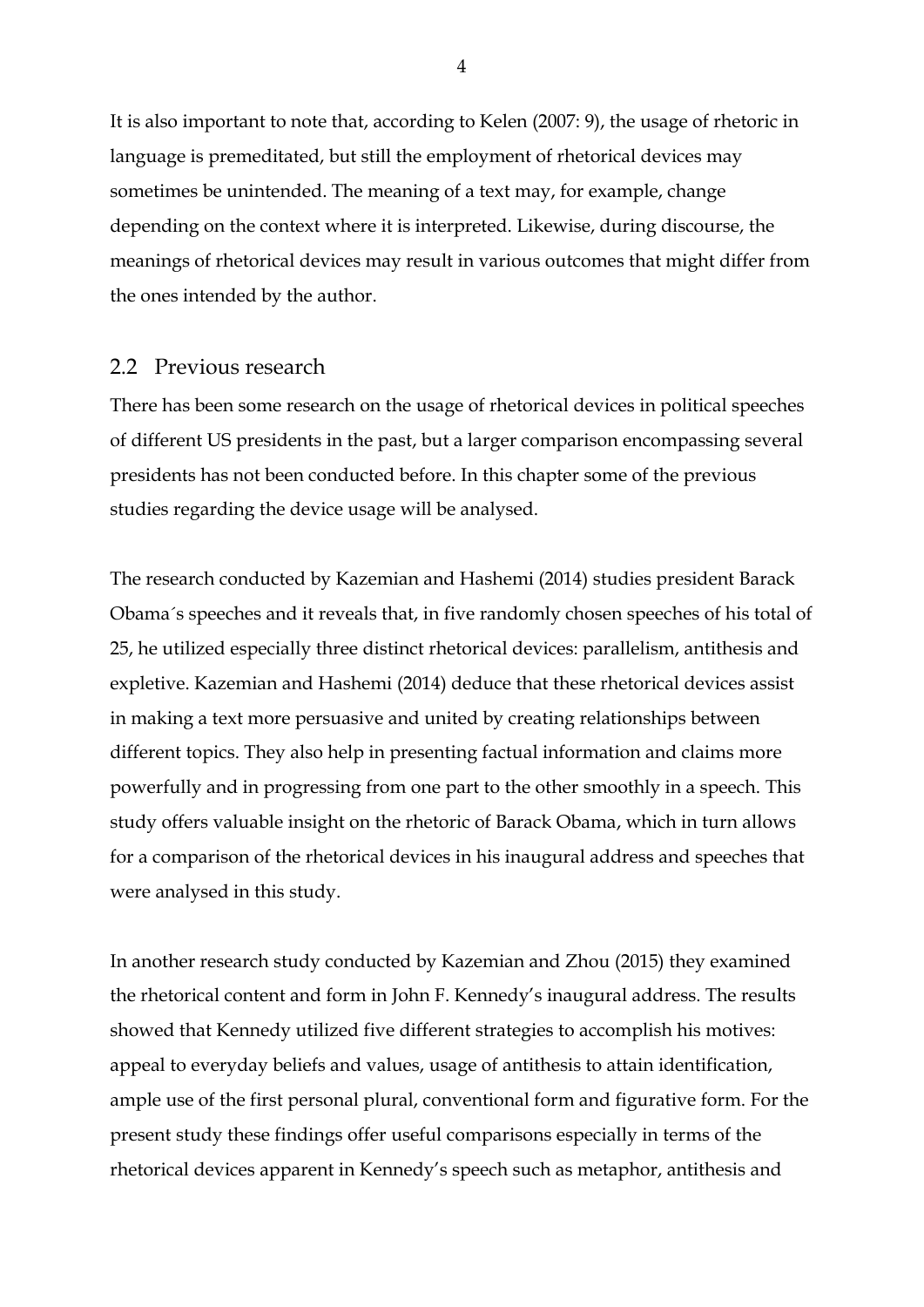alliteration. Another reason why this study is important for the aim of this thesis is that it provides information on the rhetorical devices in yet another inaugural address by a different US president from those that are already a part of the data for this thesis. As such, this study offers a valuable point of comparison for the findings of this thesis.

Slavicková (2013) studied the rhetorical profile of presidential speeches held on the Memorial Day in USA. Her sample consisted of 4 speeches from a total of 27 in a corpus. The orators of the speeches were Lyndon B. Johnson, Ronald Reagan, George W. Bush and Barack Obama. According to her research, the speeches were quite uniform in terms of style and they included rhetorical devices such as metaphors connected in debt and burden, metonyms inside metaphors as well as anaphoric repetition. Slavicková (2013) states that in the genre of Memorial Day speeches different elements such as rhetorical devices are chosen mainly for their aesthetic features and strategic purposes. While this study does not examine rhetorical devices in inaugural addresses, it still studies what devices some US presidents utilized in their other speeches. This is valuable information because the findings of this thesis can be compared to discover whether there are any differences or similarities in the types and frequencies of rhetorical devices in their other speeches as well.

In the study conducted by Ghentulescu (2018), the focus was to present how the chosen rhetorical devices represent the orator's cultural background and linguistic setting. His sample consisted of different speeches from Donald Trump and the president of Romania Klaus Iohannis. In terms of Donal Trump, the rhetorical devices that were apparent were metaphors and antithesis. Gentulescu (2018) also explained that the metaphors utilized by Trump were different in terms of their themes: some were culturally bound, others biblical, some conceptual ones took inspiration from the field of construction and lastly few were automotive. Regarding the conceptual metaphors, the aim was to represent the country as something that had to be rebuilt while the automotive metaphor refers to an idea that a political party is a car and foreign policy is a road. This research was chosen because it studies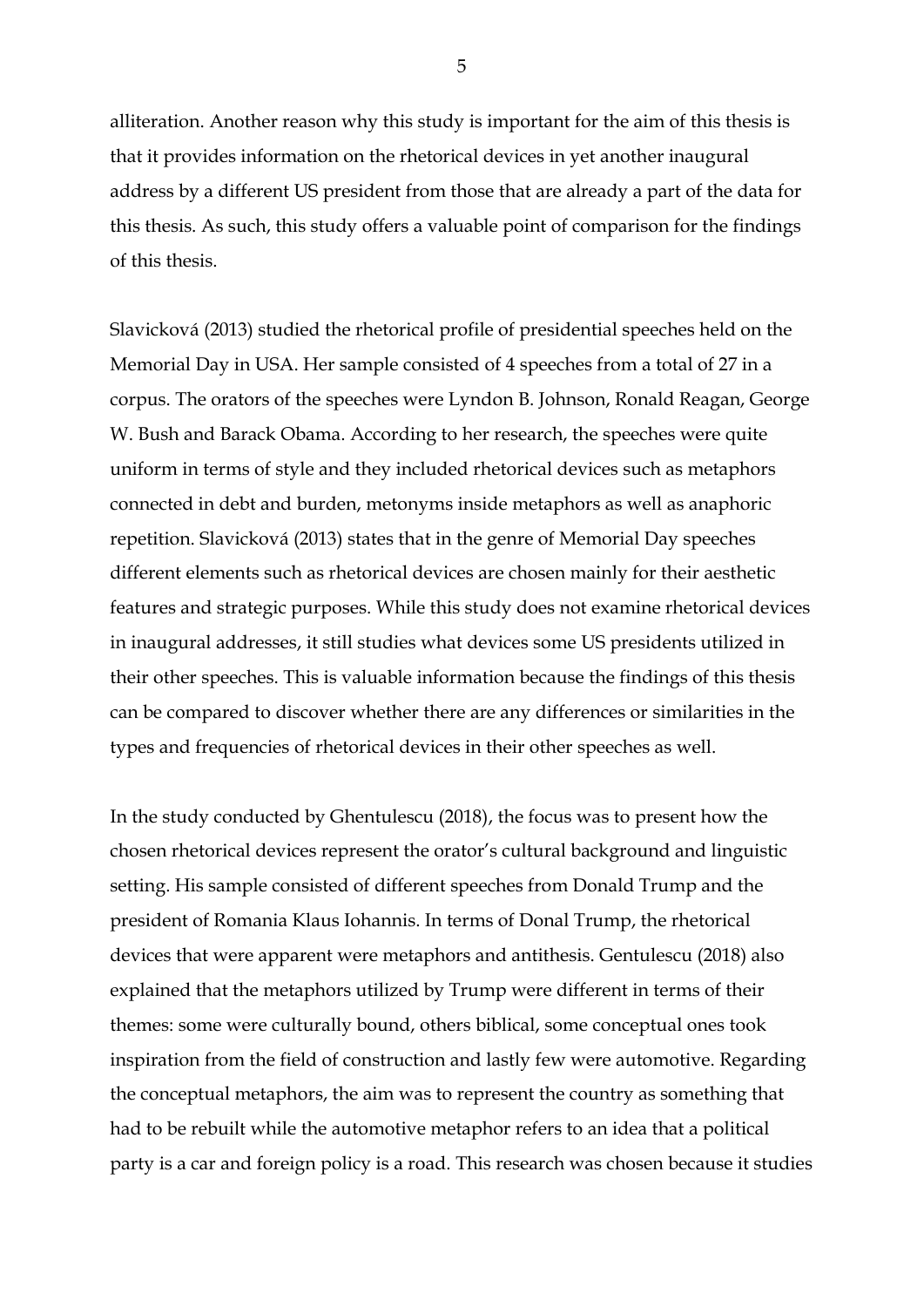the rhetorical devices utilized by Donal Trump in some of his presidential speeches. The findings of this thesis can be compared to the results of this study to examine whether Trump employs similar devices in similar ratios in his inaugural address as well.

In their research Rezaei and Nourali (2016) focus on the rhetorical techniques and oratory skills employed by Barack Obama and the Iranian president Hassan Rouhani. Two speeches were chosen from each of the president for the analysis. They found out that Barack Obama utilized a variety of rhetorical devices in his speeches such as repetition, metaphors, alliteration, parallelism and rhetorical questions. Rezaei and Nourali (2016) claim that metaphor was the most common device utilized by Obama in his speeches, but also alliteration, allusion and repetition were employed quite frequently. This research provides more information on the types of rhetorical devices employed by Barack Obama in his presidential speeches which is valuable data for comparing his usage of said devices in his inaugural address as well.

# <span id="page-8-0"></span>3 PRESENT STUDY

### <span id="page-8-1"></span>3.1 Aim of the study

Every four years a presidential election is held in the United States of America, and each time a president is elected they will give an inaugural address, or an inauguration speech as their first official speech as the president of the United States of America. The aim of this thesis is to provide an understanding on the trends in rhetoric applied by recent US presidents in their inaugural addresses. The features that will be focused on are the rhetorical devices that were applied in the speeches. Thus, in order to provide a clear understanding on the matter, the thesis aims to answer two research questions that are as follows:

- 1. What rhetorical devices are applied in the speeches?
- 2. What similarities and differences do the speeches contain in terms of their rhetorical devices?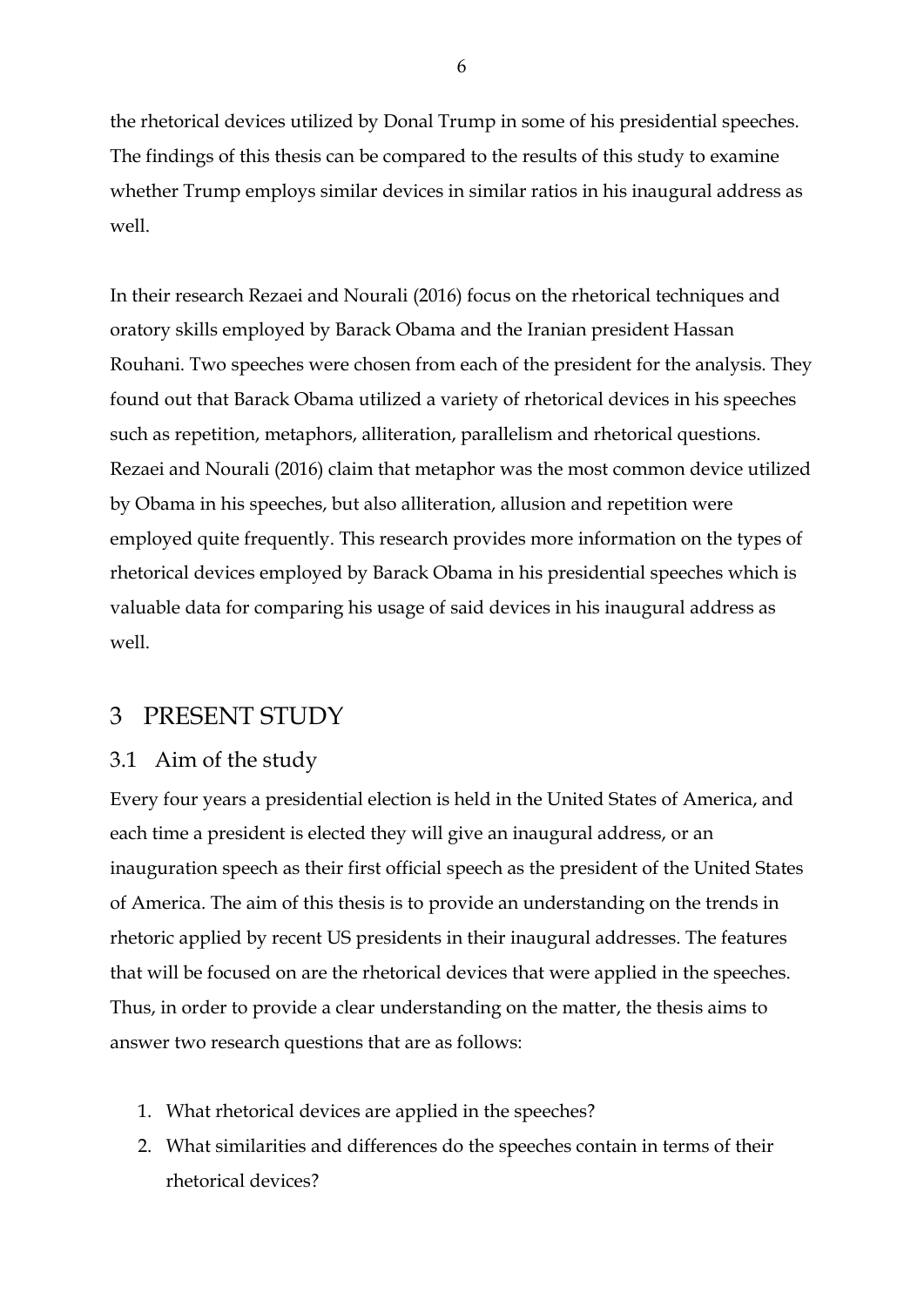With the help of the first research question the intention is to provide definite quantities on the number and types of rhetorical devices in each speech, which is crucial for the aim of the thesis. Then with the second question the gathered data will be examined by searching for similarities and differences in the number and types of devices. Thus, by reporting the findings, it would be possible to make clear conclusions on the use of rhetorical devices in each speech which in turn provides an insight to the rhetoric of each examined US president.

#### <span id="page-9-0"></span>3.2 Data and methods

The data in this thesis consists of the inauguration speeches of the five most recent US presidents: Donal Trump, Barack Obama, George W. Bush, William J. Clinton and George H. W. Bush. The reason why they were chosen is because they offer the most relevant and recent data. Furthermore, only the first inauguration speech of each president is analysed, regardless if they have one or two inauguration speeches, to provide comparable data between each president. The analysis will also focus only on the written documents of each speech in order to limit the scale of the thesis. Thus, the scope is limited to the rhetorical devices that are apparent in written form disregarding the ones that require, for example, audio.

The method of analysis in this thesis will follow the principles of both quantitative and qualitative content analysis as it focuses on determining whether there are any significant differences or similarities between the number and types of rhetorical devices applied by the US presidents in their speeches. Content analysis was chosen as the method of analysis because according to Krippendorf (2013: 18) it is a scientific method that provides the researcher repeatable and accurate conclusions from a text. It can also lead to new observations and facilitates awareness on the chosen topic. The fact that it provides replicable results is important for this thesis as the aim has to do with frequency of rhetorical devices which as a study topic that is quantitative. Moreover, according to Krippendorf (2013: 77) content analysis is best used when dealing with facts realized in language. One of these facts is classified as public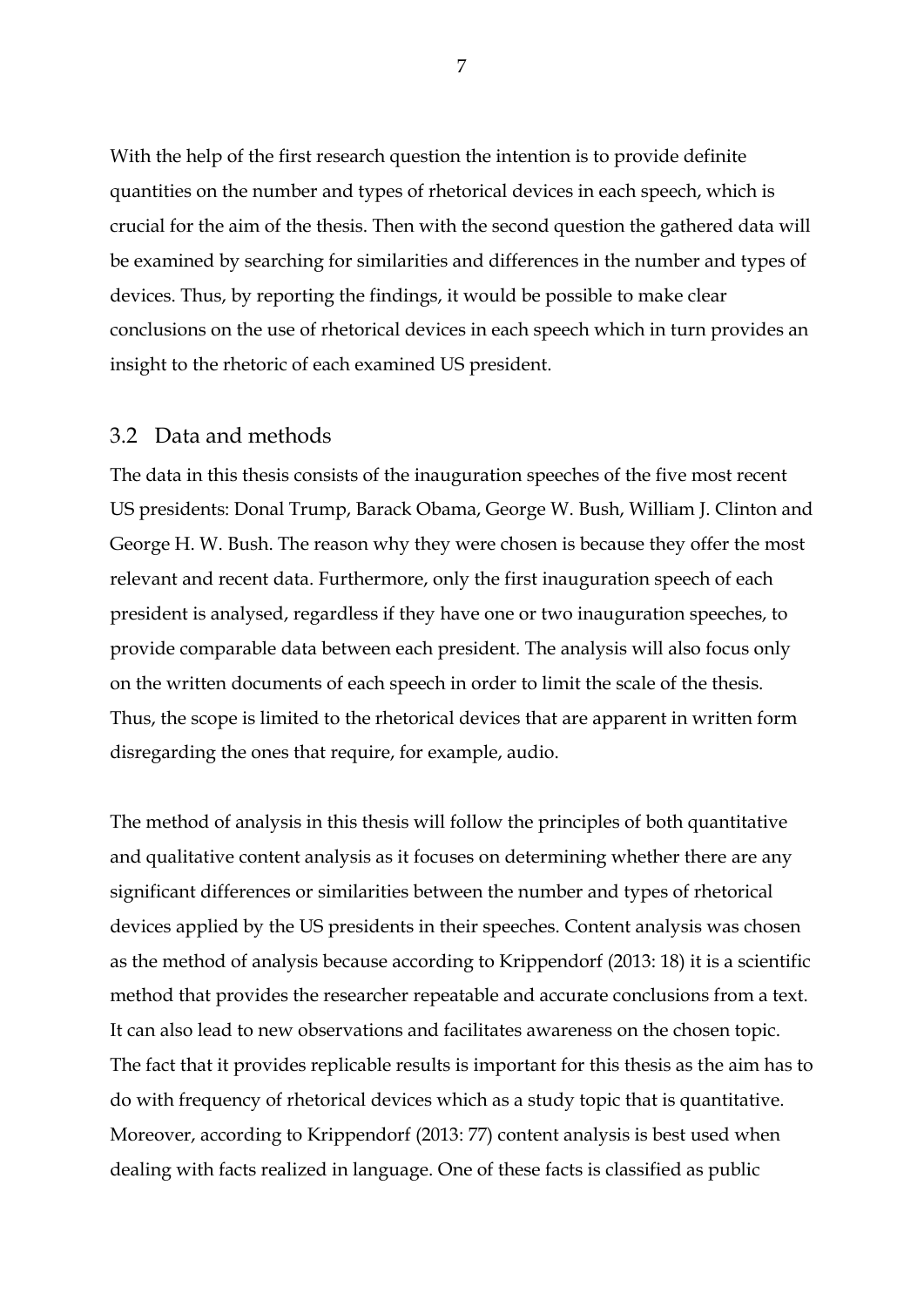behaviours which refers to the notion that content analysis is likely to succeed when the phenomenon that is being analysed is in some form social, political or public. As such content analysis is a reliable research method for this thesis because the data is comprised of political speeches that are inherently public.

However, rhetorical analysis will also be combined with content analysis in a creative way in this thesis to provide more information why certain rhetorical devices were employed in the inaugural addresses. According to Leach (2013) speeches by politicians are traditional targets in rhetorical analysis and they can be examined effectively with it. Critical discourse analysis (CDA) was also considered as the method of analysis for this thesis, but a mix of content analysis and rhetorical analysis was eventually deemed more appropriate. The reason being that the aim is to focus on the quantities of rhetorical devices and on the reasons for utilizing them rather than on the social structures and on the ways people create meanings depending on the social processes around them which is a target area for CDA as explained by Wodak (2001).

The analysis was conducted by counting the number of rhetorical terms that were utilized in the speeches and by displaying them in charts. Then, the results of each speech were compared to each other to analyse possible similarities and differences that arose from them. Great focus was given to those rhetorical devices that were apparent across all the inaugural addresses. Due to the nature of the research, the analysis contains many different devices which is why explanations for them will be given now in alphabetical order following the definitions given by Harris (2013). These rhetorical devices were chosen because they were the most frequently employed ones in all the speeches.

*Alliteration* is a rhetorical device that is defined as the repetition of initial consonant sounds usually in consecutive words, though it can appear also in words that are not subsequent. *Allusion* is a rhetorical device that is defined as a brief, casual remark to a famous story, person or an event. *Anadiplosis*, on the other hand, is a form of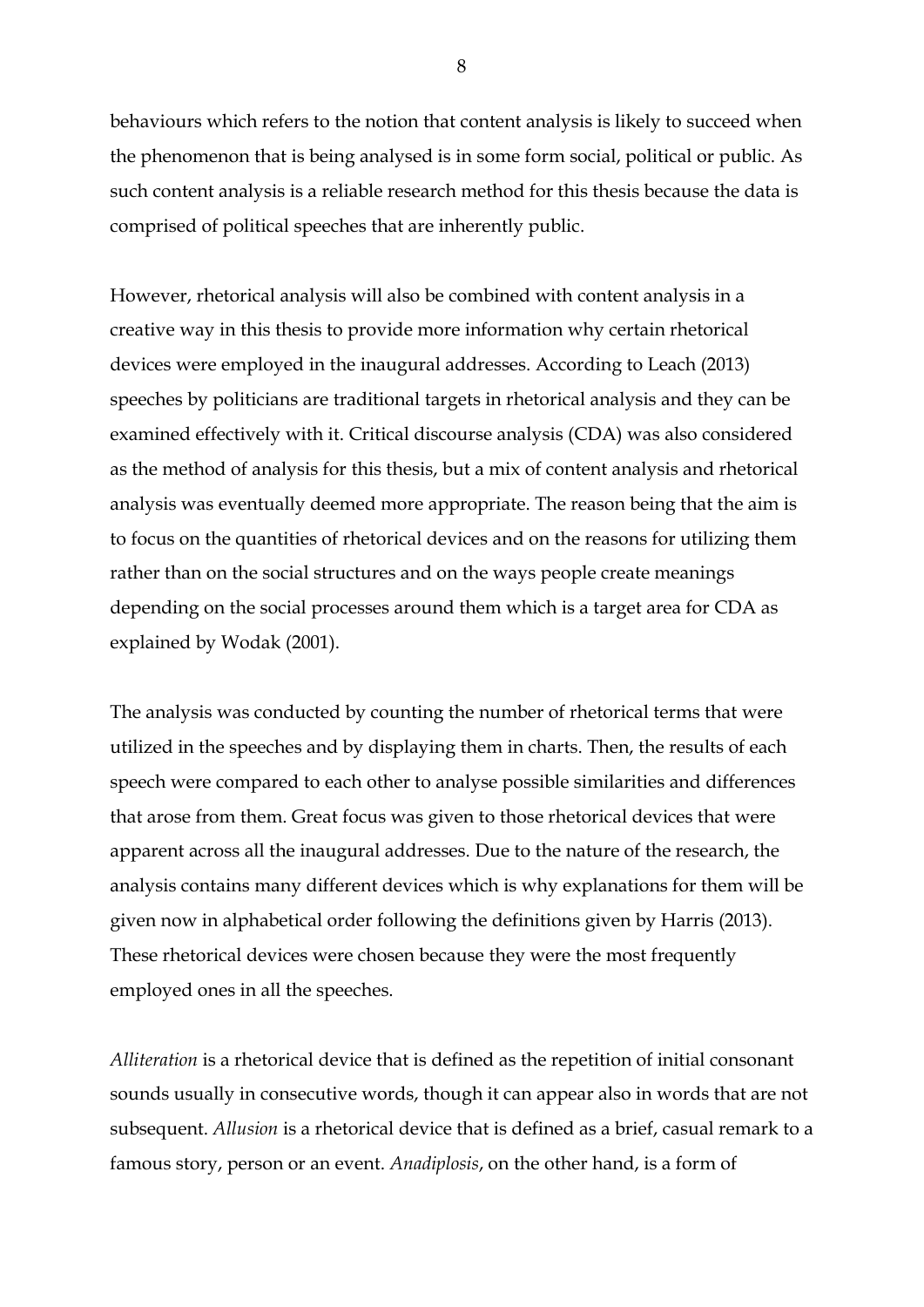repetition where the final word of a sentence, clause or a phrase is repeated at the start of the next one. *Anaphora* is another form of repetition where a word or several words are repeated at the start of several consecutive sentences, phrases or clauses.

*Antithesis* refers to a device in which a parallel arrangement is often utilized to create a contrasting connection between two things for, example, through the means of juxtaposition. *Conduplicatio* is a type of repetition where a key word of one utterance is repeated at the start of the next one. *Enumeratio* refers to the act of listing reasons, parts or results to specify an objective. *Epanalepsis* is a specific type of repetition in which the same word is repeated both at the beginning and at the end of a sentence or a clause.

*Epistrophe* is yet another form of repetition where a word or words are repeated at the final parts of consecutive utterances. *Epithet* describes a noun in terms of its typical features in the form of an adjective or an adjective phrase. *Metaphor* is a form of comparison that connects two things or ideas together by claiming that they are the same. *Polysyndeton* is a device that utilizes conjunctions in places where they would normally not be used, such as between each word in a list. *Rhetorical question* is a question that is not given an answer to by the author as it is a self-evident or clearly desired one. *Sentential adverb* is defined as something that interferes with typical syntax, such as a singular word or a brief phrase.

*Simile* is another type of comparison that utilizes some form of resemblance between two distinct things or ideas with the help of words such as *like* and *as. Zeugma* is a device that is used to show connections between ideas through the means of grammatically sound links, such as the use of several verbs with one subject or the other way around. (Harris, 2013: 7-48). In terms of these rhetorical devices, anadiplosis, anaphora, antithesis, epanalepsis, epistrophe and polysyndeton fall into the category of schemes while epithet, metaphor, simile and rhetorical question are tropes.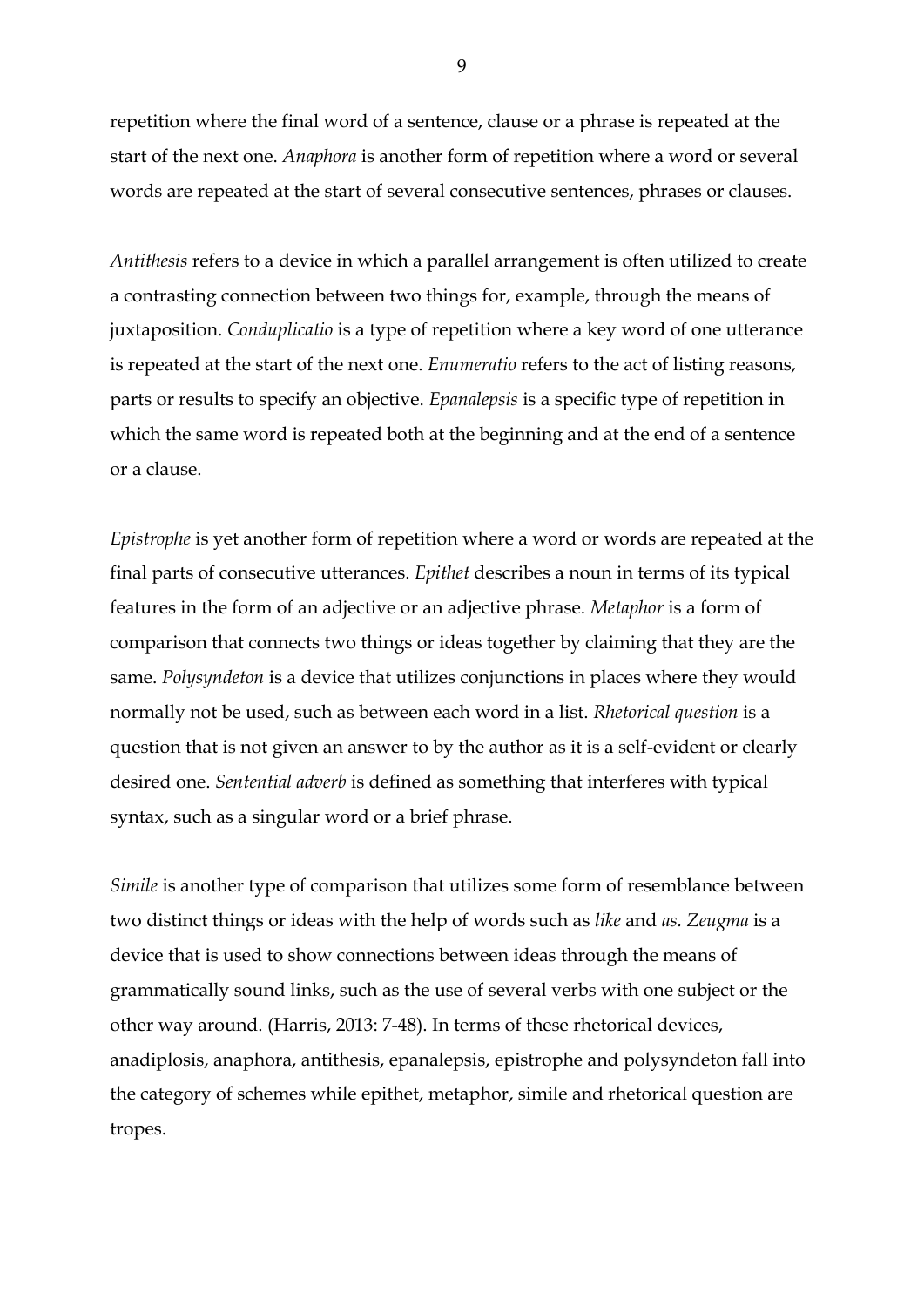#### <span id="page-12-0"></span>3.3 Ethical considerations

The data for this thesis consists only of publicly available speeches of US presidents. Thus, any personal information regarding them will not be utilized or analysed. Furthermore, according to Finnish Advisory Board on Research Integrity (2012: 30) publications made by other researchers must be cited appropriately and that the results of the research must be disclosed openly. These guidelines will be followed throughout the thesis.

#### <span id="page-12-1"></span>3.4 Pilot study

Barack Obama´s speech was analysed first in its entirety to ascertain whether the scope of the thesis was reasonable. This experiment provided the author with enough information to decide that the data set of 5 speeches would be reasonable for the thesis in terms of its length and required data amount.

### <span id="page-12-2"></span>4 EXAMINING RHETORICAL DEVICES

In this section each inaugural address will be analysed individually in chronological order by identifying what rhetorical devices were employed in them and what effects they have. The results are compared to the findings in the previous scientific studies introduced in chapter 2. Moreover, some comparisons to the other speeches in this thesis will already be conducted already at this point; however, in the end of this chapter a more general comparison will be conducted to note the similarities and differences across all the speeches. To give a general understanding of the quantities of rhetorical devices in each speech, a summary can be found in table 1 below. However, as described above, each speech will be analysed individually with their own respective tables as well.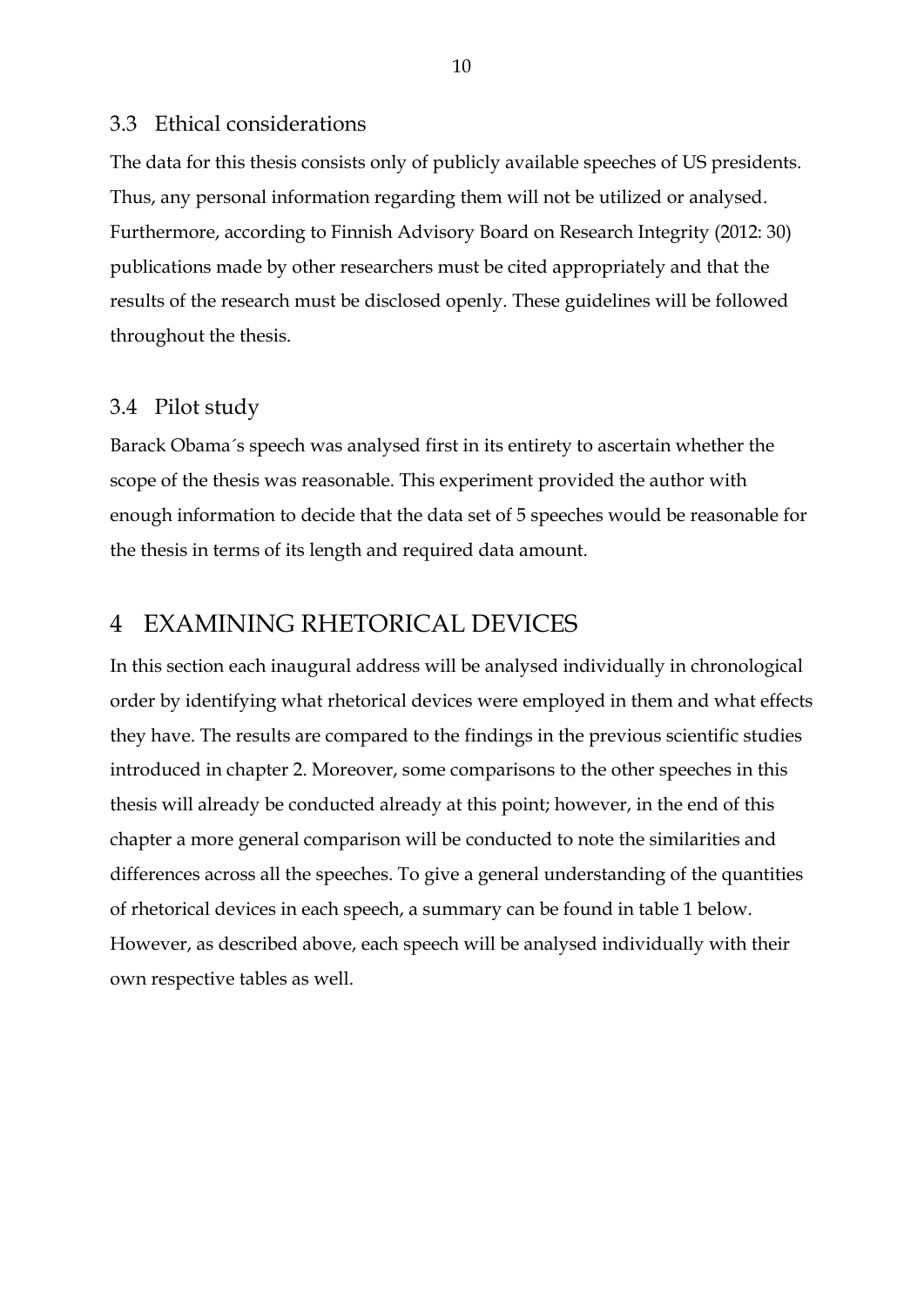|                            |                 | George Bush William J. Clinton George W. Bush Barack Obama Donald Trump |         |         |                |
|----------------------------|-----------------|-------------------------------------------------------------------------|---------|---------|----------------|
| Alliteration               | $10\ \%$        | 14 %                                                                    | 13 %    | $1\%$   | 5 %            |
| <b>Allusion</b>            | $1\%$           | 7 %                                                                     | 3 %     | 4 %     |                |
| Anadiplosis                |                 |                                                                         | 7 %     | $1\%$   |                |
| Anaphora                   | 28 %            | 28 %                                                                    | 26 %    | 31 %    | 33 %           |
| Antithesis                 | $1\%$           | 12 %                                                                    | 7 %     | 7 %     | 14 %           |
| Conduplicatio              | 3%              | $1\%$                                                                   | 2%      | $1\%$   | 2%             |
| Enumeratio                 |                 |                                                                         | 4 %     | 4 %     |                |
| <b>Epanalepsis</b>         | $1\%$           | $1\%$                                                                   |         |         | $6\%$          |
| Epistrophe                 | $10\ \%$        | 5 %                                                                     | $2\%$   |         |                |
| Epithet                    | 31 %            | 27 %                                                                    | 21 %    | 32 %    | 24 %           |
| Metaphor                   |                 | 2%                                                                      | 2%      | 7 %     |                |
| Polysyndeton               |                 |                                                                         | 6 %     | 9%      | $11\ \%$       |
| <b>Rhetorical question</b> | 5 %             |                                                                         |         |         |                |
| Sentential adverb          | 5 %             | $1\,$ %                                                                 | 3 %     |         | $1\ \%$        |
| <b>Simile</b>              | 5 %             |                                                                         |         |         | $1\,$ %        |
| Zeugma                     |                 | $1\%$                                                                   | 3 %     | $3\%$   | 2%             |
| <b>Total devices</b>       | 106             | 83                                                                      | 90      | 137     | 83             |
| <b>Word Count</b>          | 2320            | 1598                                                                    | 1592    | 2395    | 1458           |
| Total devices/word count   | $\frac{4,6}{9}$ | $5,2\%$                                                                 | $5,7\%$ | $5,7\%$ | $\sqrt{5,7}$ % |

*Table 1. Summary of rhetorical devices across all speeches*

### <span id="page-13-0"></span>4.1 George Bush's inaugural address, 20.1.1989

As described in table 2, George Bush utilized alliteration, anaphora, epistrophe and epithet most frequently. His speech was 2320 words longs which means that his and Barack Obama's speech (2396 words) are the longest ones while the rest are about 1500 words long as explained in later tables 3, 4, 5 and 6. When the total number of rhetorical devices is examined in proportion to the word count it can be seen that George Bush utilized the least number of devices with 4,6 %.

One peculiar remark that can be made from his usage of rhetorical devices is that he was the only president in this set of data who utilized rhetorical questions in his speech. According to Harris (2013), the purpose of a rhetorical question is to provoke, emphasize and draw conclusions. Considering the ease of spotting rhetorical questions for a listener, 5 cases of rhetorical questions in one speech could be considered as a big amount, although their effectivity is undeniable. Another thing to note is that Bush used epistrophe more frequently, with a percentage of 10, when compared to the other presidents. For example, William J. Clinton included only 5 % of epistrophe in his speech even though he was the second most frequent user of epistrophe. Harris (2013: 18) explains that epistrophe allows the orator to emphasize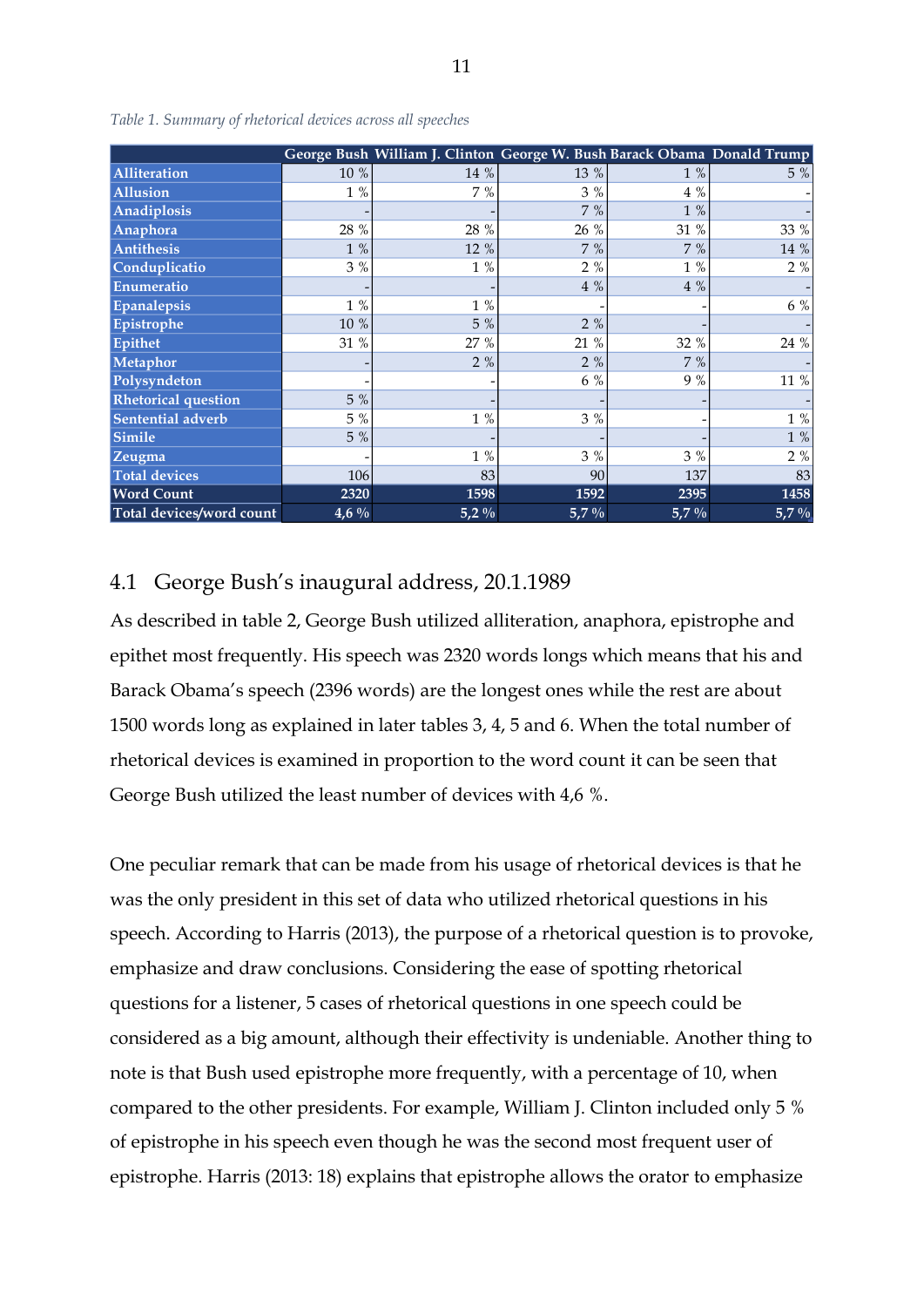the ideas in the endings of phrases or sentences, which can, in some cases, be "too rhetorical".

| <b>Rhetorical device</b>   |      | Number Percentage |
|----------------------------|------|-------------------|
| <b>Alliteration</b>        | 11   | 10 %              |
| <b>Allusion</b>            | 1    | $1\%$             |
| Anaphora                   | 30   | 28 %              |
| <b>Antithesis</b>          | 1    | $1\%$             |
| Conduplicatio              | 3    | 3%                |
| <b>Epanalepsis</b>         | 1    | $1\%$             |
| Epistrophe                 | 11   | 10 %              |
| <b>Epithet</b>             | 33   | 31 %              |
| <b>Rhetorical question</b> | 5    | 5 %               |
| <b>Sentential adverb</b>   | 5    | $5\%$             |
| <b>Simile</b>              | 5    | $5\%$             |
| <b>Total</b>               | 106  | 100 %             |
| <b>Word count</b>          | 2320 |                   |
| Total/word count           |      | 4.6               |

Table 2. Rhetorical devices in George Bush's inaugural address

### <span id="page-14-0"></span>4.2 William J. Clinton's inaugural address, 20.1.1993

The word count of the inaugural address by William J. Clinton was 1592 which puts it in the middle ground in terms of length compared to the other speeches. As can be seen in table 3, alliteration, anaphora, antithesis and epithet were the most frequent devices that were utilized with respective ratios of 14 %, 28 %, 12 % and 27 %. As is the case as well with George Bush (10 %) and George W. Bush (13 %), Clinton employed alliteration frequently with a ratio 14 % which was interesting because, as can be seen in later tables 5 and 6, Donald Trump (5 %) and Barack Obama (1 %) did not utilize alliteration nearly as much. Harris (2013) explains that alliteration is a method for emphasising certain phrases which helps the reader in remembering them. For example, alliteration, in its simplest form, can be constructed with just two words that start with the same consonant sound.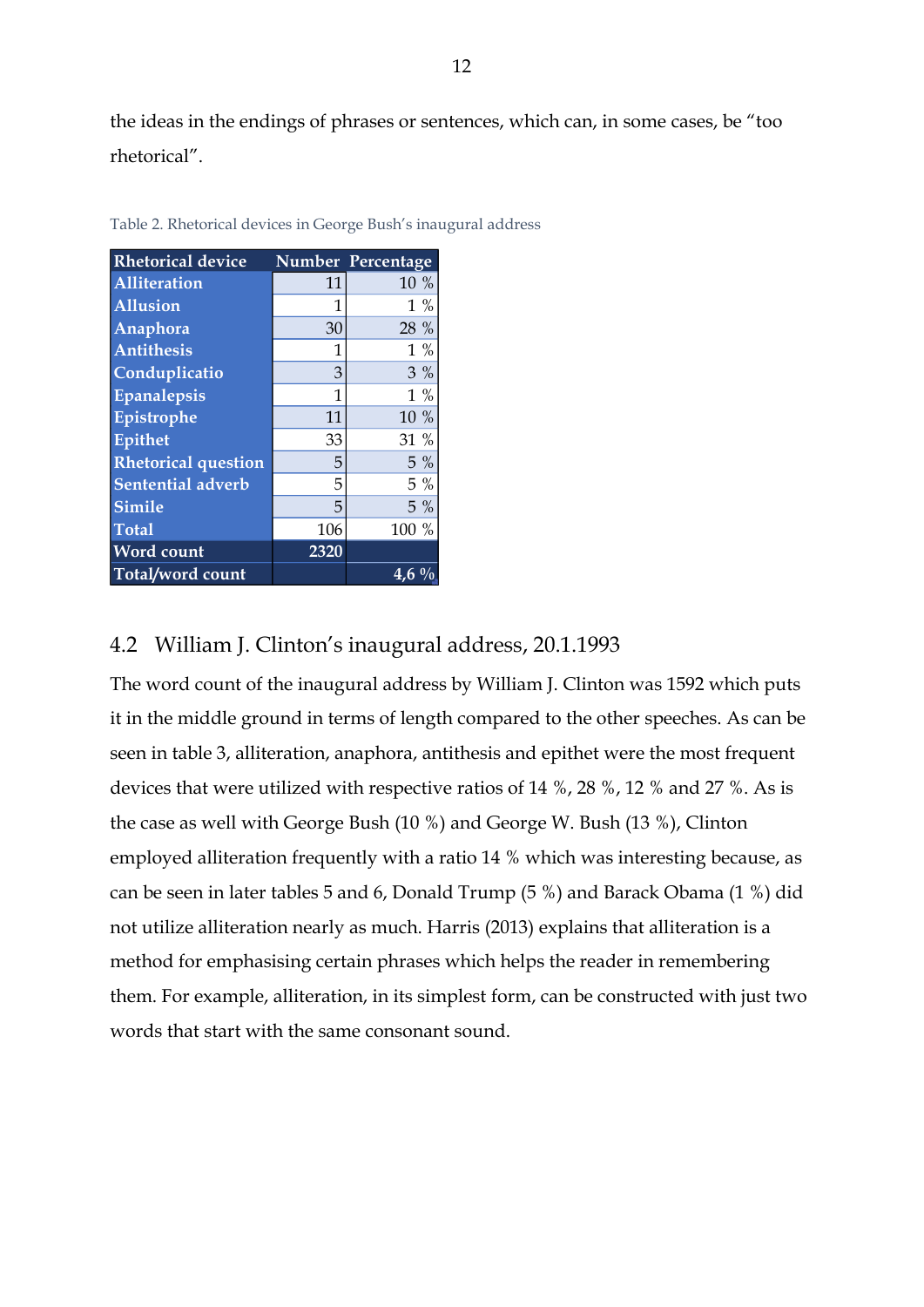| <b>Rhetorical device</b> |                | Number Percentage |
|--------------------------|----------------|-------------------|
| <b>Alliteration</b>      | 12             | 14 %              |
| Anadiplosis              | 6              | $7\%$             |
| Anaphora                 | 23             | 28 %              |
| <b>Antithesis</b>        | 10             | 12 %              |
| Conduplicatio            | 1              | $1\%$             |
| Epanalepsis              | 1              | $1\%$             |
| Epistrophe               | 4              | $5\%$             |
| <b>Epithet</b>           | 22             | 27 %              |
| <b>Metaphor</b>          | $\overline{2}$ | 2%                |
| Sentential adverb        | 1              | $1\%$             |
| Zeugma                   | 1              | $1\%$             |
| <b>Total</b>             | 83             | 100 %             |
| <b>Word count</b>        | 1598           |                   |
| Total/word count         |                | 5.2 <sub>1</sub>  |

*Table 3. Rhetorical devices in William J. Clinton's inaugural address*

# <span id="page-15-0"></span>4.3 George W. Bush's inaugural address, 20.1.2001

As can be seen from table 4, the most common rhetorical devices employed by George W. Bush were alliteration, anaphora and epithet. Other devices employed by him can be found in the speeches of the other presidents as well, so he did not utilize any different ones. Furthermore, he, Barack Obama and Donald Trump utilized the largest number of rhetorical devices in proportion to the word count in their speeches with a shared percentage of 5,7.

In the study by Slavicková (2013) it was discovered that George W. Bush utilized especially anaphora and metaphors in his Memorial Day speech. Both of these devices can be found in his inaugural address as well, though, as can be seen in table 2, his use of metaphors was not frequent here as they comprised only 2 percent of the total number of devices. This would suggest that device usage may differ depending on the speech and the context it is given in.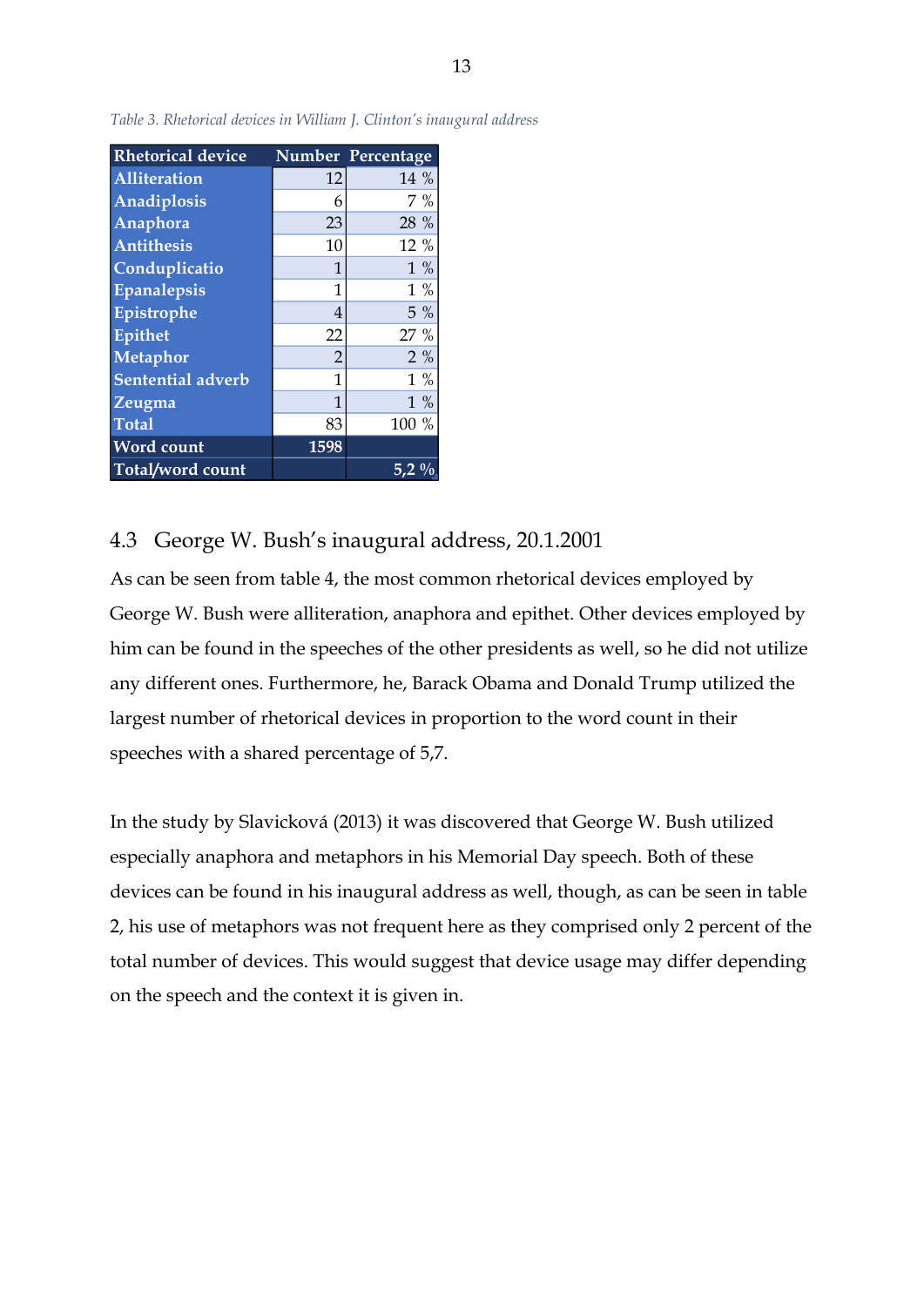| <b>Rhetorical device</b> |                | Number Percentage |
|--------------------------|----------------|-------------------|
| Alliteration             | 12             | 13 %              |
| <b>Allusion</b>          | 3              | $3\%$             |
| Anadiplosis              | 6              | 7%                |
| Anaphora                 | 23             | 26 %              |
| <b>Antithesis</b>        | 6              | 7 %               |
| Conduplicatio            | $\overline{2}$ | 2%                |
| Enumeratio               | 4              | $4\%$             |
| Epistrophe               | $\overline{2}$ | 2%                |
| Epithet                  | 19             | 21 %              |
| <b>Metaphor</b>          | $\overline{2}$ | $2\%$             |
| Polysyndeton             | 5              | $6\%$             |
| Sentential adverb        | 3              | 3%                |
| Zeugma                   | 3              | 3%                |
| <b>Total</b>             | 90             | 100 %             |
| <b>Word count</b>        | 1592           |                   |
| Total/word count         |                | $5.7\%$           |

*Table 4. Rhetorical devices in George W. Bush's inaugural address*

#### <span id="page-16-0"></span>4.4 Barack Obama's inaugural address, 20.1.2009

Barack Obama´s speech was the longest one with 2395 words and as described before it was one of the three speeches that contained the largest number of devices in proportion to the word count with a percentage of 5,7. He utilized a wide variety of different devices with anaphora, antithesis, epithet, metaphor and polysyndeton being the most common ones as is described in table 5. According to Harris (2013), the effect of polysyndeton is that is adds emphasis and a sensation of multiplicity.

The results are in line with the findings in the study by Kazemian and Hashemi (2014) where especially antithesis was a device that Barack Obama utilized in his other speeches as well. Furthermore, the study by Rezaei and Nourali (2016) showed similar results as it revealed that Obama also utilizes different forms of repetition and metaphors. However, alliteration and rhetorical questions, which were found to be prominent features in his rhetoric according to the study, were not frequent in his inaugural address. Likewise, it is important that in their study Rezaei and Nourali (2016) stated that metaphors were the most prominent rhetorical device utilized by Obama, even though in his inaugural address only 2 % of his devices were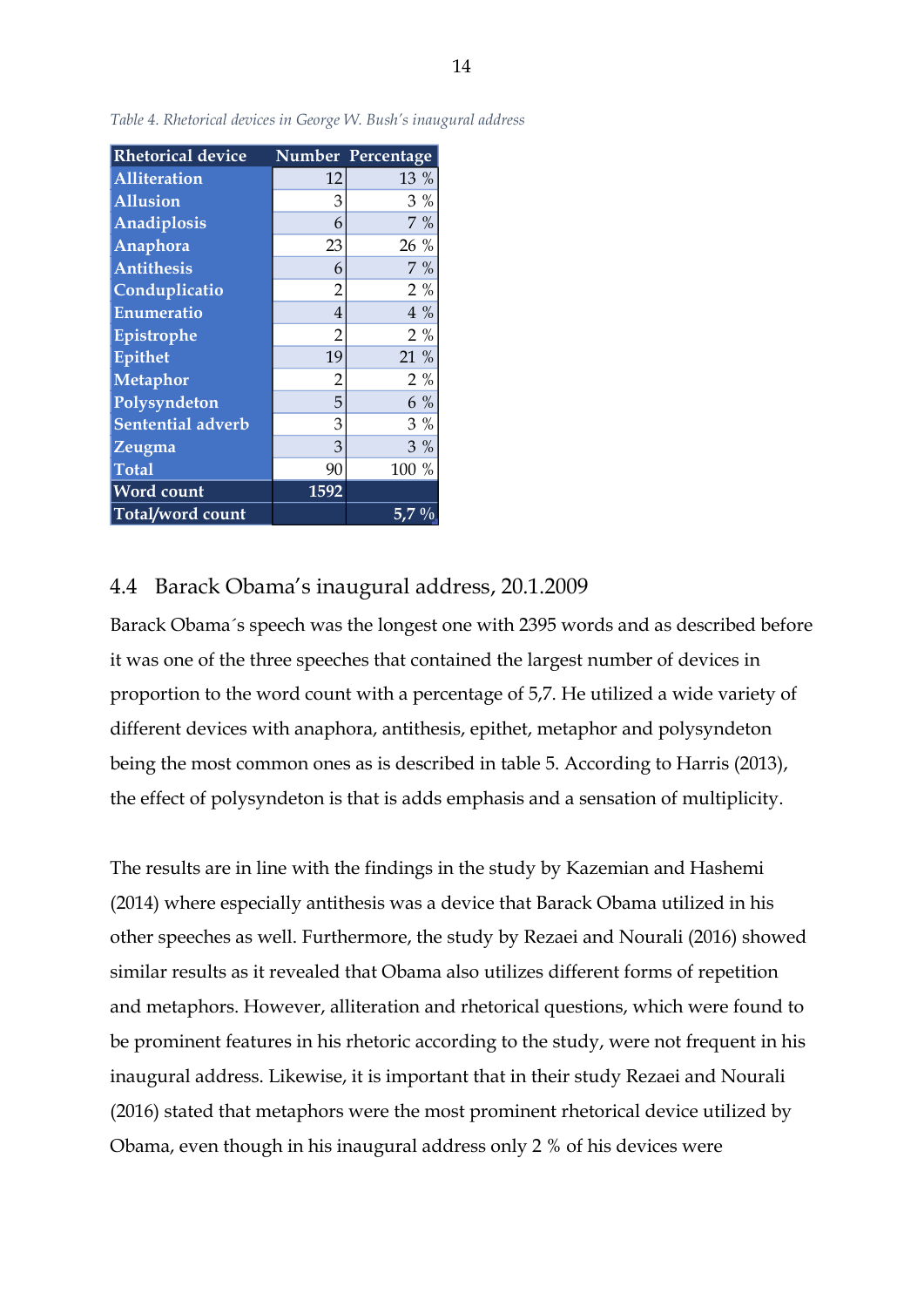metaphors. These findings provide further proof to the fact that orators use different devices depending on the speech and the context it is given in.

| <b>Rhetorical device</b> |                | Number Percentage |
|--------------------------|----------------|-------------------|
| <b>Alliteration</b>      | 2              | $1\%$             |
| <b>Allusion</b>          | 6              | $4\%$             |
| Anadiplosis              | $\mathbf{1}$   | $1\%$             |
| Anaphora                 | 42             | 31 %              |
| <b>Antithesis</b>        | 10             | 7 %               |
| Conduplicatio            | 1              | $1\%$             |
| Enumeratio               | 6              | $4\%$             |
| Epithet                  | 44             | 32 %              |
| <b>Metaphor</b>          | 9              | 7%                |
| Polysyndeton             | 12             | 9 %               |
| Zeugma                   | $\overline{4}$ | $3\%$             |
| <b>Total</b>             | 137            | 100 %             |
| <b>Word count</b>        | 2395           |                   |
| Total/word count         |                | 5.7               |

Table 5. Rhetorical devices in Barack Obama's inaugural address

# <span id="page-17-0"></span>4.5 Donald Trump's inaugural address, 20.1.2017

As explained in table 6, Donald Trump utilized anaphora, antithesis, epithet and polysyndeton as the most frequent rhetorical devices in his speech. One interesting thing to note is that Trump's speech, which was the shortest one with a word count of 1458, included the same percentage (5,7 %) of rhetorical devices when compared to the the longest speech that was Obama's with a word count of 2395.

Similar findings were found in the study by Ghentulescu (2018) in which it was discovered that antithesis was a very apparent device utilized by Donald Trump in his presidential speeches. However, metaphor which was mentioned in the study as another prominent device in his rhetoric was not apparent in his inaugural address. This would further suggest that larger generalisations on the usage of rhetorical devices by one orator can hardly be made based on only one type of speech as the ratios may differ depending on the speech and its context.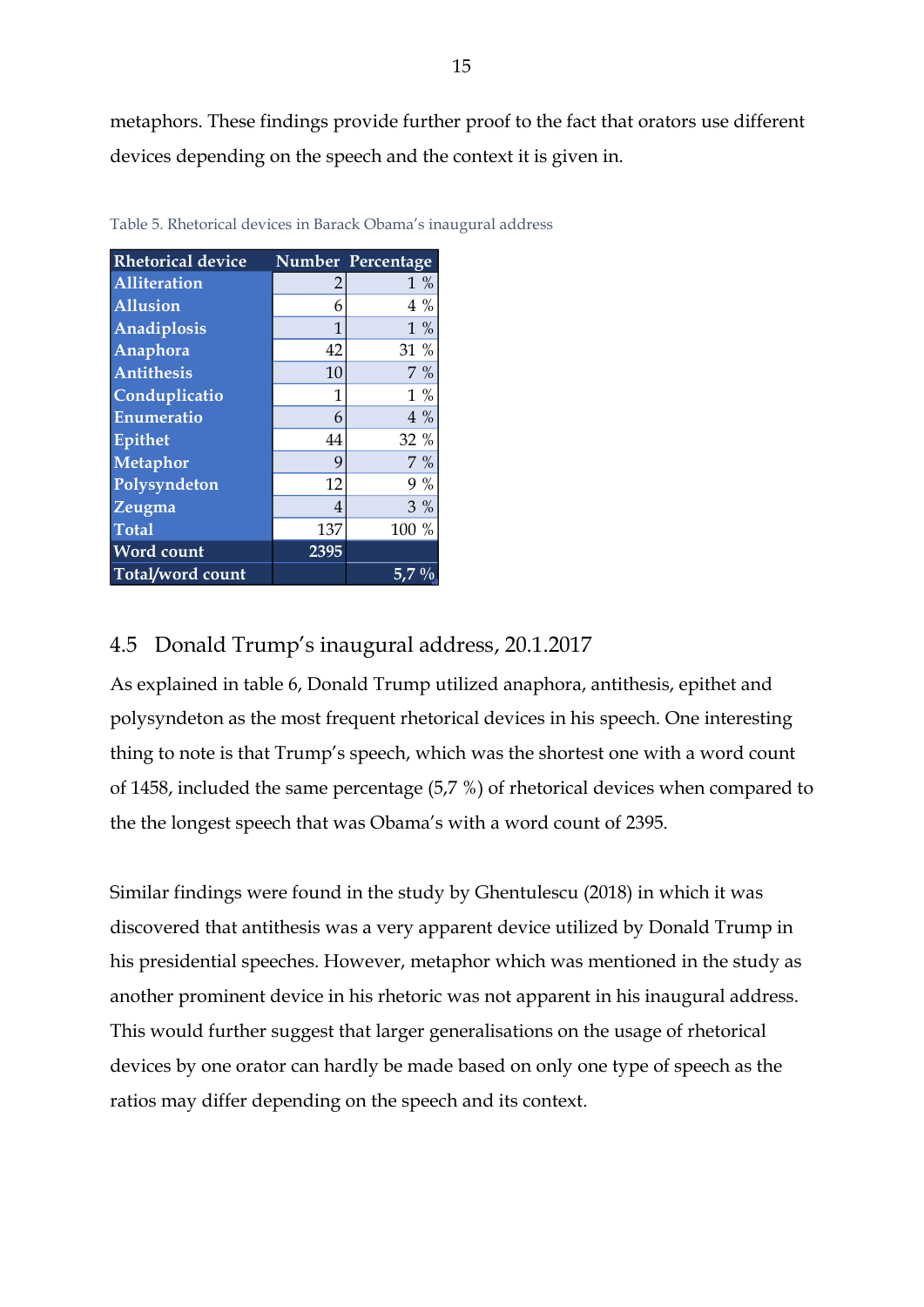| <b>Rhetorical device</b> |                | Number Percentage |
|--------------------------|----------------|-------------------|
| <b>Alliteration</b>      | 4              | 5 %               |
| Anaphora                 | 27             | 33 %              |
| <b>Antithesis</b>        | 12             | 14 %              |
| Conduplicatio            | $\overline{2}$ | $2\%$             |
| Epanalepsis              | 5              | $6\%$             |
| <b>Epithet</b>           | 20             | 24 %              |
| Polysyndeton             | 9              | 11 %              |
| <b>Sentential adverb</b> | 1              | $1\%$             |
| <b>Simile</b>            | 1              | $1\%$             |
| Zeugma                   | $\overline{2}$ | 2%                |
| <b>Total</b>             | 83             | 100 %             |
| <b>Word count</b>        | 1458           |                   |
| Total/word count         |                | 5.7               |

Table 6. Rhetorical devices in Donald Trump's inaugural address

#### <span id="page-18-0"></span>4.6 Comparison

The most prominent rhetorical devices across all the speeches were anaphora (ratio between 28 % and 33 % in all speeches) and epithet (ratio between 21 % and 32 %), though antithesis was also employed regularly in almost all of them with a ratio between 7 % and 14 %, excluding George Bush with only 1 %. The findings share similarities with the study by Kazemian and Zhou (2015) who discovered that John F. Kennedy's inaugural address included ample use of antihesis, metaphor and alliteration, many of which can be found in the inaugural addresses examined in this thesis. This could suggest that the similarities found in the data set of this thesis can be also be found in other inaugural addresses by other US presidents as well. This would mean that they display at least some form of uniformity in terms of their most used rhetorical devices.

The effects that the most prominent rhetorical devices have on the inaugural addresses are varied. In terms of anaphora, Harris (2013) explains that it helps in keeping the audience concentrated on the speech. On the other, hand he continues that epithet can be used to attach striking and curious qualities to nouns which in turn helps the listener to remember those parts of a speech better. He also explains that antithesis is a method which helps in explaining and showing differences that might be neglected by the audience. It would seem that the devices that were used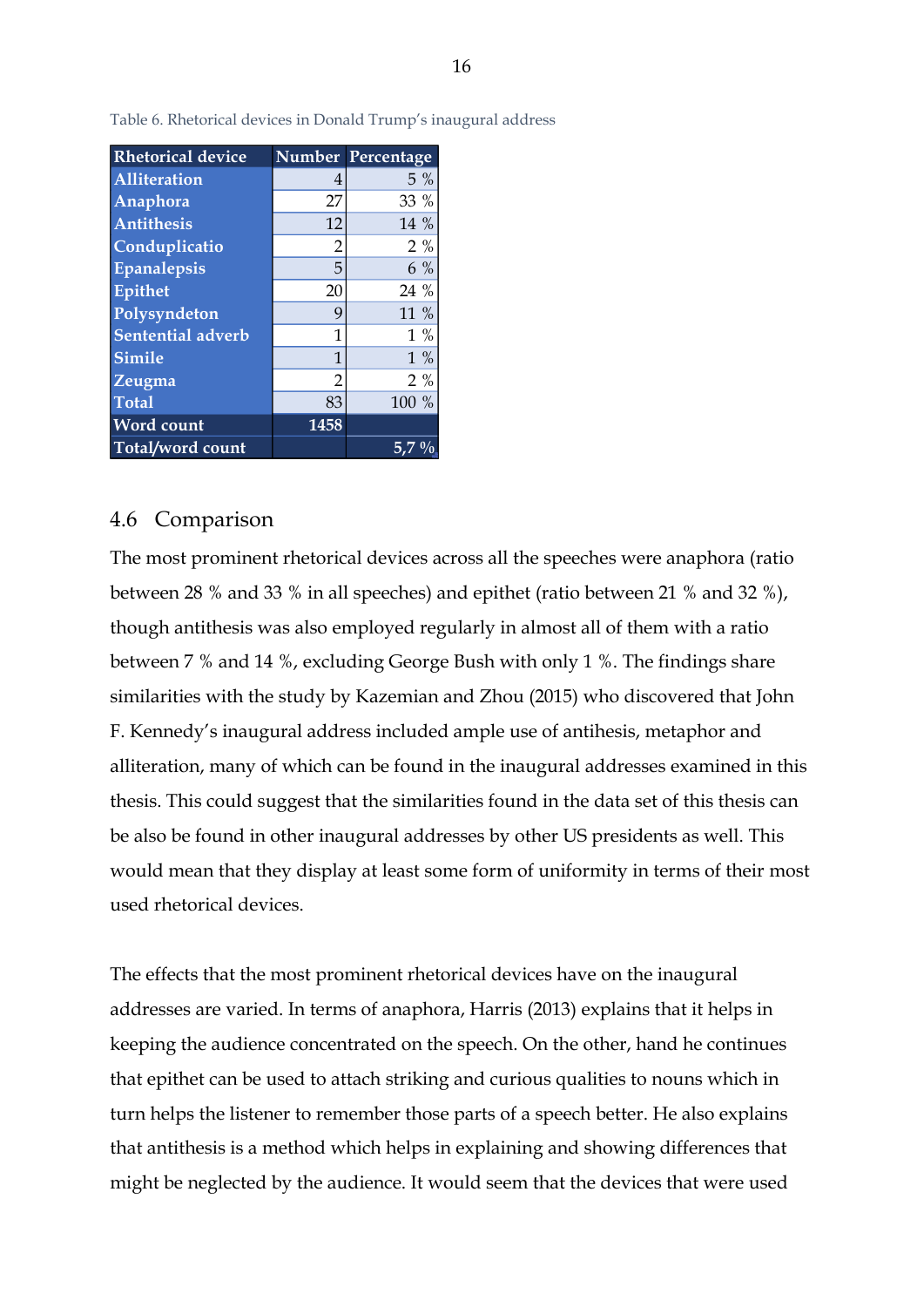the most have to do with different form of emphasis through repetition, descriptive language use or comparisons. As such they help the orator in focusing the listeners' attention to precise parts and ideas in the speech while also making them easier to spot and remember.

Another interesting aspect to note is that even though the speeches varied in terms of their length, still when the number of devices were compared to the total word count the ratios were quite uniform with three speeches with a percentage of 5,7 % (W. Bush, Obama and Trump) and the other two with 5,2 % (Clinton) and 4,6 % (Bush). As such this notion offers interesting similarities regarding the study conducted by Slavicková (2013), in which it was noted that the speeches of US presidents on Memorial Day were uniform in terms of their style. Even though, style was not a focus point of this thesis, another form of uniformity seems to have been found: the quantities of rhetorical devices with respect to the total word count.

### <span id="page-19-0"></span>5 CONCLUSION

As was described in chapter 2 the objective was to explore what kinds of rhetorical devices are utilized in the inaugural addresses of recent US presidents. Furthermore, with the help of the research questions, the effects that these devices have and the differences as well as the similarities between the speeches were analysed. The results show that across all the examined inaugural addresses there are certain similar devices that were in all or at the very least in most of them. These devices were also found in other studies made by other researchers studying other inaugural addresses by other presidents. This would point to the fact that these kinds of speeches are somewhat uniform in terms of the devices that are utilized in them. Of course, as was noted in the previous chapter, not only do presidents use different devices when compared to each other, but the results would also suggest that they may use other kinds of devices depending on the speech and its context itself. As such, it is not possible to make any wide generalisations of the rhetorical devices employed by one, single president solely on the devices apparent in their inaugural addresses as they may vary their use depending on the speech.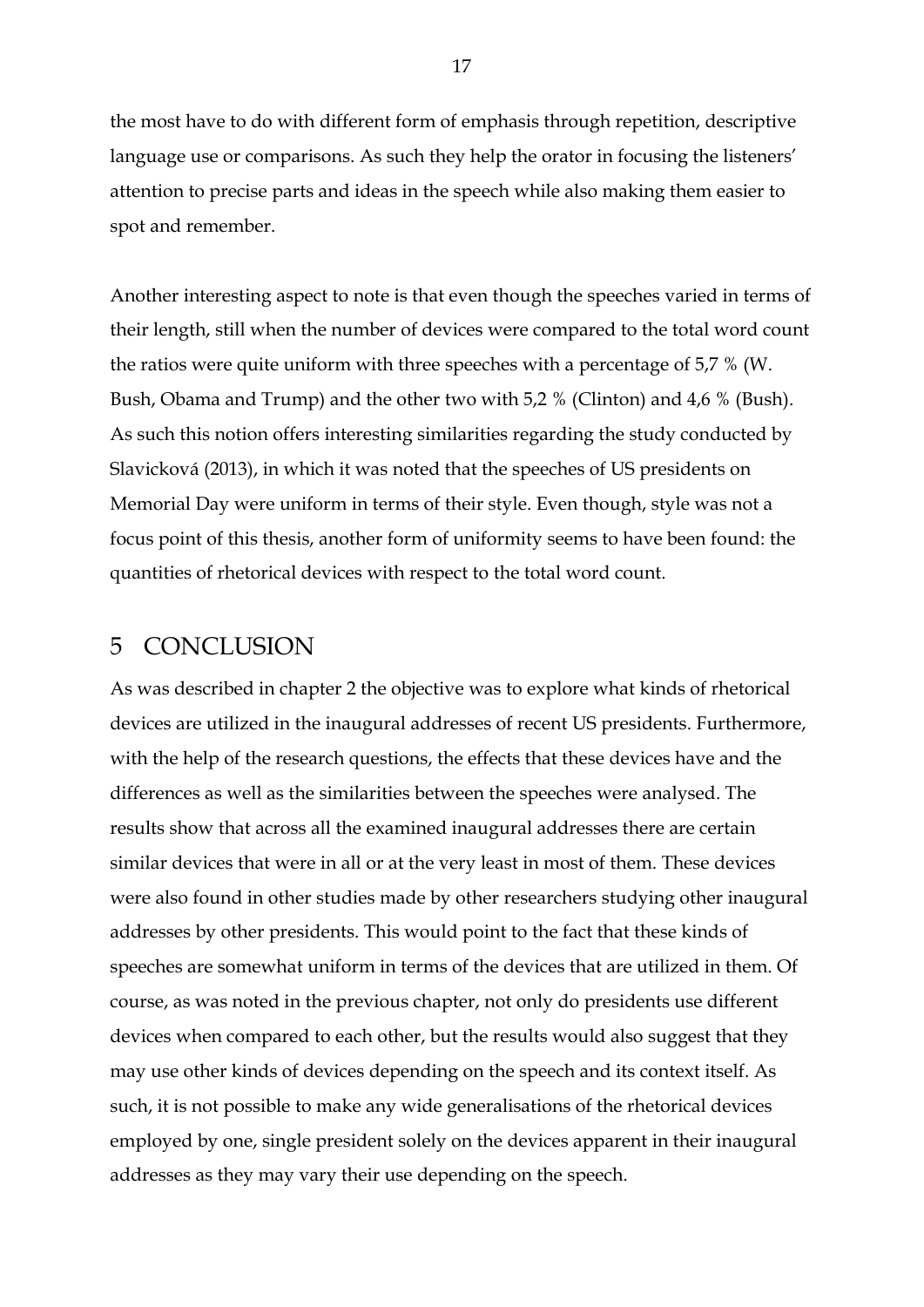The greatest strength of this thesis is that it offers unique views by providing insight on in which ways and why various rhetorical devices are employed by US presidents in their inaugural addresses to persuade their audience, or the people. However, one weakness of the study is the nature of the chosen research method. Even though, a mix of content analysis and rhetorical analysis was used as objectively as possible, it is still in essence quite subjective which may, for example, lead to different results depending on the author of the research, for instance, differences in respect to which phrases, sentences, words and clauses are deemed as rhetorical devices by the author. For example, according to Leach (2002: 218) while rhetorical analysis is quite adaptable, it is still interpretive, which may hinder its analytical consistency that is to say it may be inconsistent depending on the author and the rhetorical tools that were chosen for the analysis.

Further quantitative research should be carried out by, for example, focusing on even older inaugural addresses to examine whether they all share the same prominent rhetorical devices regardless of the president or the time period. Some findings that indicate this connection were already discovered in this thesis regarding the study by Kazemian and Hashemi (2014), which was described in section 4. Another avenue for further research could be a comparison of rhetorical devices employed by presidents of other countries to examine whether there are any cultural differences in how and what devices are utilized to persuade the people. A small-scale research of this type is already present in the study by Ghentulescu (2018) which was described before in this thesis. However, similar research with a comparison of a larger data set has not been conducted before, which was the case also with the topic of this thesis. Furthermore, following one interesting notion observed in this thesis, further quantitative content analysis could be conducted to examine whether speeches given by different people in the same context and about the same topic include similar amounts of rhetorical devices with respect to the total word counts in them.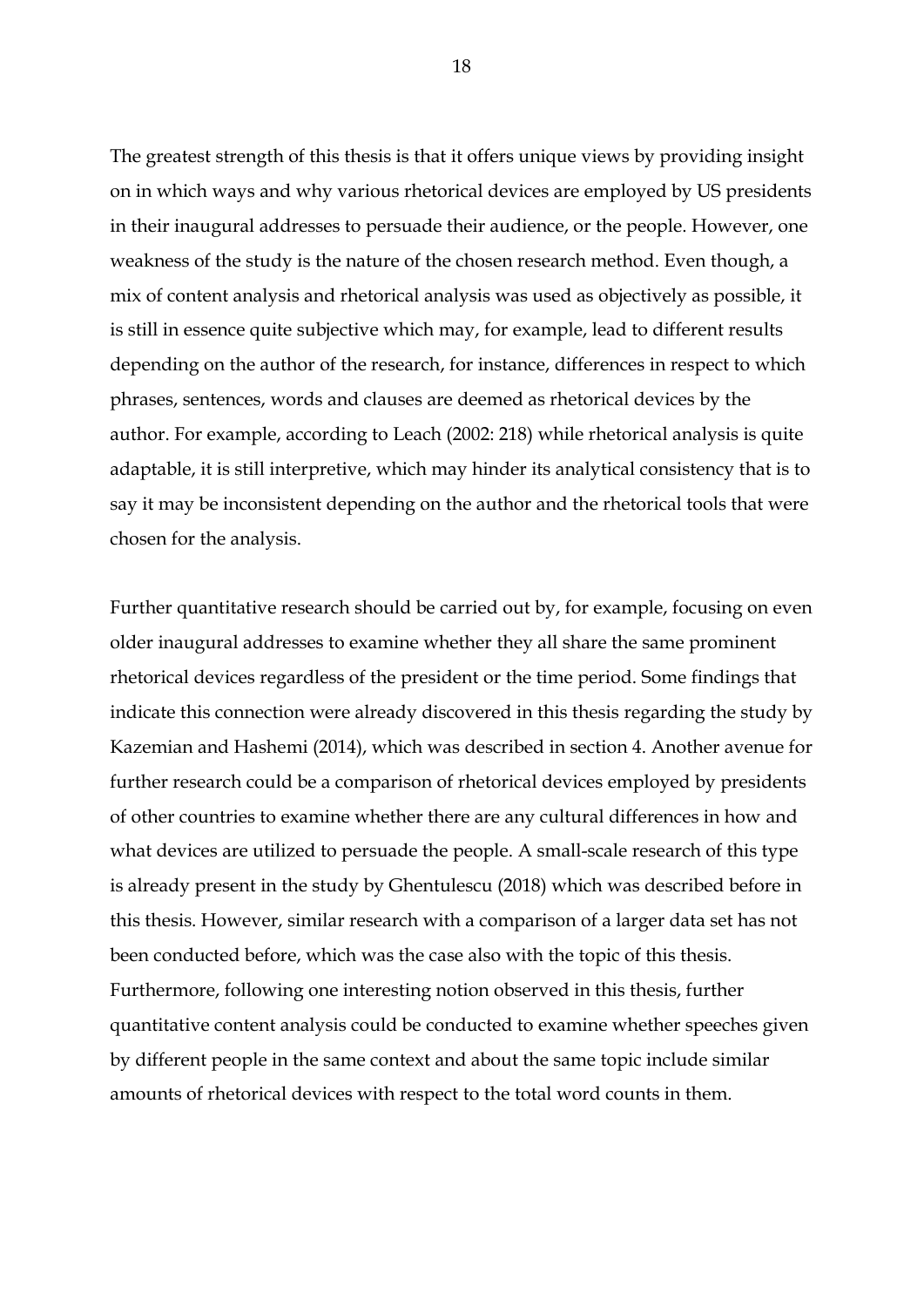# <span id="page-21-0"></span>BIBLIOGRAPHY

### Primary sources

- Bush, G. (1989) Inaugural address. Retrieved from <https://www.presidency.ucsb.edu/documents/inaugural-address>
- Bush, G.W. (2001). Inaugural address. Retrieved from <https://www.presidency.ucsb.edu/documents/inaugural-address-52>
- Clinton, W.J. (1993). Inaugural address. Retrieved from <https://www.presidency.ucsb.edu/documents/inaugural-address-51>
- Obama, B. (2009). Inaugural address. Retrieved from <https://www.presidency.ucsb.edu/documents/inaugural-address-5>
- Trump, D. (2017). Inaugural address. Retrieved from <https://www.presidency.ucsb.edu/documents/inaugural-address-14>

### Secondary Sources

- Charteris-Black, J. (2018). *Analysing political speeches : Rhetoric, discourse and metaphor* (Second edition ed.). London: Palgrave. Retrieved from [https://www.dawsonera.com/guard/protected/dawson.jsp?name=htt](https://www.dawsonera.com/guard/protected/dawson.jsp?name=https://login.jyu.fi/idp/shibboleth&dest=http://www.dawsonera.com/depp/reader/protected/external/AbstractView/9781352003970) [ps://login.jyu.fi/idp/shibboleth&dest=http://www.dawsonera.com/d](https://www.dawsonera.com/guard/protected/dawson.jsp?name=https://login.jyu.fi/idp/shibboleth&dest=http://www.dawsonera.com/depp/reader/protected/external/AbstractView/9781352003970) [epp/reader/protected/external/AbstractView/9781352003970](https://www.dawsonera.com/guard/protected/dawson.jsp?name=https://login.jyu.fi/idp/shibboleth&dest=http://www.dawsonera.com/depp/reader/protected/external/AbstractView/9781352003970)
- Finnish Advisory Board on Research Integrity. (2012). Responsible conduct of research and procedures for handling allegations of misconduct in Finland. 2012)
- Ghentulescu, R. (2018). Metaphors in llaus Iohannis's and Donald Trump's recent speeches. *The Journal of Linguistic and Intercultural Education, 11*(2), 73-84. doi[:http://dx.doi.org/10.29302/iolie.2018.11.2.5](http://dx.doi.org/10.29302/iolie.2018.11.2.5)
- Harris, R (2013). A Handbook of Rhetorical Devices. <http://www.hellesdon.org/documents/Advanced%20Rhetoric.pdf>
- Kazemian, B., & Hashemi, S. (2014). Critical discourse analysis of Barack Obama's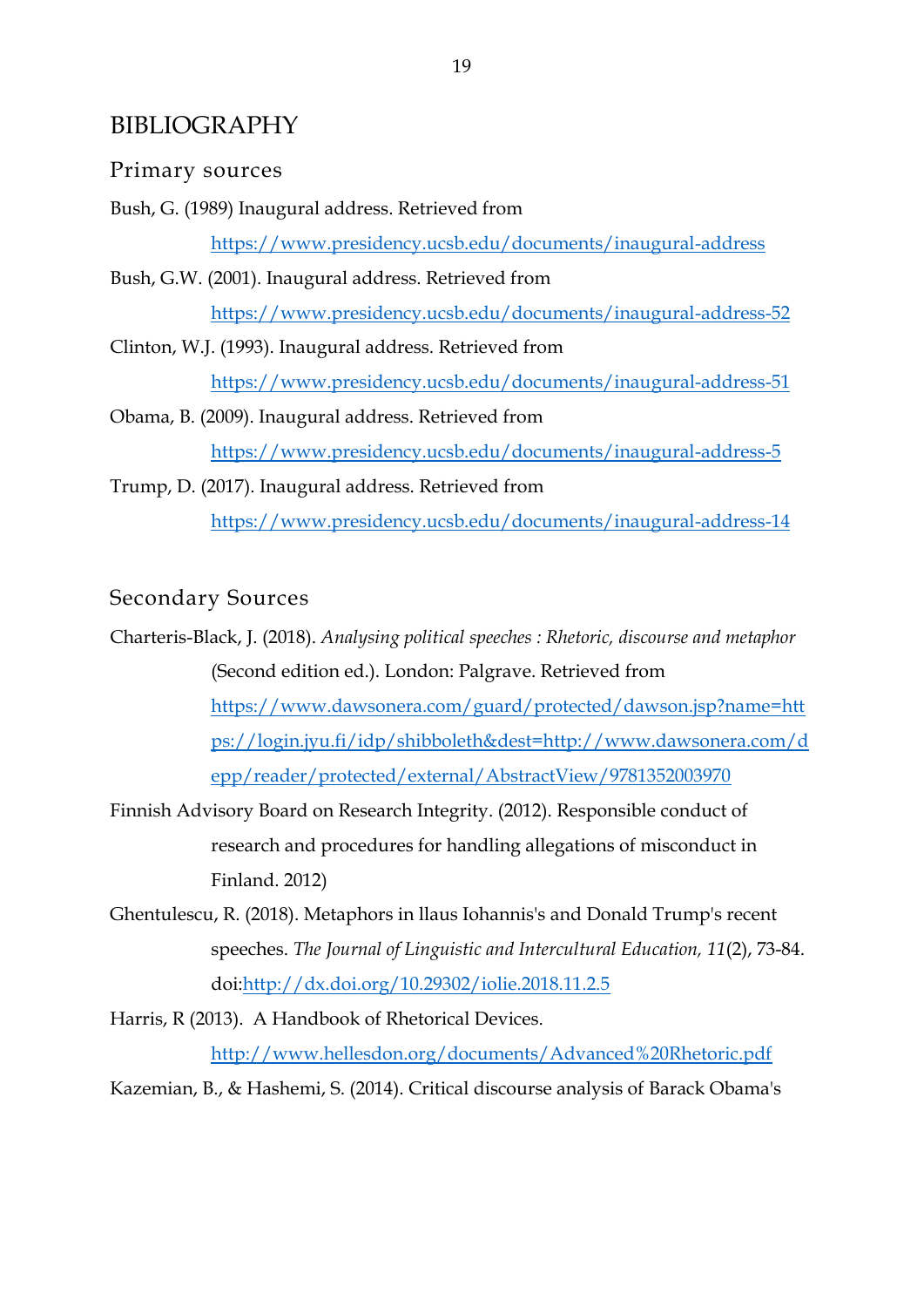2012 speeches: Views from systemic functional linguistics and rhetoric. *Theory and Practice in Language Studies, 4*(6), 1178-1187. doi[:http://dx.doi.org.ezproxy.jyu.fi/10.4304/tpls.4.6.1178-1187](http://dx.doi.org.ezproxy.jyu.fi/10.4304/tpls.4.6.1178-1187)

- Kazemian, B. & Zhou, Q. (2015) A Rhetorical Identification Analysis of English Political Public Speaking: John F. Kennedy's Inaugural Address. International Journal of Language and Linguistics. Special Issue: Critical Discourse Analysis, Rhetoric, and Grammatical Metaphor in Political and Advertisement Discourses. Vol. 4, No. 1-1, 2015, pp. 10-16. doi: 10.11648/j.ijll.s.2016040101.12. Available at SSRN: <https://ssrn.com/abstract=2657550>
- Kelen, C. (2007). *An introduction to rhetorical terms*. Penrith: Humanities-Ebooks. Retrieved from

[http://search.ebscohost.com/login.aspx?direct=true&scope=site&db=nl](http://search.ebscohost.com/login.aspx?direct=true&scope=site&db=nlebk&AN=373370) [ebk&AN=373370](http://search.ebscohost.com/login.aspx?direct=true&scope=site&db=nlebk&AN=373370)

- Krippendorff, K. (2013). Content analysis: An introduction to its methodology (2nd ed.). Thousand Oaks, CA: Sage.
- Lanham, R. (1991). A handlist of rhetorical terms (2nd ed.). Berkeley: University of California Press.<https://epdf.pub/a-handlist-of-rhetorical-terms.html>
- Pernot, L. (2005). *Rhetoric in antiquity*. Washington, D.C.: Catholic University of America Press. Retrieved from

[https://ebookcentral.proquest.com/lib/jyvaskyla](https://ebookcentral.proquest.com/lib/jyvaskyla-ebooks/detail.action?docID=3134764)[ebooks/detail.action?docID=3134764](https://ebookcentral.proquest.com/lib/jyvaskyla-ebooks/detail.action?docID=3134764)

- Leach, J. (2000). Rhetorical analysis. In Bauer, M. W., & Gaskell, G. Qualitative researching with text, image and sound (pp. 208-226). London: SAGE Publications Ltd doi: 10.4135/9781849209731
- Rezaei, S., & Nourali, N. (2016). Language and power: The use of persuasive techniques in Iran and U.S. president speeches. *Journal of Language Teaching and Research, 7*(6), 1203-1209. doi[:http://dx.doi.org/10.17507/jltr.0706.19](http://dx.doi.org/10.17507/jltr.0706.19)

Slavicková, T. (2013). The rhetoric of remembrance: Presidential memorial day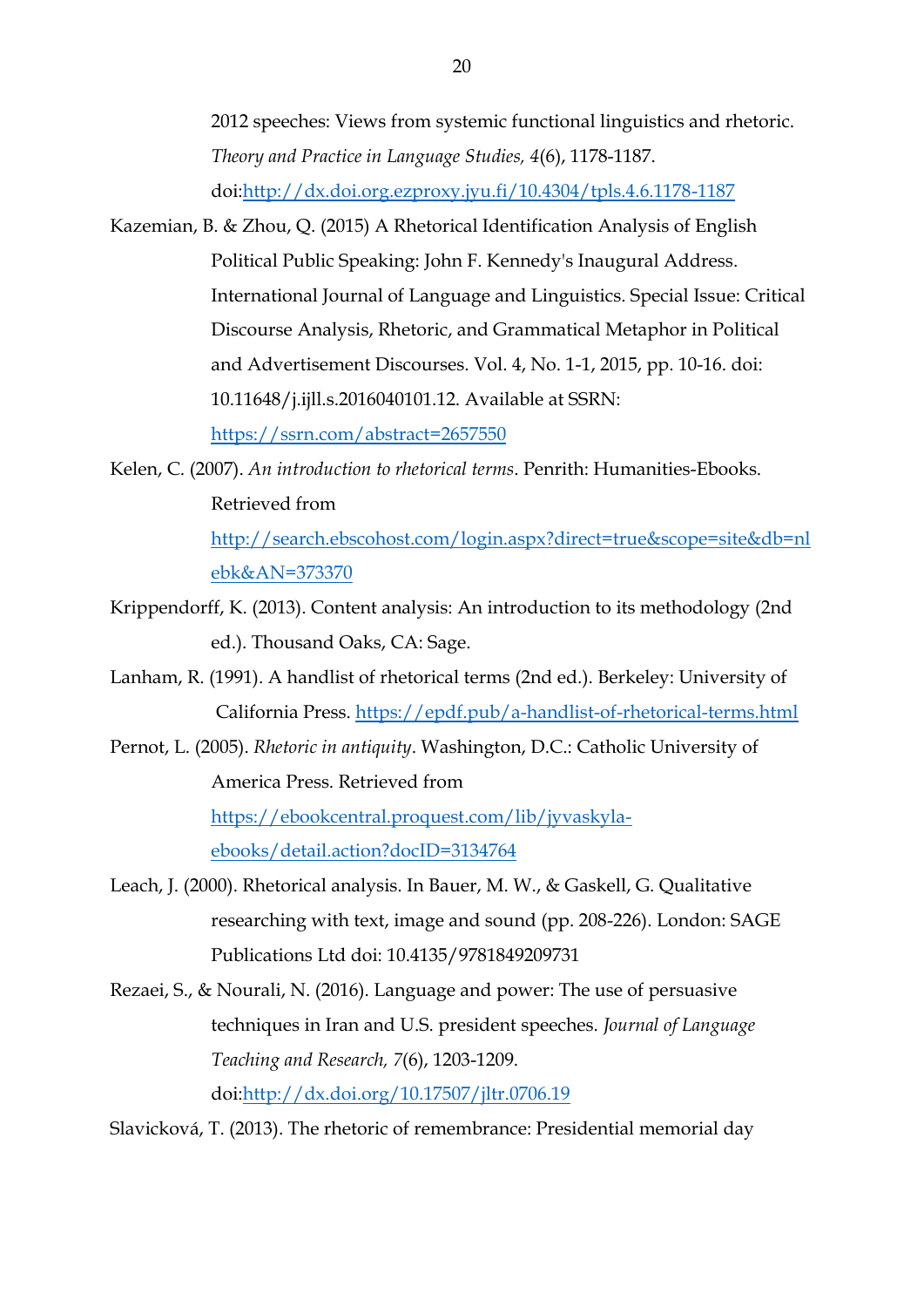speeches. *Discourse & Society: An International Journal for the Study of Discourse and Communication in their Social, Political and Cultural Contexts, 24*(3), 361-379. Retrieved from [http://search.ebscohost.com/login.aspx?direct=true&db=mzh&AN=20](http://search.ebscohost.com/login.aspx?direct=true&db=mzh&AN=2013751275&site=ehost-live) [13751275&site=ehost-live](http://search.ebscohost.com/login.aspx?direct=true&db=mzh&AN=2013751275&site=ehost-live)

- Trenholm, S. (2013). *Thinking through communication : Pearson new international edition* (Seventh edition ed.). New York: Routledge. Retrieved from [https://www.dawsonera.com/guard/protected/dawson.jsp?name=htt](https://www.dawsonera.com/guard/protected/dawson.jsp?name=https://login.jyu.fi/idp/shibboleth&dest=http://www.dawsonera.com/depp/reader/protected/external/AbstractView/9781292056135) [ps://login.jyu.fi/idp/shibboleth&dest=http://www.dawsonera.com/d](https://www.dawsonera.com/guard/protected/dawson.jsp?name=https://login.jyu.fi/idp/shibboleth&dest=http://www.dawsonera.com/depp/reader/protected/external/AbstractView/9781292056135) [epp/reader/protected/external/AbstractView/9781292056135](https://www.dawsonera.com/guard/protected/dawson.jsp?name=https://login.jyu.fi/idp/shibboleth&dest=http://www.dawsonera.com/depp/reader/protected/external/AbstractView/9781292056135)
- Wodak, R. (2001). What cda is about a summary of its history, important concepts and its developments1. In Wodak, R., & Meyer, M. Introducing Qualitative Methods: Methods of critical discourse analysis (pp. 1-13). : SAGE Publications, Ltd doi: 10.4135/9780857028020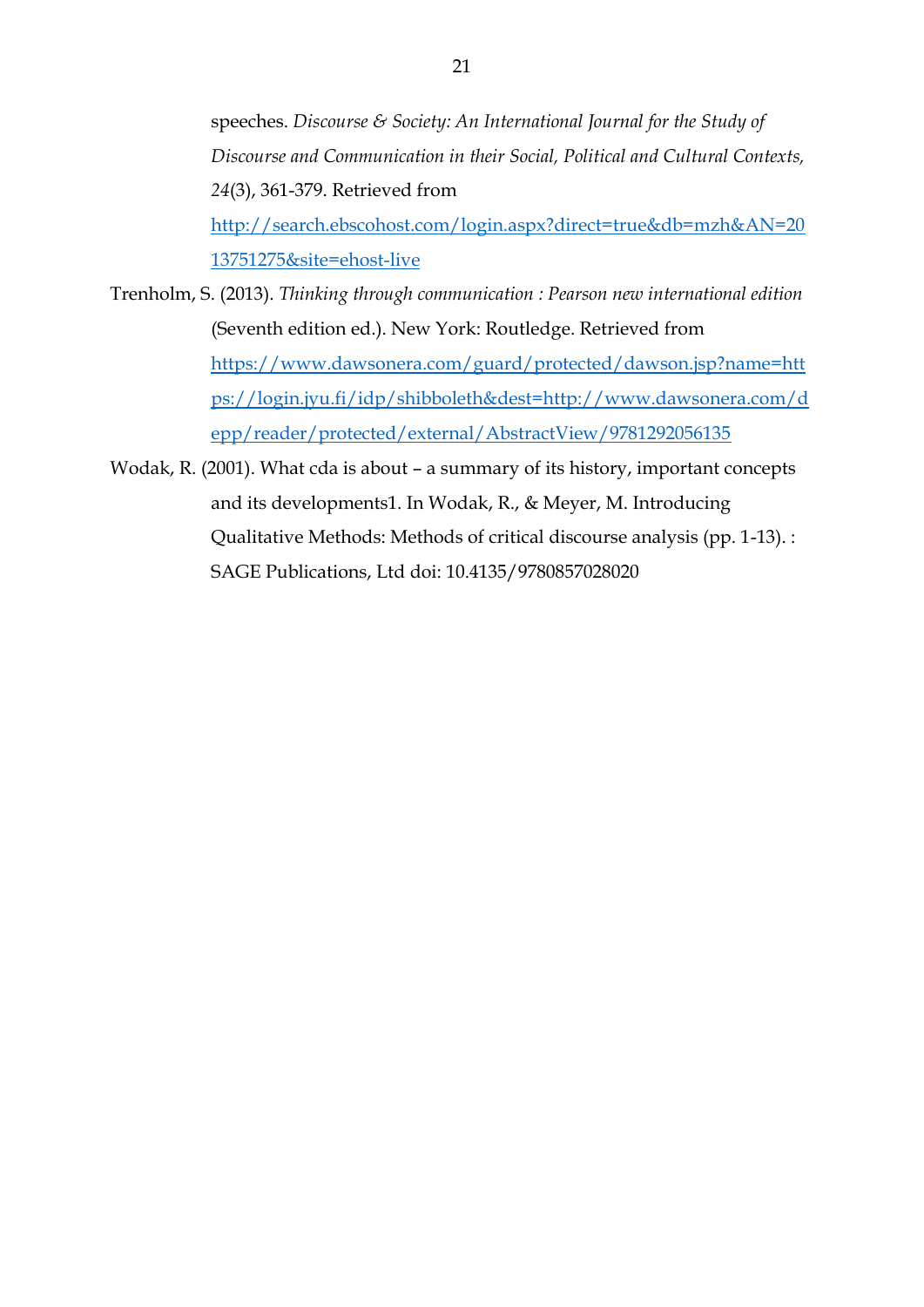# <span id="page-24-0"></span>**APPENDICES**

# Appendix 1: George Bush's inaugural address

Mr. Chief Justice, Mr. President, Vice President Quayle, Senator Mitchell, Speaker Wright, Senator Dole, Congressman Michel, and fellow citizens, neighbors, and friends:

There is a man here who has earned a lasting place in our hearts and in our history. President Reagan, on behalf of our nation, I thank you for the wonderful things that you have done for America.

I've just repeated word for word the oath taken by George Washington 200 years ago, and the Bible on which I placed my hand is the Bible on which he placed his. It is right that the memory of Washington be with us today not only because this is our bicentennial inauguration but because Washington remains the Father of our Country. And he would, I think, be gladdened by this day; for today is the concrete expression of a stunning fact: our continuity, these 200 years, since our government began.

We meet on democracy's front porch. A good place to talk as neighbors and as friends. For this is a day when our nation is made whole, when our differences, for a moment, are suspended. And my first act as President is a prayer. I ask you to bow your heads.

Heavenly Father, we bow our heads and thank You for Your love. Accept our thanks for the peace that yields this day and the shared faith that makes its continuance likely. Make us strong to do Your work, willing to heed and hear Your will, and write on our hearts these words: "Use power to help people." For we are given power not to advance our own purposes, nor to make a great show in the world, nor a name. There is but one just use of power, and it is to serve people. Help us remember, Lord. Amen.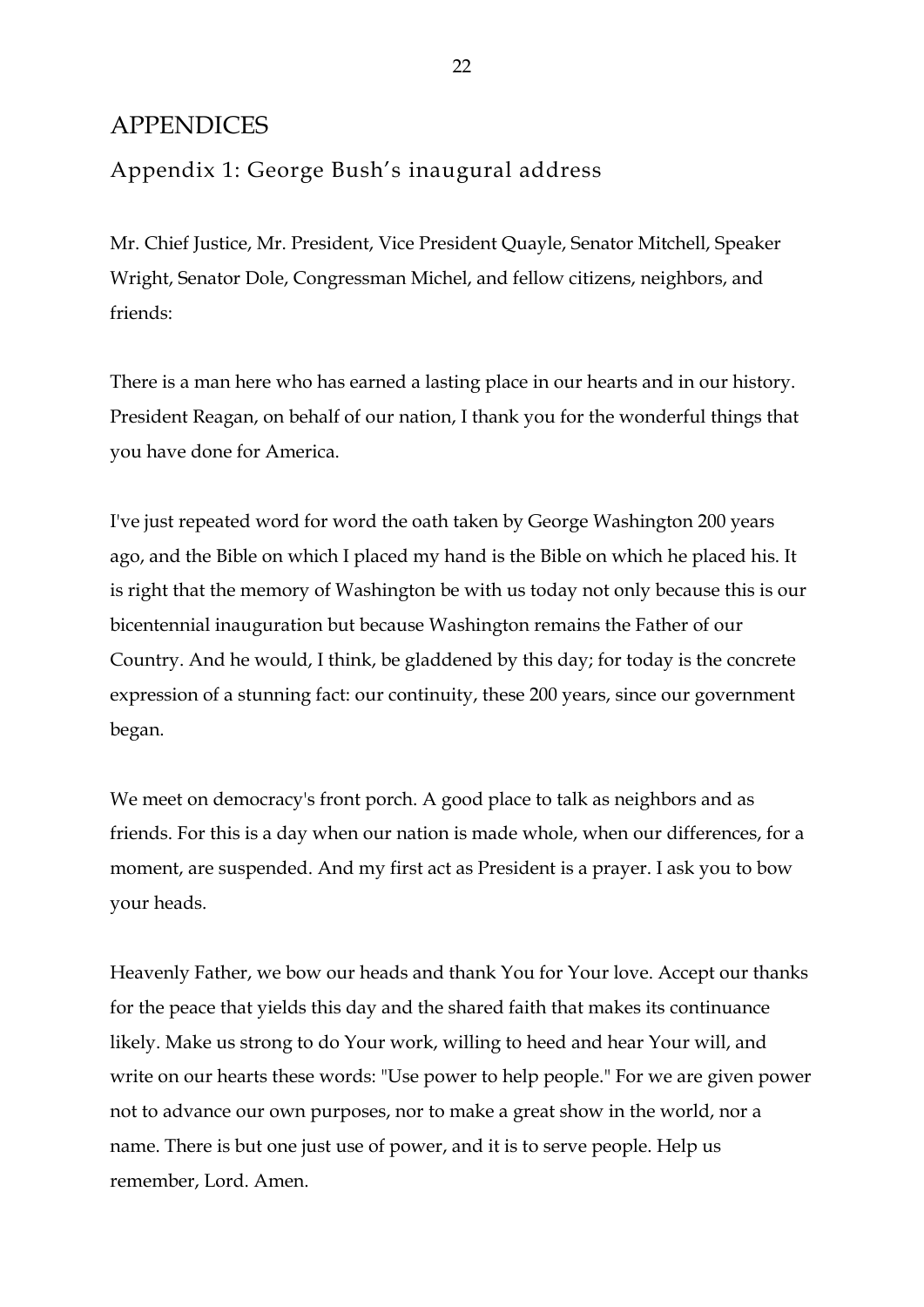I come before you and assume the Presidency at a moment rich with promise. We live in a peaceful, prosperous time, but we can make it better. For a new breeze is blowing, and a world refreshed by freedom seems reborn. For in man's heart, if not in fact, the day of the dictator is over. The totalitarian era is passing, its old ideas blown away like leaves from an ancient, lifeless tree. A new breeze is blowing, and a nation refreshed by freedom stands ready to push on. There is new ground to be broken and new action to be taken. There are times when the future seems thick as a fog; you sit and wait, hoping the mists will lift and reveal the right path. But this is a time when the future seems a door you can walk right through into a room called tomorrow.

Great nations of the world are moving toward democracy through the door to freedom. Men and women of the world move toward free markets through the door to prosperity. The people of the world agitate for free expression and free thought through the door to the moral and intellectual satisfactions that only liberty allows.

We know what works: Freedom works. We know what's right: Freedom is right. We know how to secure a more just and prosperous life for man on Earth: through free markets, free speech, free elections, and the exercise of free will unhampered by the state.

For the first time in this century, for the first time in perhaps all history, man does not have to invent a system by which to live. We don't have to talk late into the night about which form of government is better. We don't have to wrest justice from the kings. We only have to summon it from within ourselves. We must act on what we know. I take as my guide the hope of a saint: In crucial things, unity; in important things, diversity; in all things, generosity.

America today is a proud, free nation, decent and civil, a place we cannot help but love. We know in our hearts, not loudly and proudly but as a simple fact, that this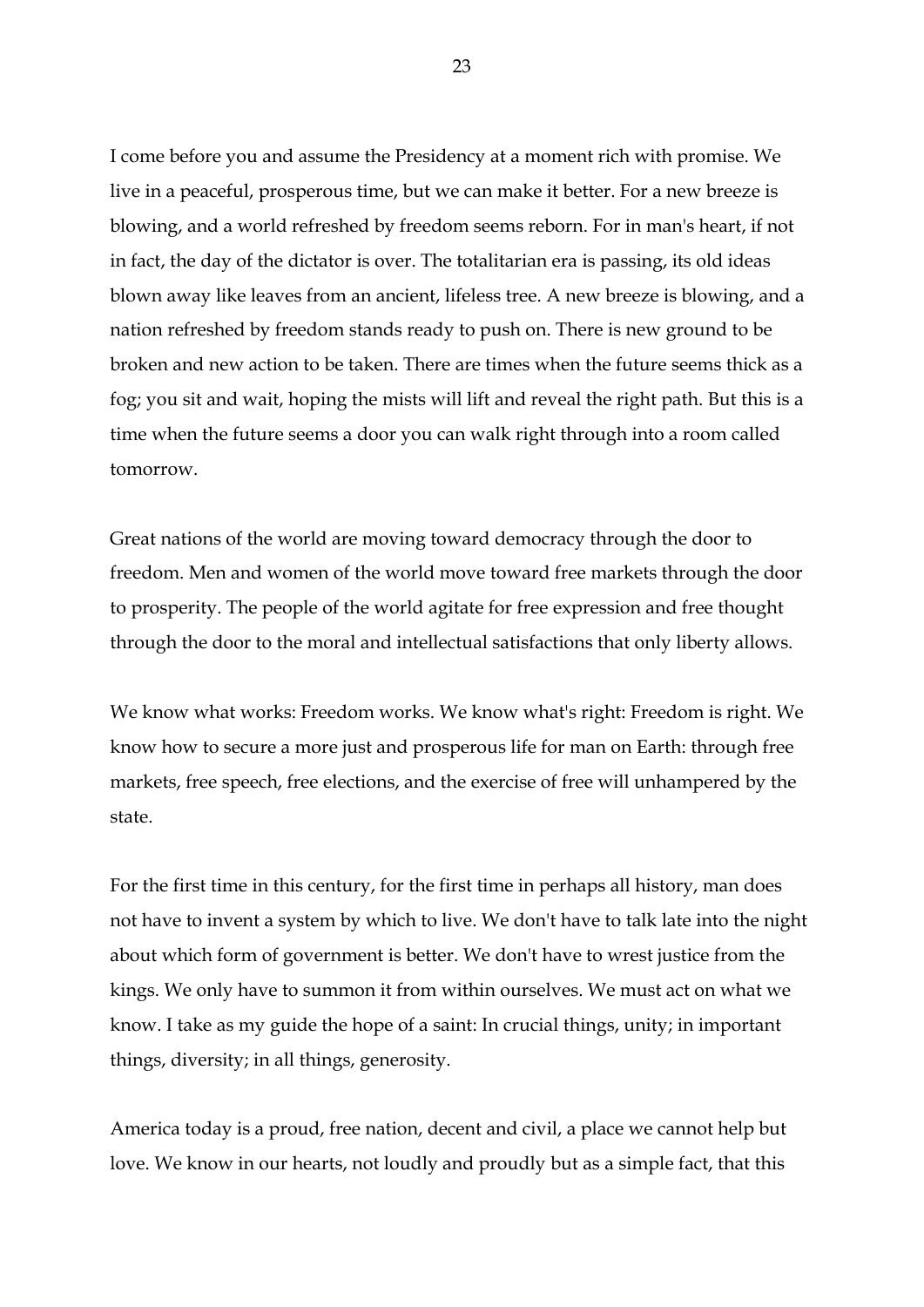country has meaning beyond what we see, and that our strength is a force for good. But have we changed as a nation even in our time? Are we enthralled with material things, less appreciative of the nobility of work and sacrifice?

My friends, we are not the sum of our possessions. They are not the measure of our lives. In our hearts we know what matters. We cannot hope only to leave our children a bigger car, a bigger bank account. We must hope to give them a sense of what it means to be a loyal friend; a loving parent; a citizen who leaves his home, his neighborhood, and town better than he found it. And what do we want the men and women who work with us to say when we're no longer there? That we were more driven to succeed than anyone around us? Or that we stopped to ask if a sick child had gotten better and stayed a moment there to trade a word of friendship?

No President, no government can teach us to remember what is best in what we are. But if the man you have chosen to lead this government can help make a difference; if he can celebrate the quieter, deeper successes that are made not of gold and silk but of better hearts and finer souls; if he can do these things, then he must.

America is never wholly herself unless she is engaged in high moral principle. We as a people have such a purpose today. It is to make kinder the face of the Nation and gentler the face of the world. My friends, we have work to do. There are the homeless, lost and roaming. There are the children who have nothing, no love and no normalcy. There are those who cannot free themselves of enslavement to whatever addiction -- drugs, welfare, the demoralization that rules the slums. There is crime to be conquered, the rough crime of the streets. There are young women to be helped who are about to become mothers of children they can't care for and might not love. They need our care, our guidance, and our education, though we bless them for choosing life.

The old solution, the old way, was to think that public money alone could end these problems. But we have learned that that is not so. And in any case, our funds are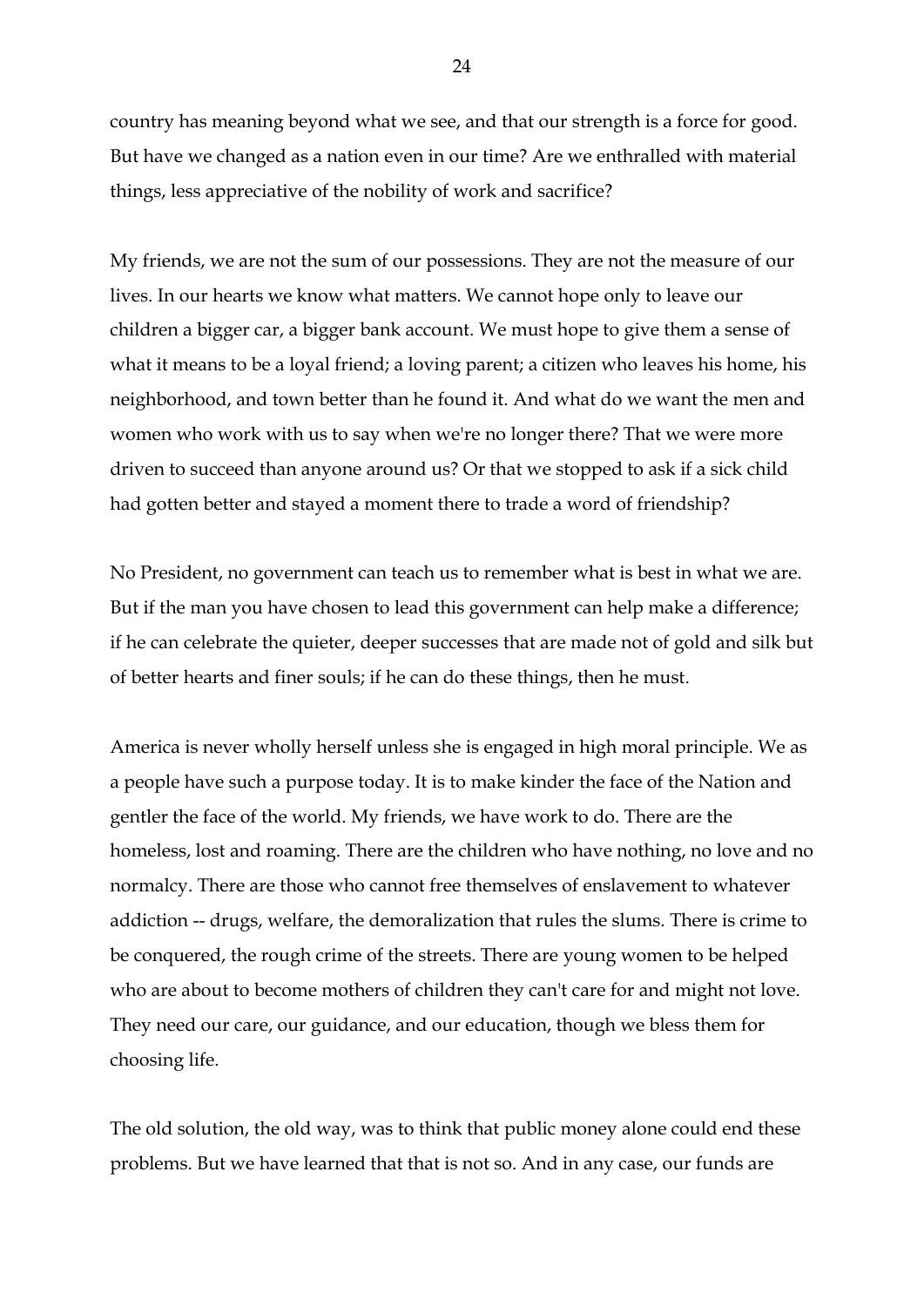low. We have a deficit to bring down. We have more will than wallet, but will is what we need. We will make the hard choices, looking at what we have and perhaps allocating it differently, making our decisions based on honest need and prudent safety. And then we will do the wisest thing of all. We will turn to the only resource we have that in times of need always grows: the goodness and the courage of the American people.

And I am speaking of a new engagement in the lives of others, a new activism, hands-on and involved, that gets the job done. We must bring in the generations, harnessing the unused talent of the elderly and the unfocused energy of the young. For not only leadership is passed from generation to generation but so is stewardship. And the generation born after the Second World War has come of age.

I have spoken of a Thousand Points of Light, of all the community organizations that are spread like stars throughout the Nation, doing good. We will work hand in hand, encouraging, sometimes leading, sometimes being led, rewarding. We will work on this in the White House, in the Cabinet agencies. I will go to the people and the programs that are the brighter points of light, and I'll ask every member of my government to become involved. The old ideas are new again because they're not old, they are timeless: duty, sacrifice, commitment, and a patriotism that finds its expression in taking part and pitching in.

We need a new engagement, too, between the Executive and the Congress. The challenges before us will be thrashed out with the House and the Senate. And we must bring the Federal budget into balance. And we must ensure that America stands before the world united, strong, at peace, and fiscally sound. But of course things may be difficult. We need to compromise; we've had dissension. We need harmony; we've had a chorus of discordant voices.

For Congress, too, has changed in our time. There has grown a certain divisiveness. We have seen the hard looks and heard the statements in which not each other's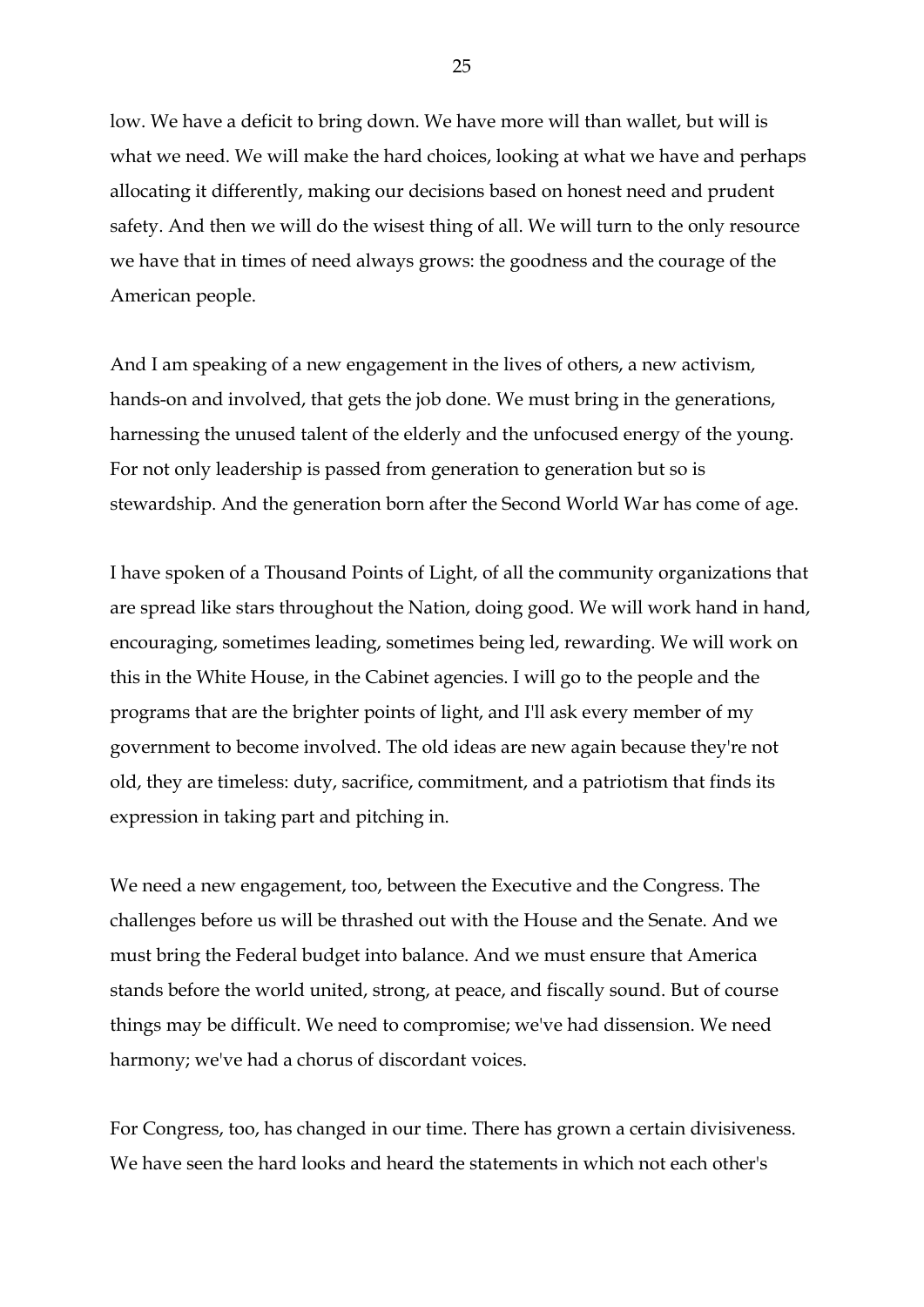ideas are challenged but each other's motives. And our great parties have too often been far apart and untrusting of each other. It's been this way since Vietnam. That war cleaves us still. But, friends, that war began in earnest a quarter of a century ago, and surely the statute of limitation has been reached. This is a fact: The final lesson of Vietnam is that no great nation can long afford to be sundered by a memory. A new breeze is blowing, and the old bipartisanship must be made new again.

To my friends, and, yes, I do mean friends -- in the loyal opposition and, yes, I mean loyal -- I put out my hand. I am putting out my hand to you, Mr. Speaker. I am putting out my hand to you, Mr. Majority Leader. For this is the thing: This is the age of the offered hand. And we can't turn back clocks, and I don't want to. But when our fathers were young, Mr. Speaker, our differences ended at the water's edge. And we don't wish to turn back time, but when our mothers were young, Mr. Majority Leader, the Congress and the Executive were capable of working together to produce a budget on which this nation could live. Let us negotiate soon and hard. But in the end, let us produce. The American people await action. They didn't send us here to bicker. They ask us to rise above the merely partisan. "In crucial things, unity" -- and this, my friends, is crucial.

To the world, too, we offer new engagement and a renewed vow: We will stay strong to protect the peace. The offered hand is a reluctant fist; once made -- strong, and can be used with great effect. There are today Americans who are held against their will in foreign lands and Americans who are unaccounted for. Assistance can be shown here and will be long remembered. Good will begets good will. Good faith can be a spiral that endlessly moves on.

Great nations like great men must keep their word. When America says something, America means it, whether a treaty or an agreement or a vow made on marble steps. We will always try to speak clearly, for candor is a compliment; but subtlety, too, is good and has its place. While keeping our alliances and friendships around the world strong, ever strong, we will continue the new closeness with the Soviet Union,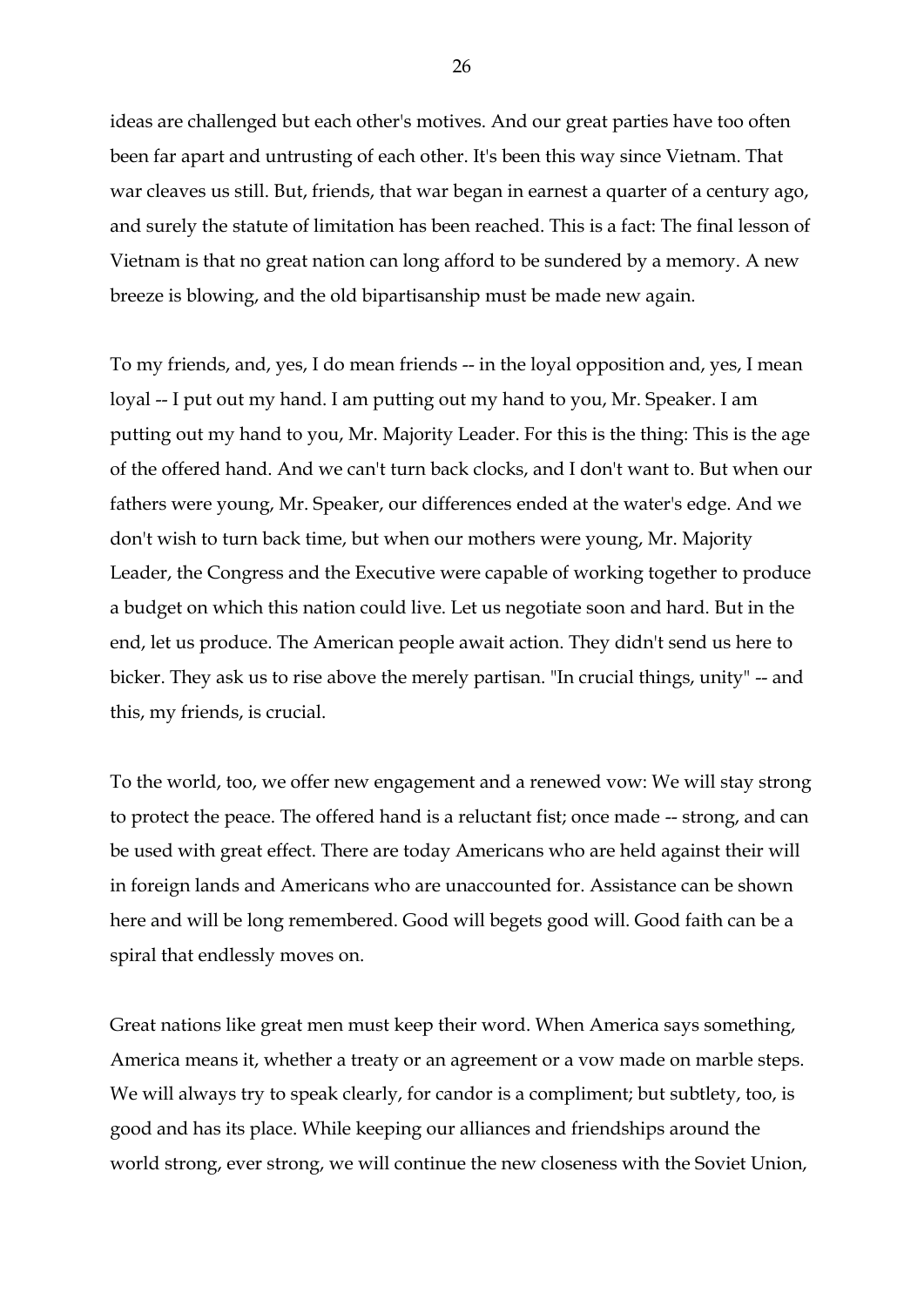consistent both with our security and with progress. One might say that our new relationship in part reflects the triumph of hope and strength over experience. But hope is good, and so is strength and vigilance.

Here today are tens of thousands of our citizens who feel the understandable satisfaction of those who have taken part in democracy and seen their hopes fulfilled. But my thoughts have been turning the past few days to those who would be watching at home, to an older fellow who will throw a salute by himself when the flag goes by and the woman who will tell her sons the words of the battle hymns. I don't mean this to be sentimental. I mean that on days like this we remember that we are all part of a continuum, inescapably connected by the ties that bind.

Our children are watching in schools throughout our great land. And to them I say, Thank you for watching democracy's big day. For democracy belongs to us all, and freedom is like a beautiful kite that can go higher and higher with the breeze. And to all I say, No matter what your circumstances or where you are, you are part of this day, you are part of the life of our great nation.

A President is neither prince nor pope, and I don't seek a window on men's souls. In fact, I yearn for a greater tolerance, and easygoingness about each other's attitudes and way of life.

There are few clear areas in which we as a society must rise up united and express our intolerance. The most obvious now is drugs. And when that first cocaine was smuggled in on a ship, it may as well have been a deadly bacteria, so much has it hurt the body, the soul of our country. And there is much to be done and to be said, but take my word for it: This scourge will stop!

And so, there is much to do. And tomorrow the work begins. And I do not mistrust the future. I do not fear what is ahead. For our problems are large, but our heart is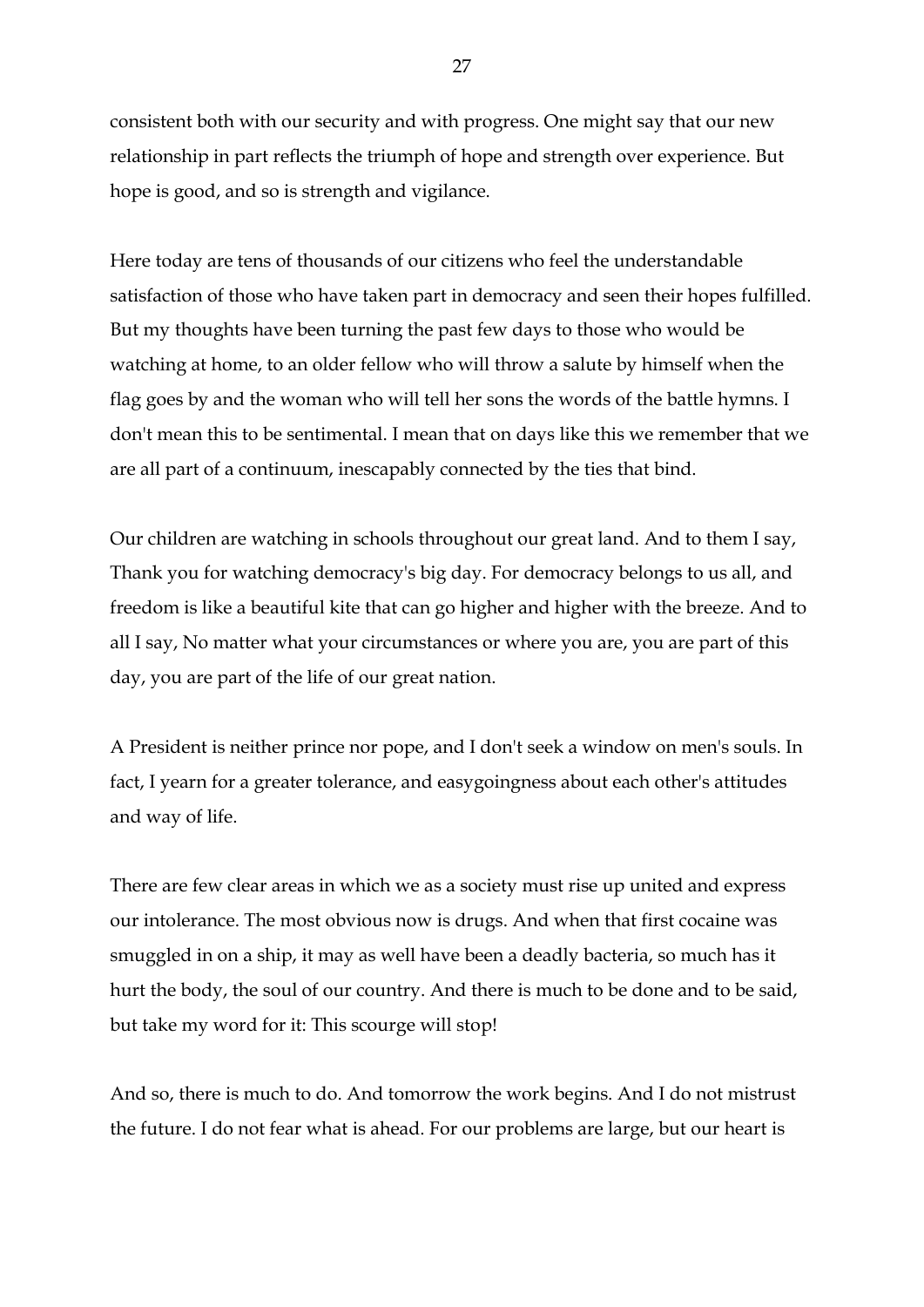larger. Our challenges are great, but our will is greater. And if our flaws are endless, God's love is truly boundless.

Some see leadership as high drama and the sound of trumpets calling, and sometimes it is that. But I see history as a book with many pages, and each day we fill a page with acts of hopefulness and meaning. The new breeze blows, a page turns, the story unfolds. And so, today a chapter begins, a small and stately story of unity, diversity, and generosity -- shared, and written, together.

Thank you. God bless you. And God bless the United States of America.

# Appendix 2: William J. Clinton's inaugural address

My fellow citizens, today we celebrate the mystery of American renewal. This ceremony is held in the depth of winter, but by the words we speak and the faces we show the world, we force the spring, a spring reborn in the world's oldest democracy that brings forth the vision and courage to reinvent America. When our Founders boldly declared America's independence to the world and our purposes to the Almighty, they knew that America, to endure, would have to change; not change for change's sake but change to preserve America's ideals: life, liberty, the pursuit of happiness. Though we marched to the music of our time, our mission is timeless. Each generation of Americans must define what it means to be an American.

On behalf of our Nation, I salute my predecessor, President Bush, for his half-century of service to America. And I thank the millions of men and women whose steadfastness and sacrifice triumphed over depression, fascism, and communism.

Today, a generation raised in the shadows of the cold war assumes new responsibilities in a world warmed by the sunshine of freedom but threatened still by ancient hatreds and new plagues. Raised in unrivaled prosperity, we inherit an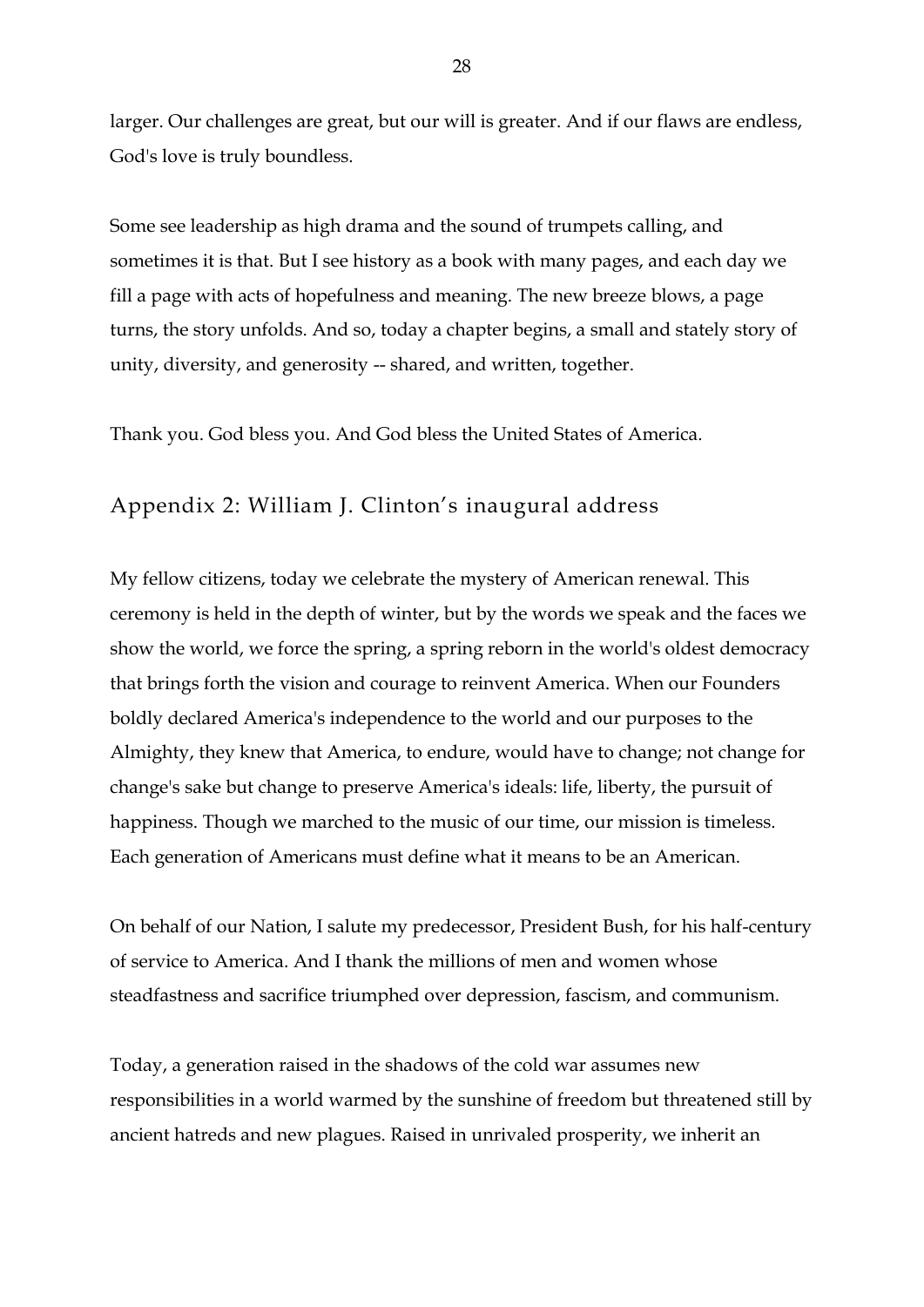economy that is still the world's strongest but is weakened by business failures, stagnant wages, increasing inequality, and deep divisions among our own people.

When George Washington first took the oath I have just sworn to uphold, news traveled slowly across the land by horseback and across the ocean by boat. Now, the sights and sounds of this ceremony are broadcast instantaneously to billions around the world. Communications and commerce are global. Investment is mobile. Technology is almost magical. And ambition for a better life is now universal.

We earn our livelihood in America today in peaceful competition with people all across the Earth. Profound and powerful forces are shaking and remaking our world. And the urgent question of our time is whether we can make change our friend and not our enemy. This new world has already enriched the lives of millions of Americans who are able to compete and win in it. But when most people are working harder for less; when others cannot work at all; when the cost of health care devastates families and threatens to bankrupt our enterprises, great and small; when the fear of crime robs law-abiding citizens of their freedom; and when millions of poor children cannot even imagine the lives we are calling them to lead, we have not made change our friend.

We know we have to face hard truths and take strong steps, but we have not done so; instead, we have drifted. And that drifting has eroded our resources, fractured our economy, and shaken our confidence. Though our challenges are fearsome, so are our strengths. Americans have ever been a restless, questing, hopeful people. And we must bring to our task today the vision and will of those who came before us. From our Revolution to the Civil War, to the Great Depression, to the civil rights movement, our people have always mustered the determination to construct from these crises the pillars of our history. Thomas Jefferson believed that to preserve the very foundations of our Nation, we would need dramatic change from time to time. Well, my fellow Americans, this is our time. Let us embrace it.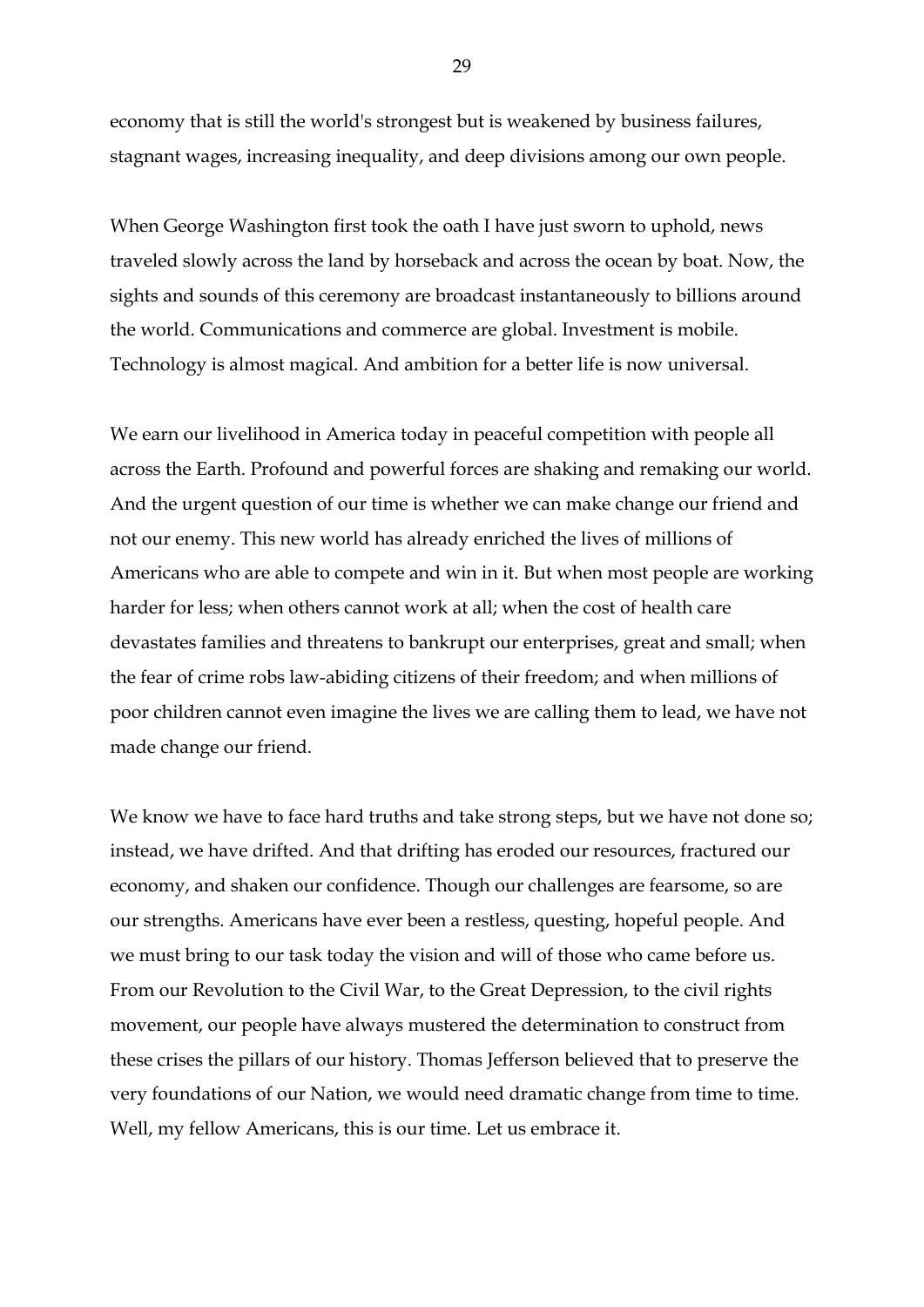Our democracy must be not only the envy of the world but the engine of our own renewal. There is nothing wrong with America that cannot be cured by what is right with America. And so today we pledge an end to the era of deadlock and drift, and a new season of American renewal has begun.

To renew America, we must be bold. We must do what no generation has had to do before. We must invest more in our own people, in their jobs, and in their future, and at the same time cut our massive debt. And we must do so in a world in which we must compete for every opportunity. It will not be easy. It will require sacrifice, but it can be done and done fairly, not choosing sacrifice for its own sake but for our own sake. We must provide for our Nation the way a family provides for its children.

Our Founders saw themselves in the light of posterity. We can do no less. Anyone who has ever watched a child's eyes wander into sleep knows what posterity is. Posterity is the world to come: the world for whom we hold our ideals, from whom we have borrowed our planet, and to whom we bear sacred responsibility. We must do what America does best: offer more opportunity to all and demand more responsibility from all. It is time to break the bad habit of expecting something for nothing from our Government or from each other. Let us all take more responsibility not only for ourselves and our families but for our communities and our country.

To renew America, we must revitalize our democracy. This beautiful Capital, like every capital since the dawn of civilization, is often a place of intrigue and calculation. Powerful people maneuver for position and worry endlessly about who is in and who is out, who is up and who is down, forgetting those people whose toil and sweat sends us here and pays our way. Americans deserve better. And in this city today there are people who want to do better. And so I say to all of you here: Let us resolve to reform our politics so that power and privilege no longer shout down the voice of the people. Let us put aside personal advantage so that we can feel the pain and see the promise of America. Let us resolve to make our Government a place for what Franklin Roosevelt called bold, persistent experimentation, a Government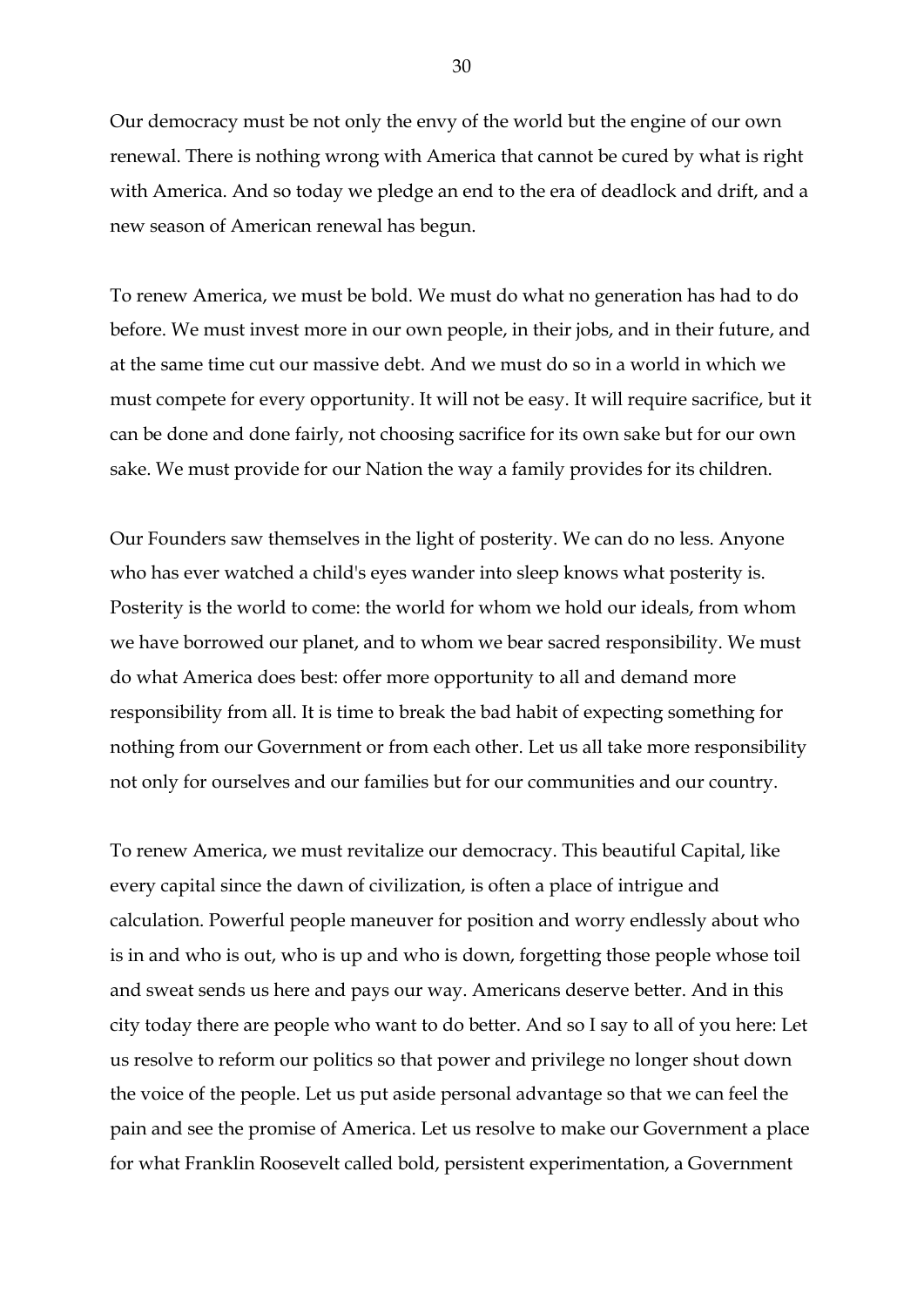for our tomorrows, not our yesterdays. Let us give this Capital back to the people to whom it belongs.

To renew America, we must meet challenges abroad as well as at home. There is no longer a clear division between what is foreign and what is domestic. The world economy, the world environment, the world AIDS crisis, the world arms race: they affect us all. Today, as an older order passes, the new world is more free but less stable. Communism's collapse has called forth old animosities and new dangers. Clearly, America must continue to lead the world we did so much to make.

While America rebuilds at home, we will not shrink from the challenges nor fail to seize the opportunities of this new world. Together with our friends and allies, we will work to shape change, lest it engulf us. When our vital interests are challenged or the will and conscience of the international community is defied, we will act, with peaceful diplomacy whenever possible, with force when necessary. The brave Americans serving our Nation today in the Persian Gulf, in Somalia, and wherever else they stand are testament to our resolve. But our greatest strength is the power of our ideas, which are still new in many lands. Across the world we see them embraced, and we rejoice. Our hopes, our hearts, our hands are with those on every continent who are building democracy and freedom. Their cause is America's cause.

The American people have summoned the change we celebrate today. You have raised your voices in an unmistakable chorus. You have cast your votes in historic numbers. And you have changed the face of Congress, the Presidency, and the political process itself. Yes, you, my fellow Americans, have forced the spring. Now we must do the work the season demands. To that work I now turn with all the authority of my office. I ask the Congress to join with me. But no President, no Congress, no Government can undertake this mission alone.

My fellow Americans, you, too, must play your part in our renewal. I challenge a new generation of young Americans to a season of service: to act on your idealism by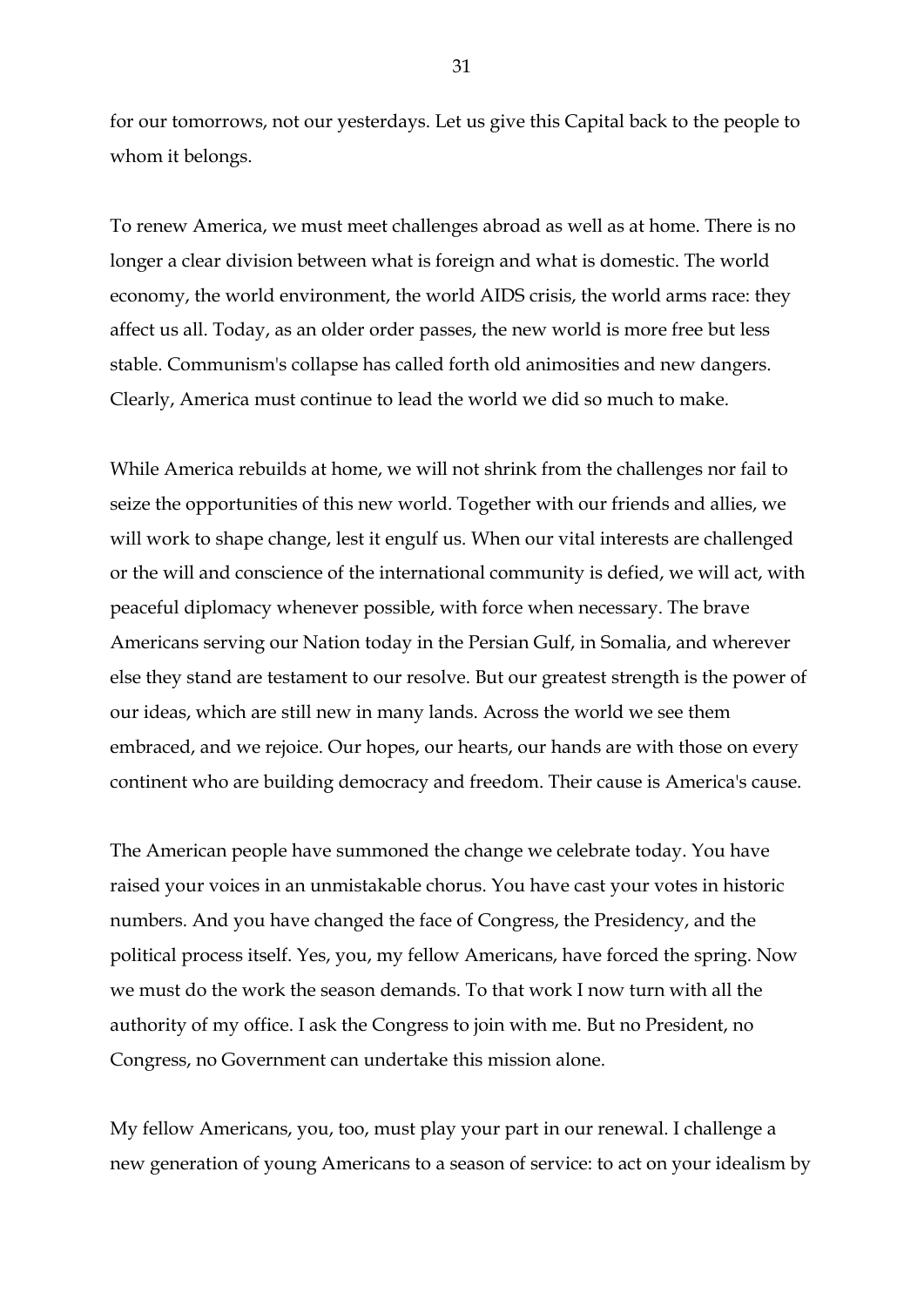helping troubled children, keeping company with those in need, reconnecting our torn communities. There is so much to be done; enough, indeed, for millions of others who are still young in spirit to give of themselves in service, too. In serving, we recognize a simple but powerful truth: We need each other, and we must care for one another.

Today we do more than celebrate America. We rededicate ourselves to the very idea of America, an idea born in revolution and renewed through two centuries of challenge; an idea tempered by the knowledge that, but for fate, we, the fortunate, and the unfortunate might have been each other; an idea ennobled by the faith that our Nation can summon from its myriad diversity the deepest measure of unity; an idea infused with the conviction that America's long, heroic journey must go forever upward.

And so, my fellow Americans, as we stand at the edge of the 21st century, let us begin anew with energy and hope, with faith and discipline. And let us work until our work is done. The Scripture says, "And let us not be weary in well doing: for in due season we shall reap, if we faint not." From this joyful mountaintop of celebration we hear a call to service in the valley. We have heard the trumpets. We have changed the guard. And now, each in our own way and with God's help, we must answer the call.

Thank you, and God bless you all.

# Appendix 3: George W. Bush's inaugural address

Thank you, all. Chief Justice Rehnquist, President Carter, President Bush, President Clinton, distinguished guests, and my fellow citizens. The peaceful transfer of authority is rare in history, yet common in our country. With a simple oath, we affirm old traditions and make new beginnings.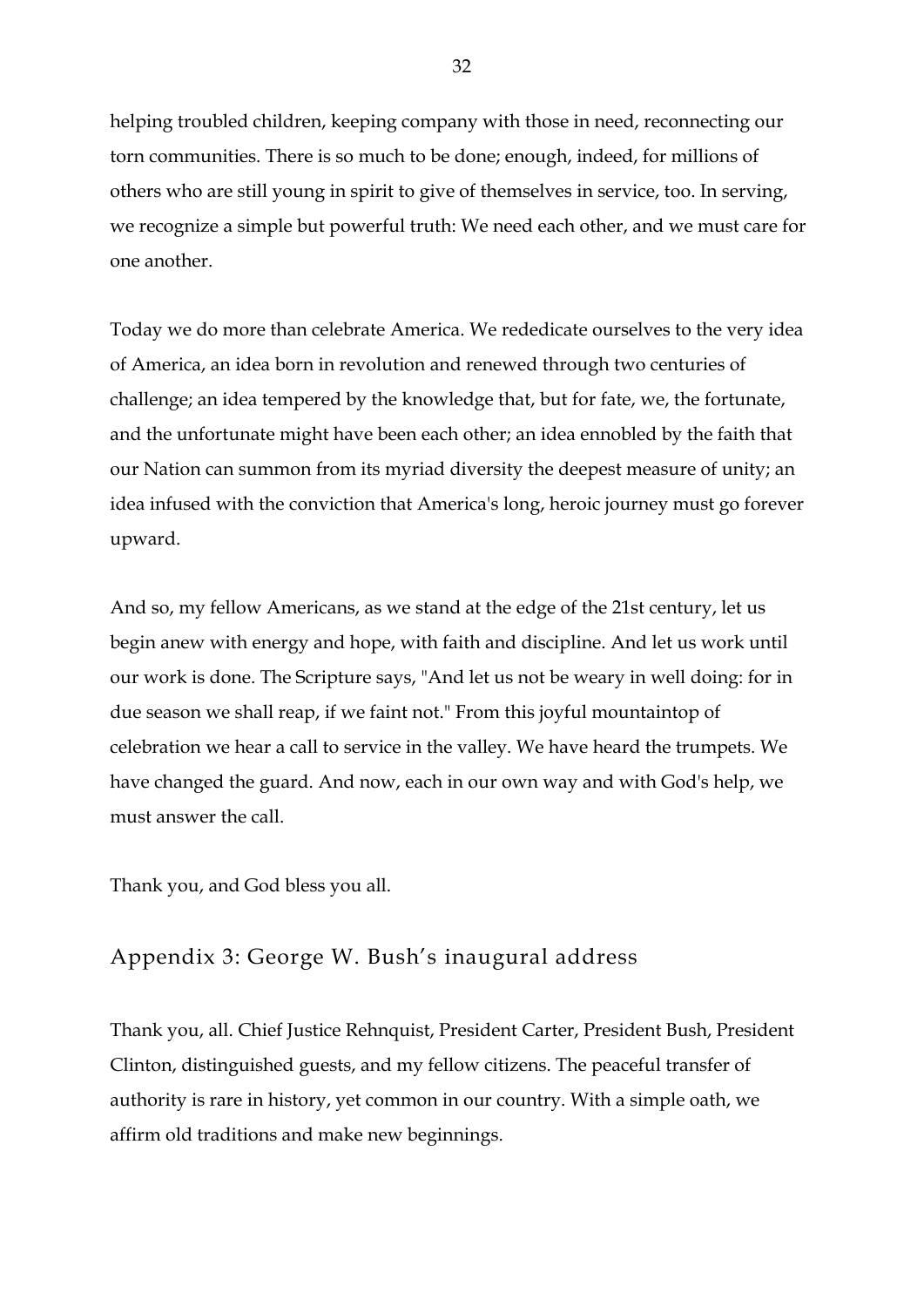As I begin, I thank President Clinton for his service to our Nation, and I thank Vice President Gore for a contest conducted with spirit and ended with grace.

I am honored and humbled to stand here where so many of America's leaders have come before me, and so many will follow. We have a place, all of us, in a long story, a story we continue but whose end we will not see. It is a story of a new world that became a friend and liberator of the old, the story of a slaveholding society that became a servant of freedom, the story of a power that went into the world to protect but not possess, to defend but not to conquer.

It is the American story, a story of flawed and fallible people united across the generations by grand and enduring ideals. The grandest of these ideals is an unfolding American promise that everyone belongs, that everyone deserves a chance, that no insignificant person was ever born.

Americans are called to enact this promise in our lives and in our laws. And though our Nation has sometimes halted and sometimes delayed, we must follow no other course.

Through much of the last century, America's faith in freedom and democracy was a rock in a raging sea. Now it is a seed upon the wind, taking root in many nations. Our democratic faith is more than the creed of our country. It is the inborn hope of our humanity, an ideal we carry but do not own, a trust we bear and pass along. Even after nearly 225 years, we have a long way yet to travel.

While many of our citizens prosper, others doubt the promise, even the justice of our own country. The ambitions of some Americans are limited by failing schools and hidden prejudice and the circumstances of their birth. And sometimes our differences run so deep, it seems we share a continent but not a country. We do not accept this, and we will not allow it.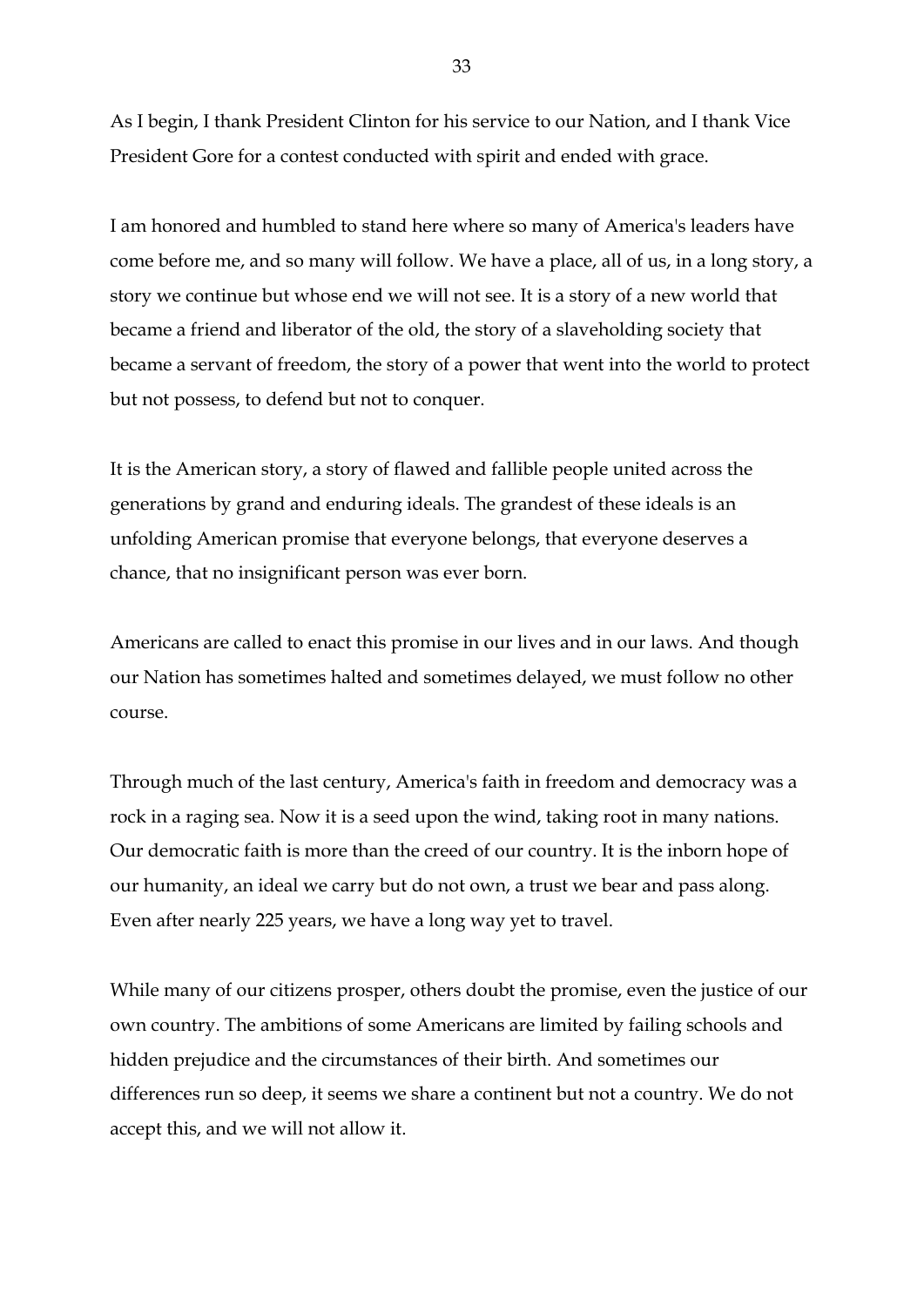Our unity, our Union, is a serious work of leaders and citizens and every generation. And this is my solemn pledge: I will work to build a single nation of justice and opportunity. I know this is in our reach because we are guided by a power larger than ourselves, who creates us equal, in His image, and we are confident in principles that unite and lead us onward.

America has never been united by blood or birth or soil. We are bound by ideals that move us beyond our backgrounds, lift us above our interests, and teach us what it means to be citizens. Every child must be taught these principles. Every citizen must uphold them. And every immigrant, by embracing these ideals, makes our country more, not less, American.

Today we affirm a new commitment to live out our Nation's promise through civility, courage, compassion, and character. America at its best matches a commitment to principle with a concern for civility. A civil society demands from each of us good will and respect, fair dealing and forgiveness.

Some seem to believe that our politics can afford to be petty because in a time of peace the stakes of our debates appear small. But the stakes for America are never small. If our country does not lead the cause of freedom, it will not be led. If we do not turn the hearts of children toward knowledge and character, we will lose their gifts and undermine their idealism. If we permit our economy to drift and decline, the vulnerable will suffer most.

We must live up to the calling we share. Civility is not a tactic or a sentiment; it is the determined choice of trust over cynicism, of community over chaos. And this commitment, if we keep it, is a way to shared accomplishment.

America at its best is also courageous. Our national courage has been clear in times of depression and war, when defeating common dangers defined our common good. Now we must choose if the example of our fathers and mothers will inspire us or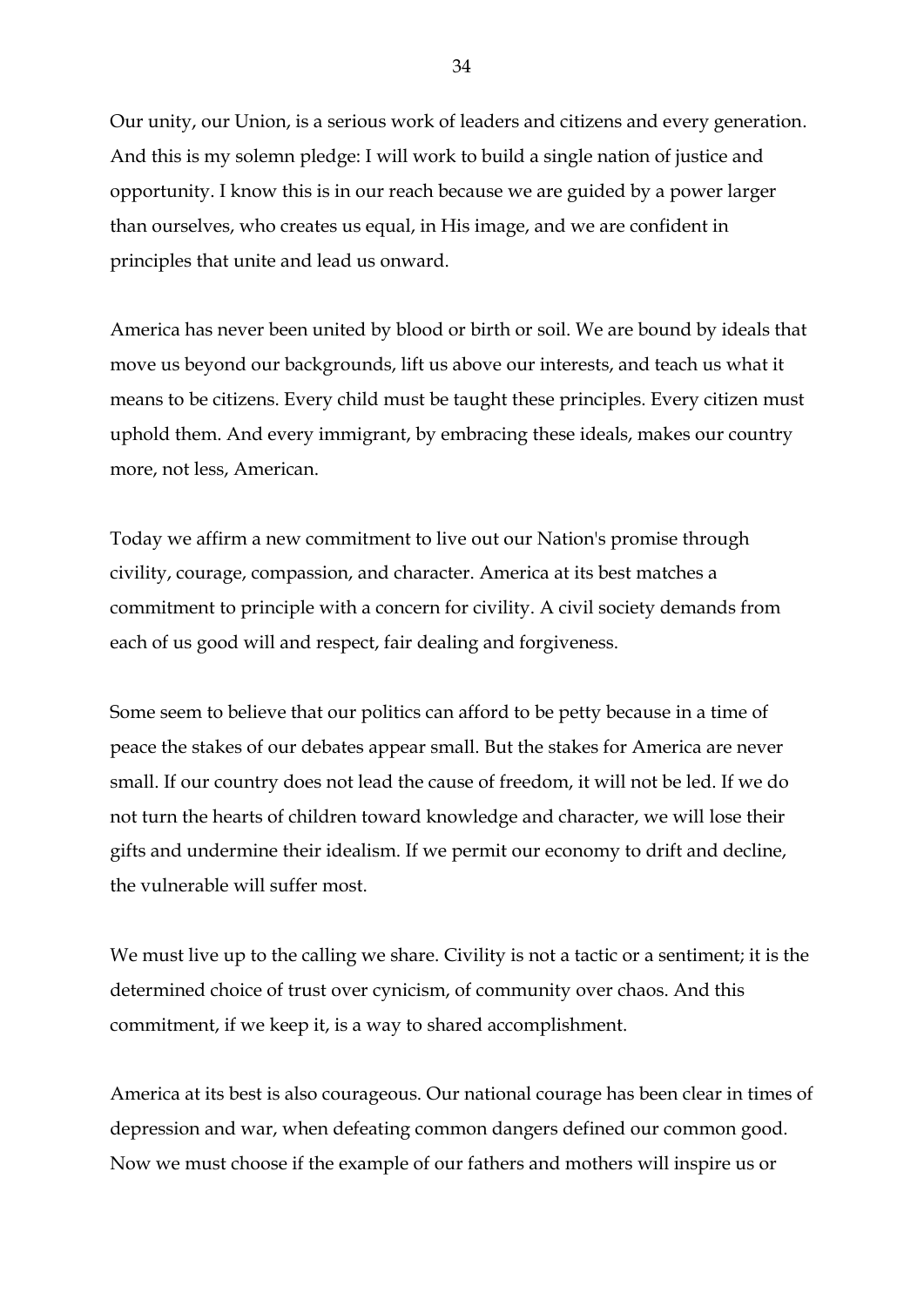condemn us. We must show courage in a time of blessing by confronting problems instead of passing them on to future generations.

Together we will reclaim America's schools before ignorance and apathy claim more young lives. We will reform Social Security and Medicare, sparing our children from struggles we have the power to prevent. And we will reduce taxes to recover the momentum of our economy and reward the effort and enterprise of working Americans.

We will build our defenses beyond challenge, lest weakness invite challenge. We will confront weapons of mass destruction, so that a new century is spared new horrors. The enemies of liberty and our country should make no mistake: America remains engaged in the world, by history and by choice, shaping a balance of power that favors freedom.

We will defend our allies and our interests. We will show purpose without arrogance. We will meet aggression and bad faith with resolve and strength. And to all nations, we will speak for the values that gave our Nation birth.

America at its best is compassionate. In the quiet of American conscience, we know that deep, persistent poverty is unworthy of our Nation's promise. And whatever our views of its cause, we can agree that children at risk are not at fault.

Abandonment and abuse are not acts of God; they are failures of love. And the proliferation of prisons, however necessary, is no substitute for hope and order in our souls. Where there is suffering, there is duty. Americans in need are not strangers; they are citizens—not problems but priorities. And all of us are diminished when any are hopeless.

Government has great responsibilities for public safety and public health, for civil rights and common schools. Yet, compassion is the work of a nation, not just a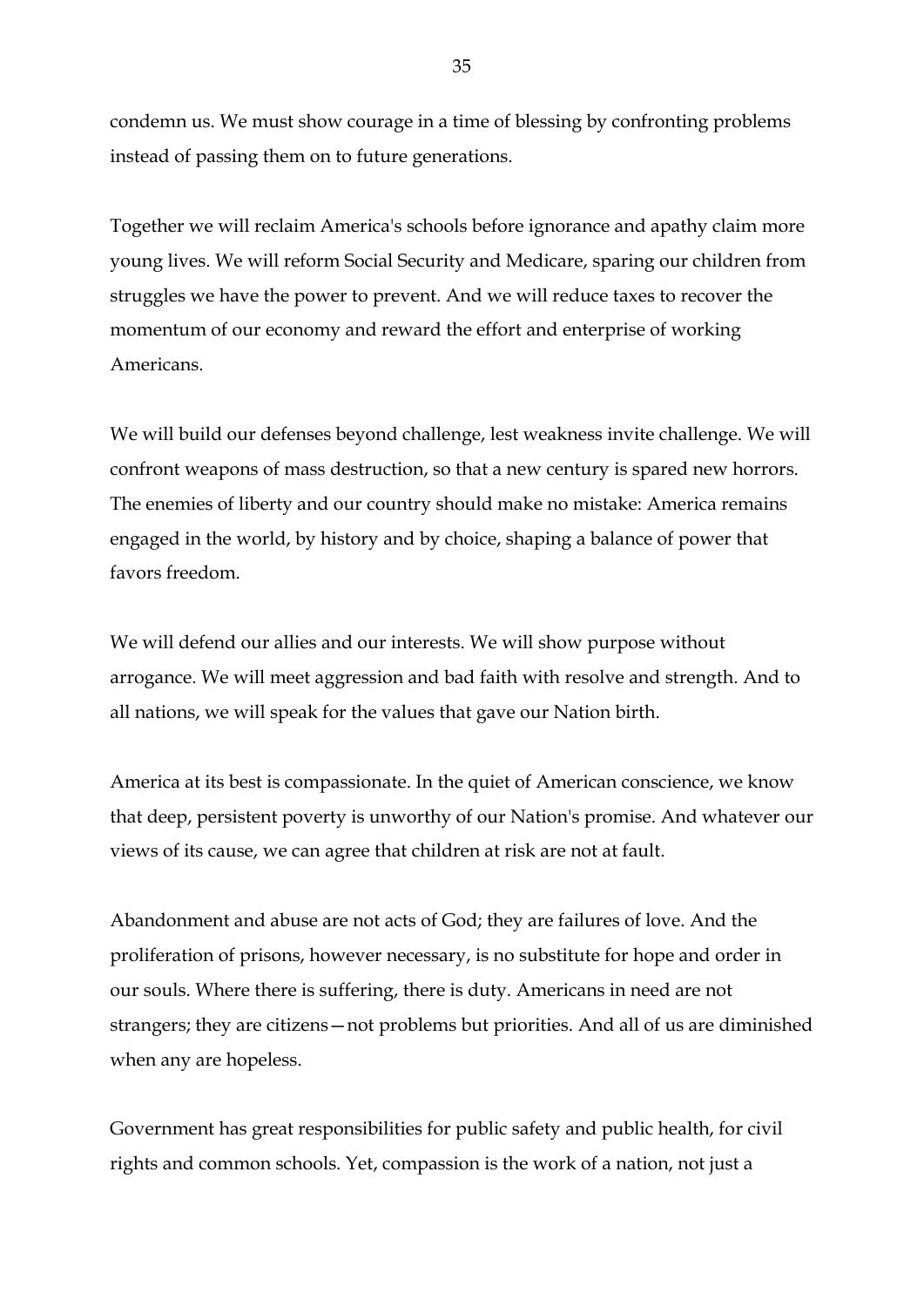government. And some needs and hurts are so deep they will only respond to a mentor's touch or a pastor's prayer. Church and charity, synagogue and mosque lend our communities their humanity, and they will have an honored place in our plans and in our laws.

Many in our country do not know the pain of poverty. But we can listen to those who do. And I can pledge our Nation to a goal: When we see that wounded traveler on the road to Jericho, we will not pass to the other side.

America at its best is a place where personal responsibility is valued and expected. Encouraging responsibility is not a search for scapegoats; it is a call to conscience. And though it requires sacrifice, it brings a deeper fulfillment. We find the fullness of life not only in options but in commitments. And we find that children and community are the commitments that set us free.

Our public interest depends on private character, on civic duty and family bonds and basic fairness, on uncounted, unhonored acts of decency, which give direction to our freedom.

Sometimes in life we're called to do great things. But as a saint of our times has said, "Every day we are called to do small things with great love." The most important tasks of a democracy are done by everyone.

I will live and lead by these principles: to advance my convictions with civility, to serve the public interest with courage, to speak for greater justice and compassion, to call for responsibility and try to live it, as well. In all these ways, I will bring the values of our history to the care of our times.

What you do is as important as anything Government does. I ask you to seek a common good beyond your comfort, to defend needed reforms against easy attacks, to serve your Nation, beginning with your neighbor. I ask you to be citizens: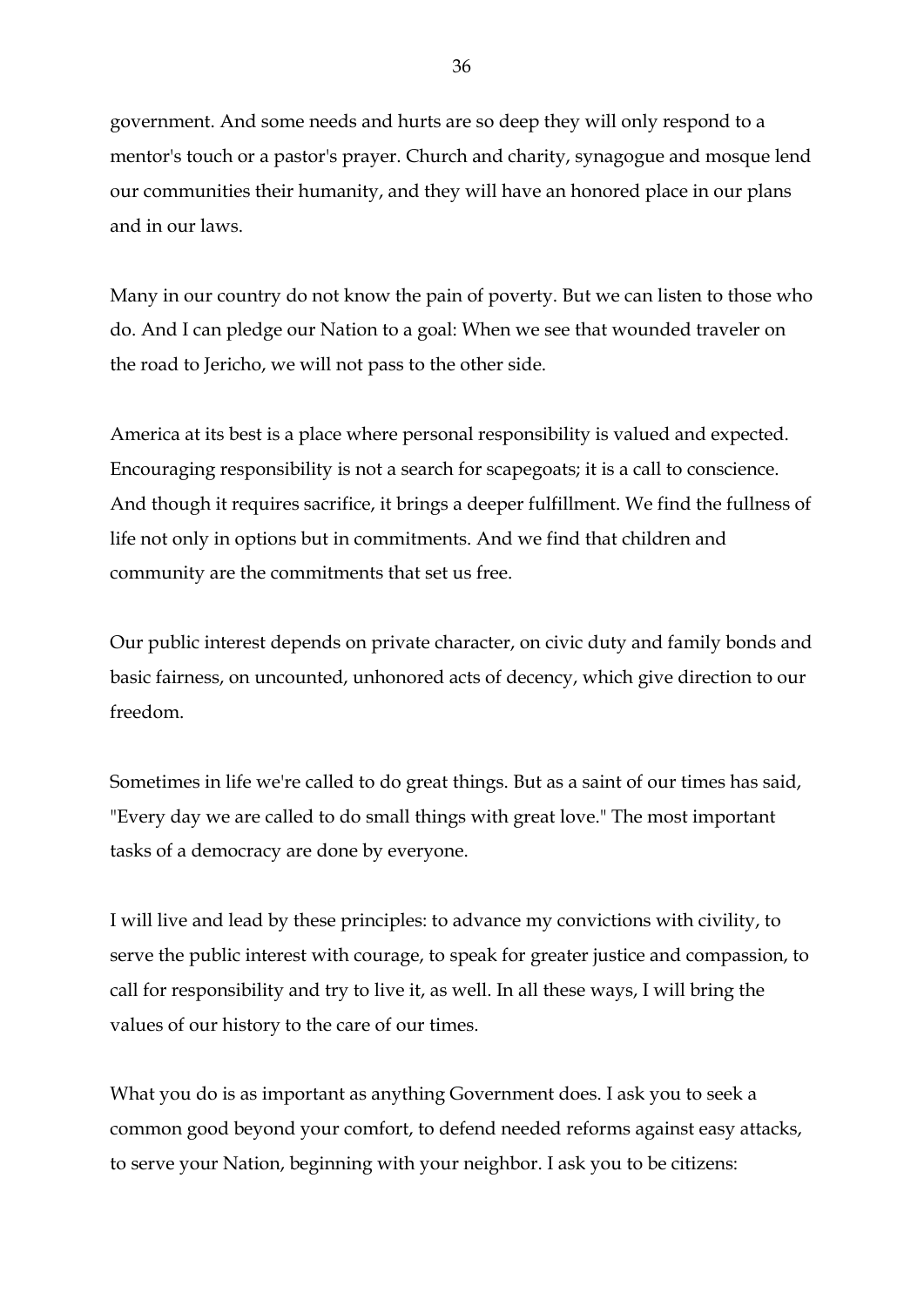Citizens, not spectators; citizens, not subjects; responsible citizens building communities of service and a nation of character.

Americans are generous and strong and decent, not because we believe in ourselves but because we hold beliefs beyond ourselves. When this spirit of citizenship is missing, no Government program can replace it. When this spirit is present, no wrong can stand against it.

After the Declaration of Independence was signed, Virginia statesman John Page wrote to Thomas Jefferson, "We know the race is not to the swift, nor the battle to the strong. Do you not think an angel rides in the whirlwind and directs this storm?"

Much time has passed since Jefferson arrived for his inauguration. The years and changes accumulate, but the themes of this day, he would know: our Nation's grand story of courage and its simple dream of dignity.

We are not this story's author, who fills time and eternity with his purpose. Yet, his purpose is achieved in our duty. And our duty is fulfilled in service to one another. Never tiring, never yielding, never finishing, we renew that purpose today, to make our country more just and generous, to affirm the dignity of our lives and every life. This work continues, the story goes on, and an angel still rides in the whirlwind and directs this storm.

God bless you all, and God bless America.

### Appendix 4: Barack Obama's inaugural address

My fellow citizens, I stand here today humbled by the task before us, grateful for the trust you have bestowed, mindful of the sacrifices borne by our ancestors. I thank President Bush for his service to our Nation, as well as the generosity and cooperation he has shown throughout this transition.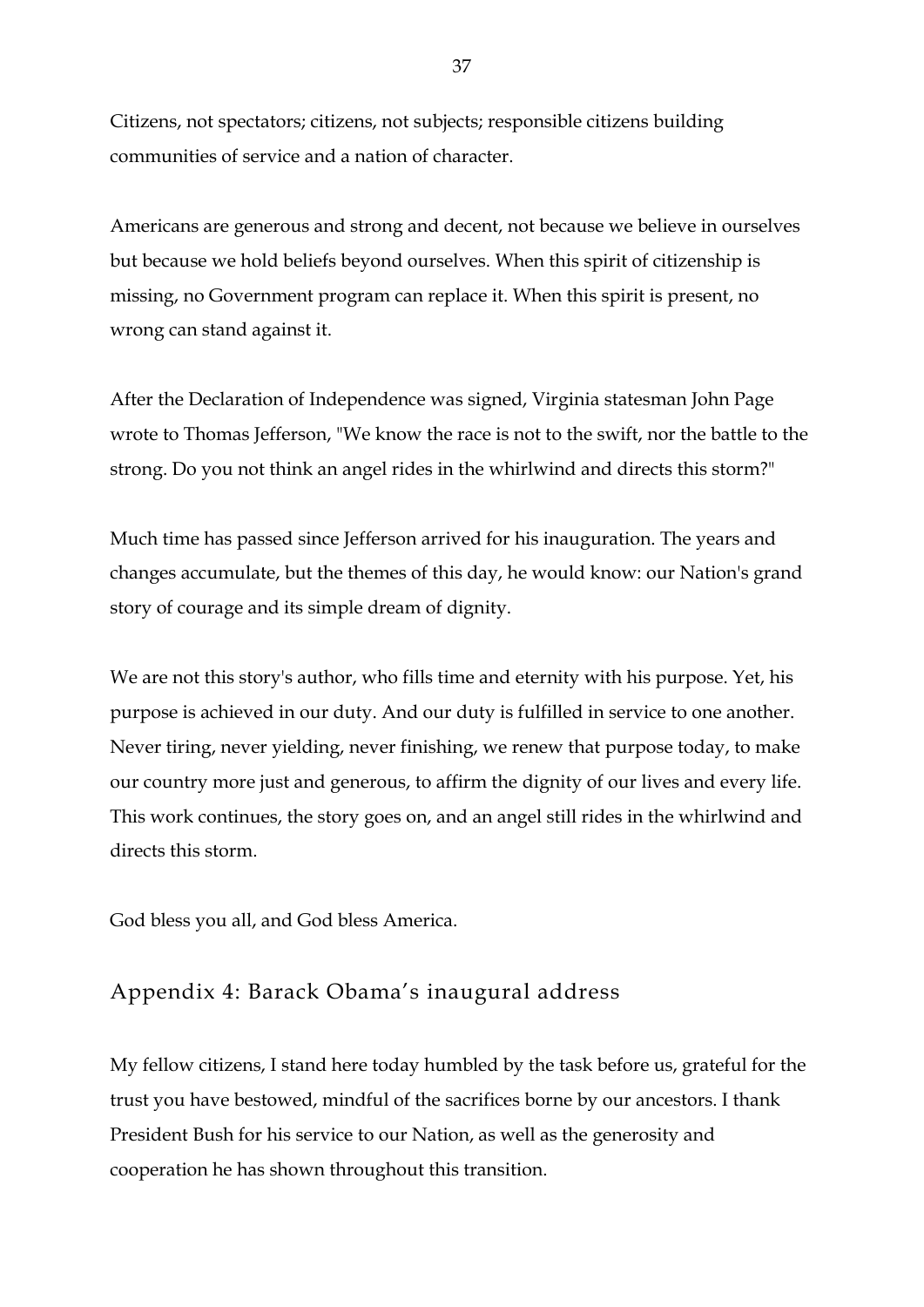Forty-four Americans have now taken the Presidential oath. The words have been spoken during rising tides of prosperity and the still waters of peace. Yet every so often, the oath is taken amidst gathering clouds and raging storms. At these moments, America has carried on not simply because of the skill or vision of those in high office, but because we the people have remained faithful to the ideals of our forebears and true to our founding documents.

So it has been; so it must be with this generation of Americans.

That we are in the midst of crisis is now well understood. Our Nation is at war against a far-reaching network of violence and hatred. Our economy is badly weakened, a consequence of greed and irresponsibility on the part of some, but also our collective failure to make hard choices and prepare the Nation for a new age. Homes have been lost, jobs shed, businesses shuttered. Our health care is too costly. Our schools fail too many. And each day brings further evidence that the ways we use energy strengthen our adversaries and threaten our planet.

These are the indicators of crisis, subject to data and statistics. Less measurable but no less profound is a sapping of confidence across our land, a nagging fear that America's decline is inevitable, that the next generation must lower its sights. Today I say to you that the challenges we face are real. They are serious, and they are many. They will not be met easily or in a short span of time. But know this, America: They will be met.

On this day, we gather because we have chosen hope over fear, unity of purpose over conflict and discord. On this day, we come to proclaim an end to the petty grievances and false promises, the recriminations and worn-out dogmas that for far too long have strangled our politics.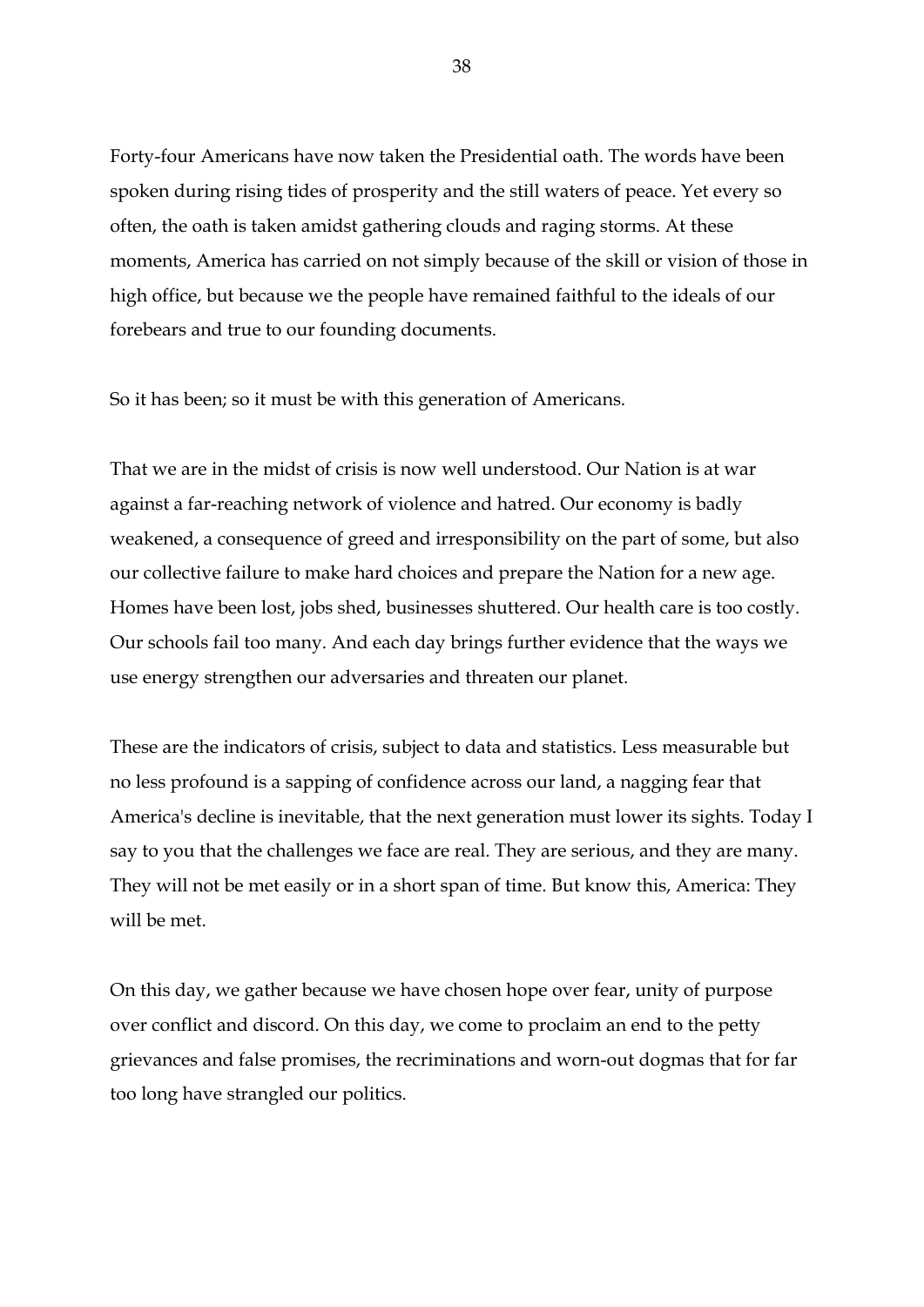We remain a young nation, but in the words of Scripture, the time has come to set aside childish things. The time has come to reaffirm our enduring spirit, to choose our better history, to carry forward that precious gift, that noble idea passed on from generation to generation: the God-given promise that all are equal, all are free, and all deserve a chance to pursue their full measure of happiness.

In reaffirming the greatness of our Nation, we understand that greatness is never a given. It must be earned. Our journey has never been one of shortcuts or settling for less. It has not been the path for the fainthearted, for those who prefer leisure over work or seek only the pleasures of riches and fame. Rather, it has been the risktakers, the doers, the makers of things--some celebrated, but more often men and women obscure in their labor--who have carried us up the long, rugged path toward prosperity and freedom.

For us, they packed up their few worldly possessions and traveled across oceans in search of a new life. For us, they toiled in sweatshops and settled the West, endured the lash of the whip, and plowed the hard Earth. For us, they fought and died in places like Concord and Gettysburg, Normandy and Khe Sanh.

Time and again, these men and women struggled and sacrificed and worked 'til their hands were raw so that we might live a better life. They saw America as bigger than the sum of our individual ambitions, greater than all the differences of birth or wealth or faction.

This is the journey we continue today. We remain the most prosperous, powerful nation on Earth. Our workers are no less productive than when this crisis began. Our minds are no less inventive. Our goods and services no less needed than they were last week or last month or last year. Our capacity remains undiminished. But our time of standing pat, of protecting narrow interests and putting off unpleasant decisions, that time has surely passed. Starting today, we must pick ourselves up, dust ourselves off, and begin again the work of remaking America.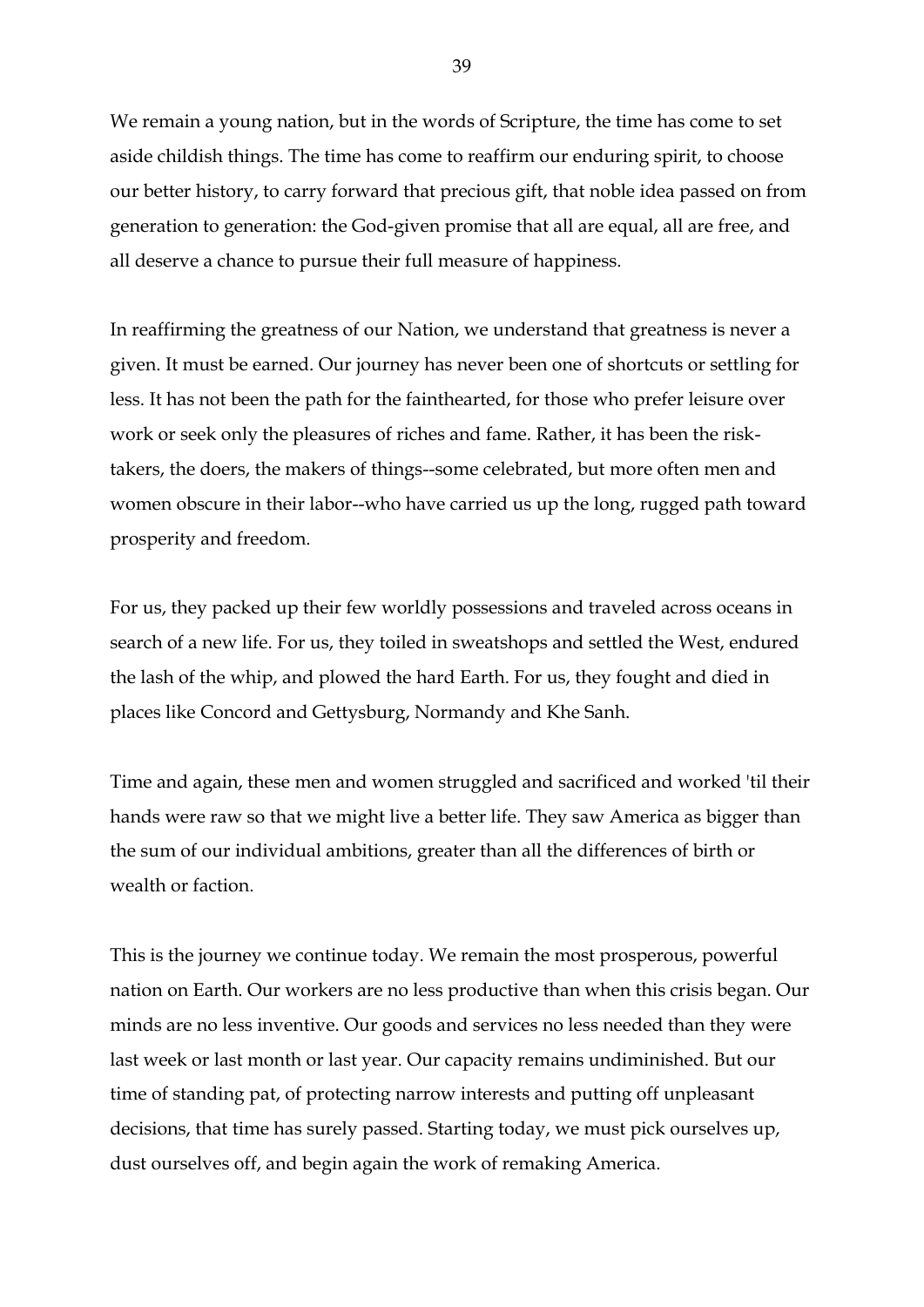For everywhere we look, there is work to be done. The state of the economy calls for action, bold and swift, and we will act not only to create new jobs but to lay a new foundation for growth. We will build the roads and bridges, the electric grids and digital lines that feed our commerce and bind us together. We will restore science to its rightful place and wield technology's wonders to raise health care's quality and lower its cost. We will harness the sun and the winds and the soil to fuel our cars and run our factories. And we will transform our schools and colleges and universities to meet the demands of a new age. All this we can do. All this we will do.

Now, there are some who question the scale of our ambitions, who suggest that our system cannot tolerate too many big plans. Their memories are short, for they have forgotten what this country has already done, what free men and women can achieve when imagination is joined to common purpose and necessity to courage.

What the cynics fail to understand is that the ground has shifted beneath them, that the stale political arguments that have consumed us for so long no longer apply. The question we ask today is not whether our Government is too big or too small, but whether it works; whether it helps families find jobs at a decent wage, care they can afford, a retirement that is dignified. Where the answer is yes, we intend to move forward. Where the answer is no, programs will end. And those of us who manage the public's dollars will be held to account to spend wisely, reform bad habits, and do our business in the light of day, because only then can we restore the vital trust between a people and their government.

Nor is the question before us whether the market is a force for good or ill. Its power to generate wealth and expand freedom is unmatched. But this crisis has reminded us that without a watchful eye, the market can spin out of control. The Nation cannot prosper long when it favors only the prosperous. The success of our economy has always depended not just on the size of our gross domestic product, but on the reach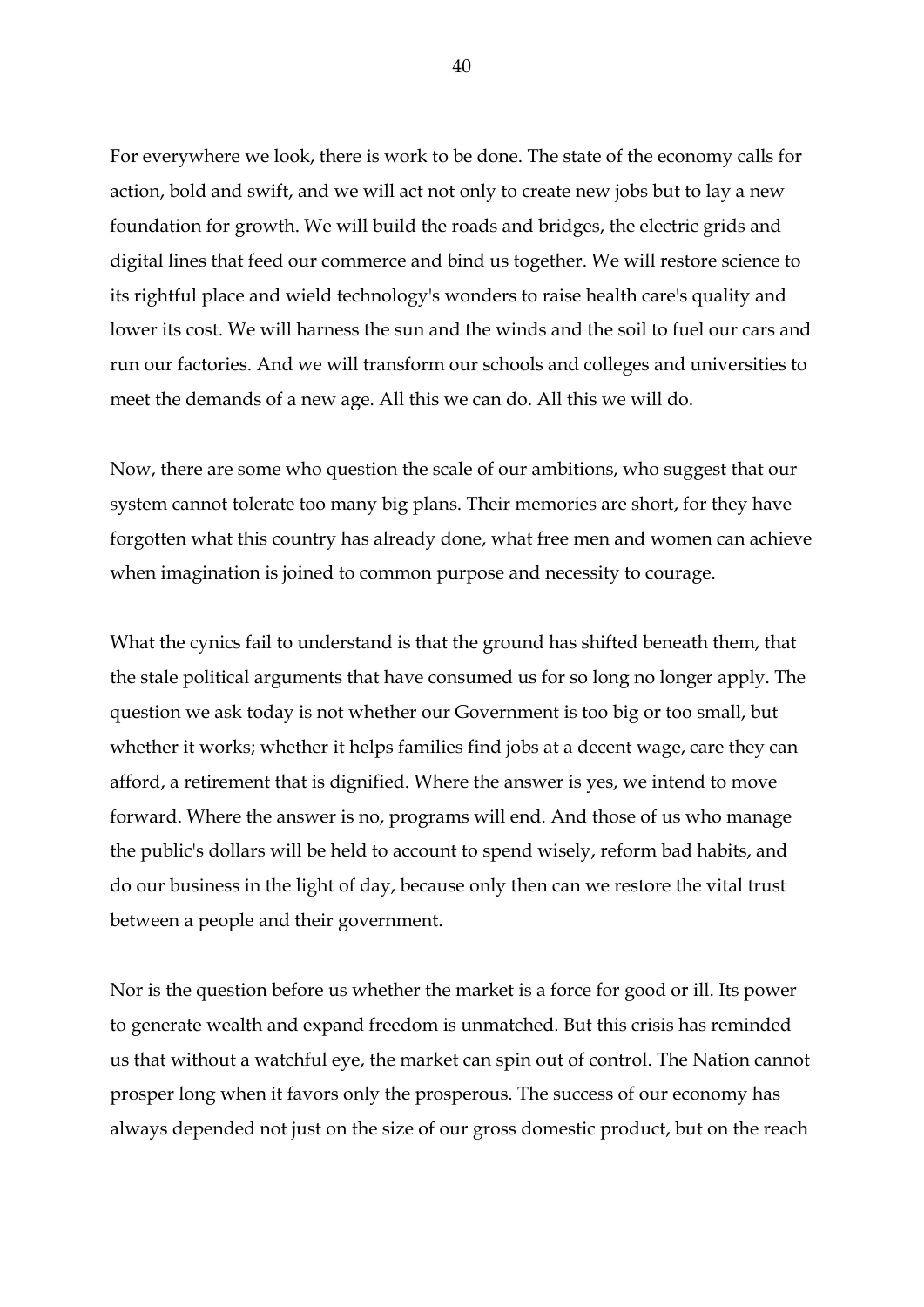of our prosperity, on our ability to extend opportunity to every willing heart, not out of charity, but because it is the surest route to our common good.

As for our common defense, we reject as false the choice between our safety and our ideals. Our Founding Fathers, faced with perils that we can scarcely imagine, drafted a charter to assure the rule of law and the rights of man, a charter expanded by the blood of generations. Those ideals still light the world, and we will not give them up for expedience's sake. And so to all the other peoples and governments who are watching today, from the grandest capitals to the small village where my father was born, know that America is a friend of each nation and every man, woman, and child who seeks a future of peace and dignity, and we are ready to lead once more.

Recall that earlier generations faced down fascism and communism not just with missiles and tanks but with sturdy alliances and enduring convictions. They understood that our power alone cannot protect us, nor does it entitle us to do as we please. Instead, they knew that our power grows through its prudent use. Our security emanates from the justness of our cause, the force of our example, the tempering qualities of humility and restraint.

We are the keepers of this legacy. Guided by these principles once more, we can meet those new threats that demand even greater effort, even greater cooperation and understanding between nations. We will begin to responsibly leave Iraq to its people and forge a hard-earned peace in Afghanistan. With old friends and former foes, we will work tirelessly to lessen the nuclear threat and roll back the specter of a warming planet. We will not apologize for our way of life, nor will we waver in its defense. And for those who seek to advance their aims by inducing terror and slaughtering innocents, we say to you now that our spirit is stronger and cannot be broken. You cannot outlast us, and we will defeat you.

For we know that our patchwork heritage is a strength, not a weakness. We are a nation of Christians and Muslims, Jews and Hindus and nonbelievers. We are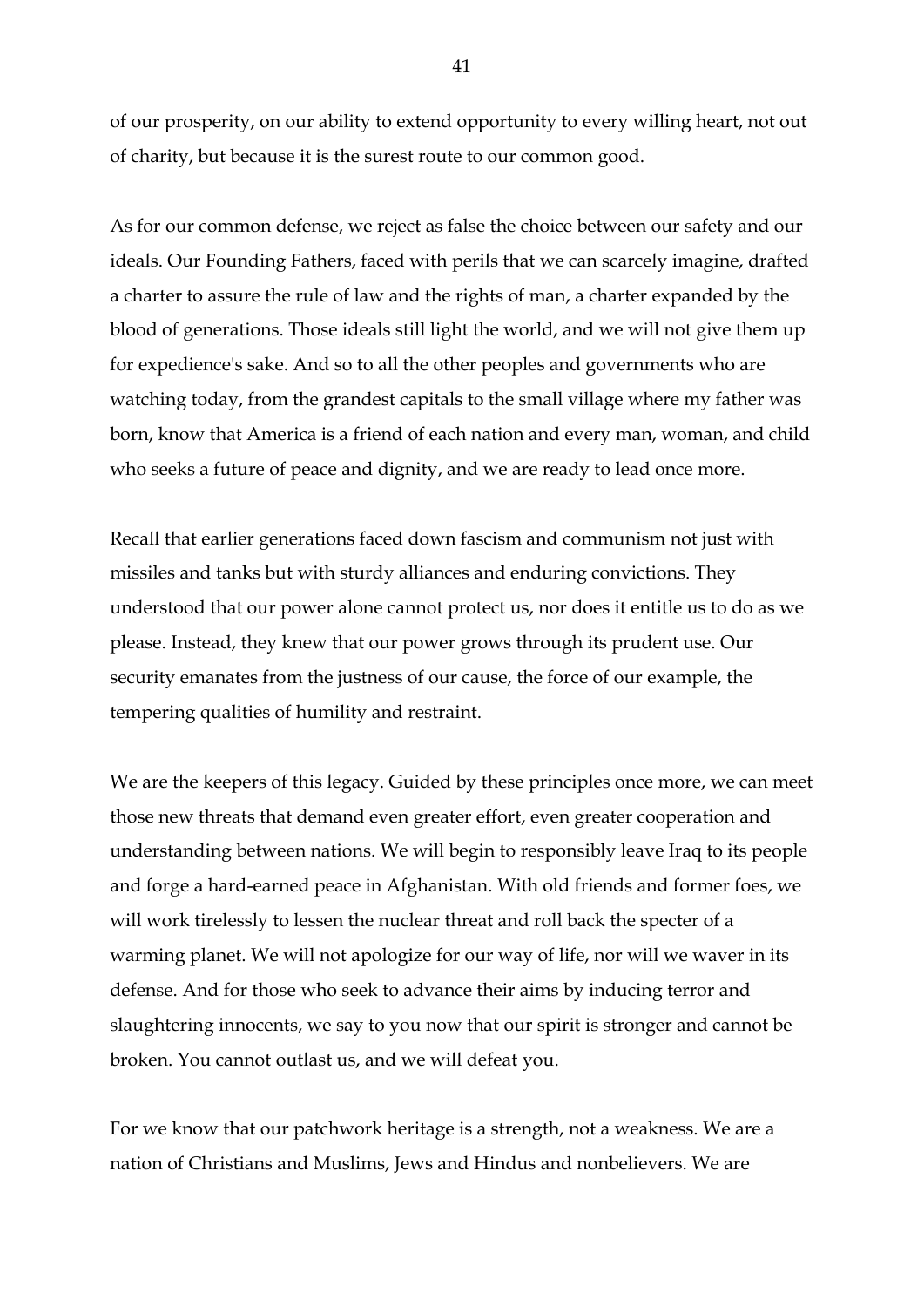shaped by every language and culture, drawn from every end of this Earth. And because we have tasted the bitter swill of civil war and segregation and emerged from that dark chapter stronger and more united, we cannot help but believe that the old hatreds shall someday pass, that the lines of tribe shall soon dissolve; that as the world grows smaller, our common humanity shall reveal itself, and that America must play its role in ushering in a new era of peace.

To the Muslim world, we seek a new way forward based on mutual interest and mutual respect. To those leaders around the globe who seek to sow conflict or blame their society's ills on the West, know that your people will judge you on what you can build, not what you destroy. To those who cling to power through corruption and deceit and the silencing of dissent, know that you are on the wrong side of history, but that we will extend a hand if you are willing to unclench your fist.

To the people of poor nations, we pledge to work alongside you to make your farms flourish and let clean waters flow, to nourish starved bodies and feed hungry minds. And to those nations like ours that enjoy relative plenty, we say we can no longer afford indifference to suffering outside our borders, nor can we consume the world's resources without regard to effect, for the world has changed, and we must change with it.

As we consider the road that unfolds before us, we remember with humble gratitude those brave Americans who, at this very hour, patrol far-off deserts and distant mountains. They have something to tell us today, just as the fallen heroes who lie in Arlington whisper through the ages. We honor them not only because they are guardians of our liberty, but because they embody the spirit of service, a willingness to find meaning in something greater than themselves. And yet at this moment, a moment that will define a generation, it is precisely this spirit that must inhabit us all.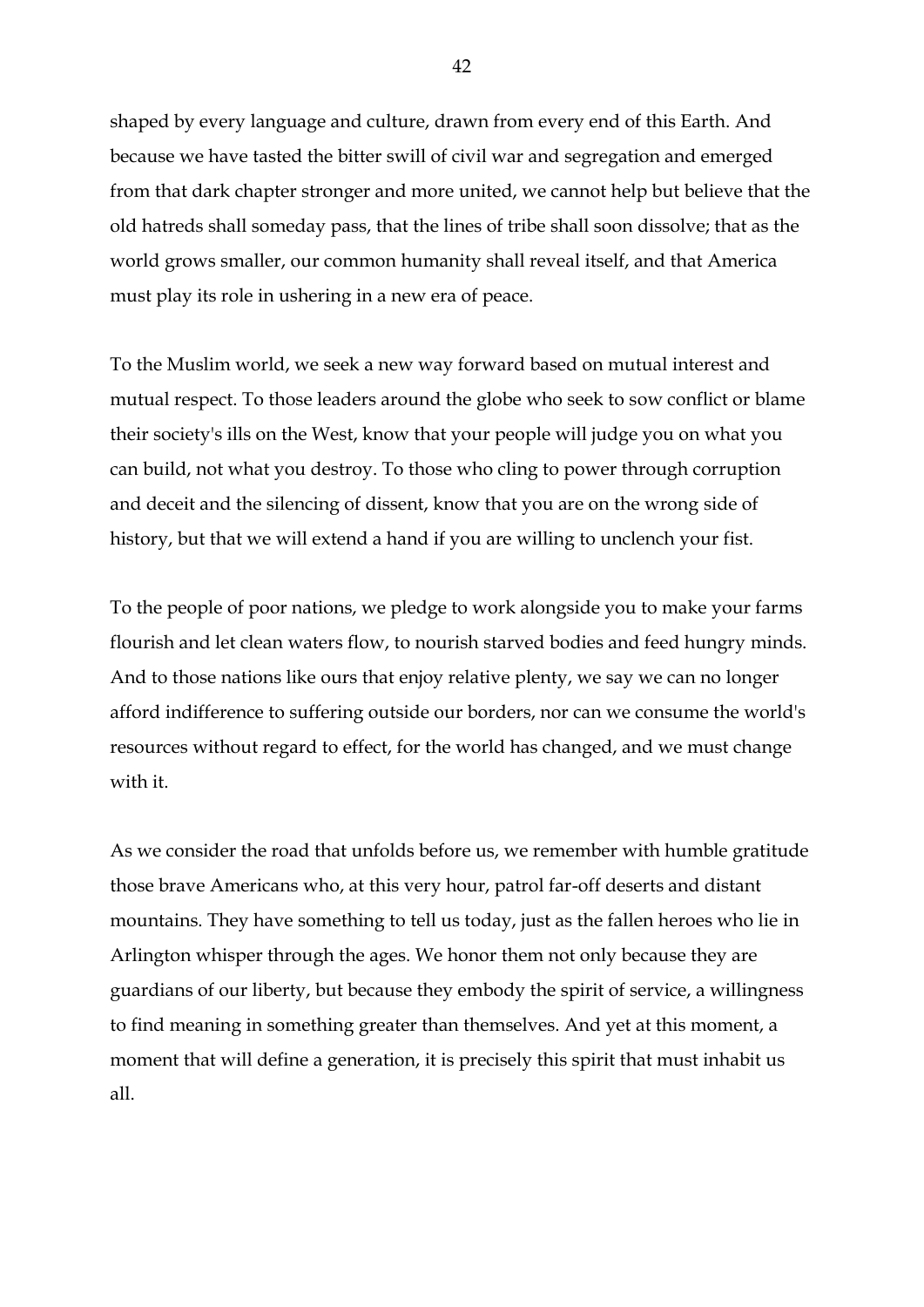For as much as Government can do and must do, it is ultimately the faith and determination of the American people upon which this Nation relies. It is the kindness to take in a stranger when the levees break, the selflessness of workers who would rather cut their hours than see a friend lose their job, which sees us through our darkest hours. It is the firefighter's courage to storm a stairway filled with smoke, but also a parent's willingness to nurture a child, that finally decides our fate.

Our challenges may be new. The instruments with which we meet them may be new. But those values upon which our success depends--honesty and hard work, courage and fair play, tolerance and curiosity, loyalty and patriotism--these things are old. These things are true. They have been the quiet force of progress throughout our history. What is demanded then is a return to these truths. What is required of us now is a new era of responsibility, a recognition on the part of every American that we have duties to ourselves, our Nation, and the world. Duties that we do not grudgingly accept but, rather, seize gladly, firm in the knowledge that there is nothing so satisfying to the spirit, so defining of our character, than giving our all to a difficult task.

This is the price and the promise of citizenship. This is the source of our confidence, the knowledge that God calls on us to shape an uncertain destiny. This is the meaning of our liberty and our creed; why men and women and children of every race and every faith can join in celebration across this magnificent Mall, and why a man whose father less than 60 years ago might not have been served at a local restaurant can now stand before you to take a most sacred oath.

So let us mark this day with remembrance of who we are and how far we have traveled. In the year of America's birth, in the coldest of months, a small band of patriots huddled by dying campfires on the shores of an icy river. The Capital was abandoned. The enemy was advancing. The snow was stained with blood. At a moment when the outcome of our Revolution was most in doubt, the Father of our Nation ordered these words be read to the people: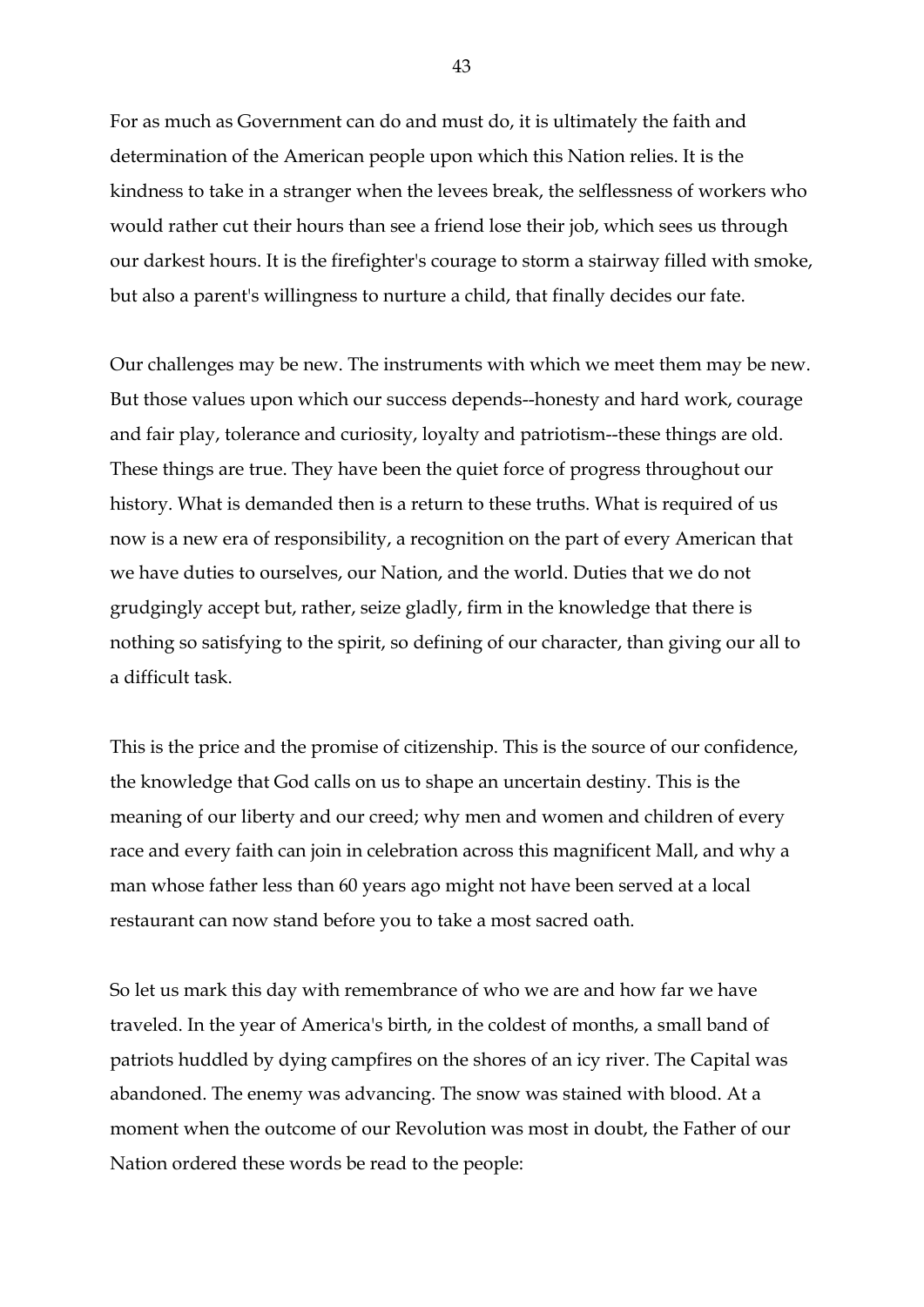"Let it be told to the future world . . . that in the depth of winter, when nothing but hope and virtue could survive . . . that the city and the country, alarmed at one common danger, came forth to meet [it]."

America, in the face of our common dangers, in this winter of our hardship, let us remember these timeless words. With hope and virtue, let us brave once more the icy currents and endure what storms may come. Let it be said by our children's children that when we were tested, we refused to let this journey end; that we did not turn back, nor did we falter. And with eyes fixed on the horizon and God's grace upon us, we carried forth that great gift of freedom and delivered it safely to future generations.

Thank you. God bless you, and God bless the United States of America.

### Appendix 5: Donald Trump's inaugural address

Chief Justice Roberts, President Carter, President Clinton, President Bush, President Obama, fellow Americans, and people of the world: Thank you.

We, the citizens of America, are now joined in a great national effort to rebuild our country and restore its promise for all of our people. Together, we will determine the course of America and the world for many, many years to come. We will face challenges, we will confront hardships, but we will get the job done.

Every 4 years, we gather on these steps to carry out the orderly and peaceful transfer of power, and we are grateful to President Obama and First Lady Michelle Obama for their gracious aid throughout this transition. They have been magnificent. Thank you.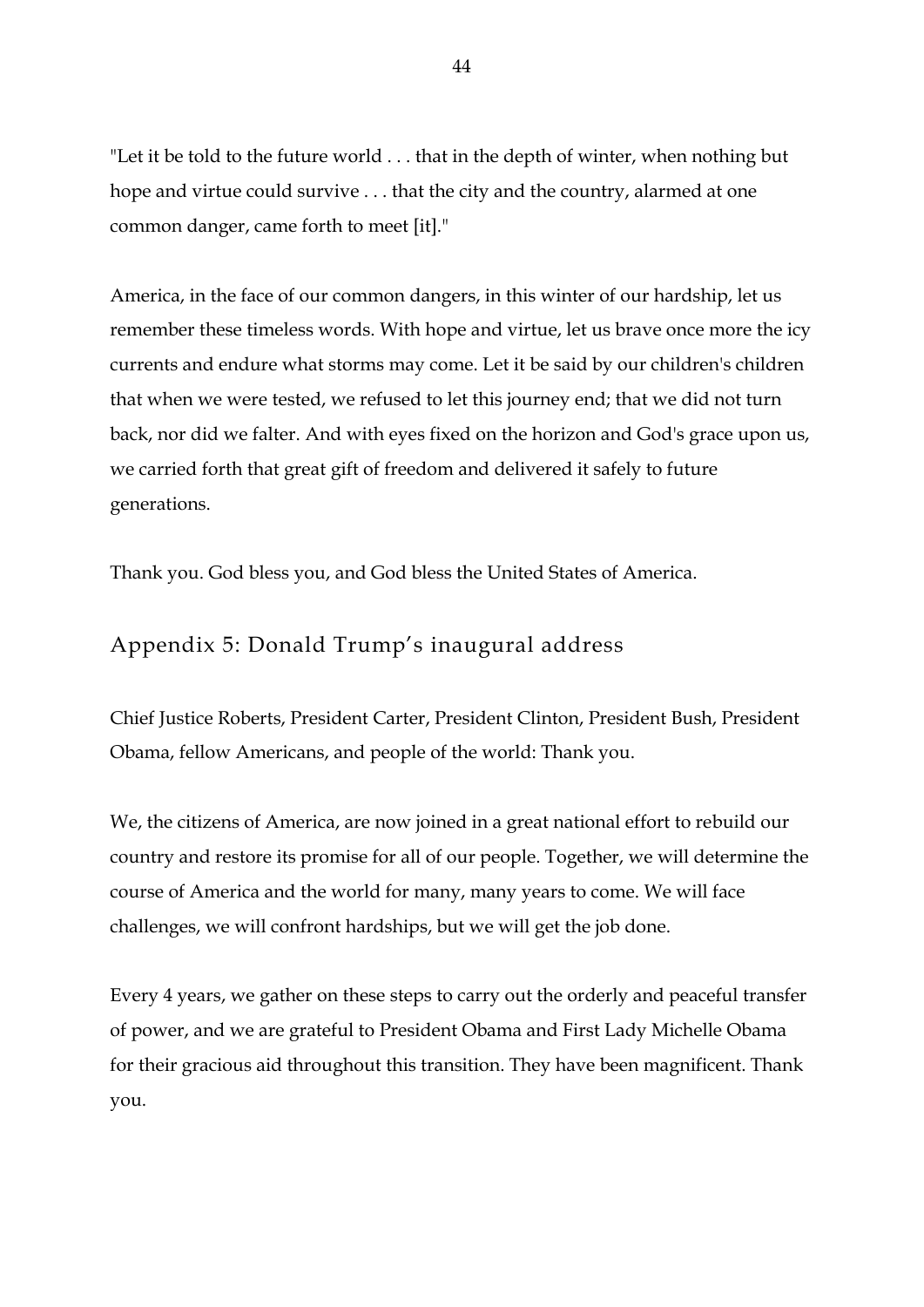Today's ceremony, however, has very special meaning. Because today we are not merely transferring power from one administration to another or from one party to another, but we are transferring power from Washington, DC, and giving it back to you, the people.

For too long, a small group in our Nation's Capital has reaped the rewards of Government while the people have borne the cost. Washington flourished, but the people did not share in its wealth. Politicians prospered, but the jobs left, and the factories closed. The establishment protected itself, but not the citizens of our country. Their victories have not been your victories; their triumphs have not been your triumphs; and while they celebrated in our Nation's Capital, there was little to celebrate for struggling families all across our land.

That all changes, starting right here and right now, because this moment is your moment: It belongs to you. It belongs to everyone gathered here today and everyone watching all across America. This is your day. This is your celebration. And this, the United States of America, is your country.

What truly matters is not which party controls our Government, but whether our Government is controlled by the people. January 20, 2017, will be remembered as the day the people became the rulers of this Nation again. The forgotten men and women of our country will be forgotten no longer. Everyone is listening to you now.

You came by the tens of millions to become part of a historic movement the likes of which the world has never seen before. At the center of this movement is a crucial conviction: that a nation exists to serve its citizens. Americans want great schools for their children, safe neighborhoods for their families, and good jobs for themselves. These are just and reasonable demands of righteous people and a righteous public.

But for too many of our citizens, a different reality exists: Mothers and children trapped in poverty in our inner cities; rusted-out factories scattered like tombstones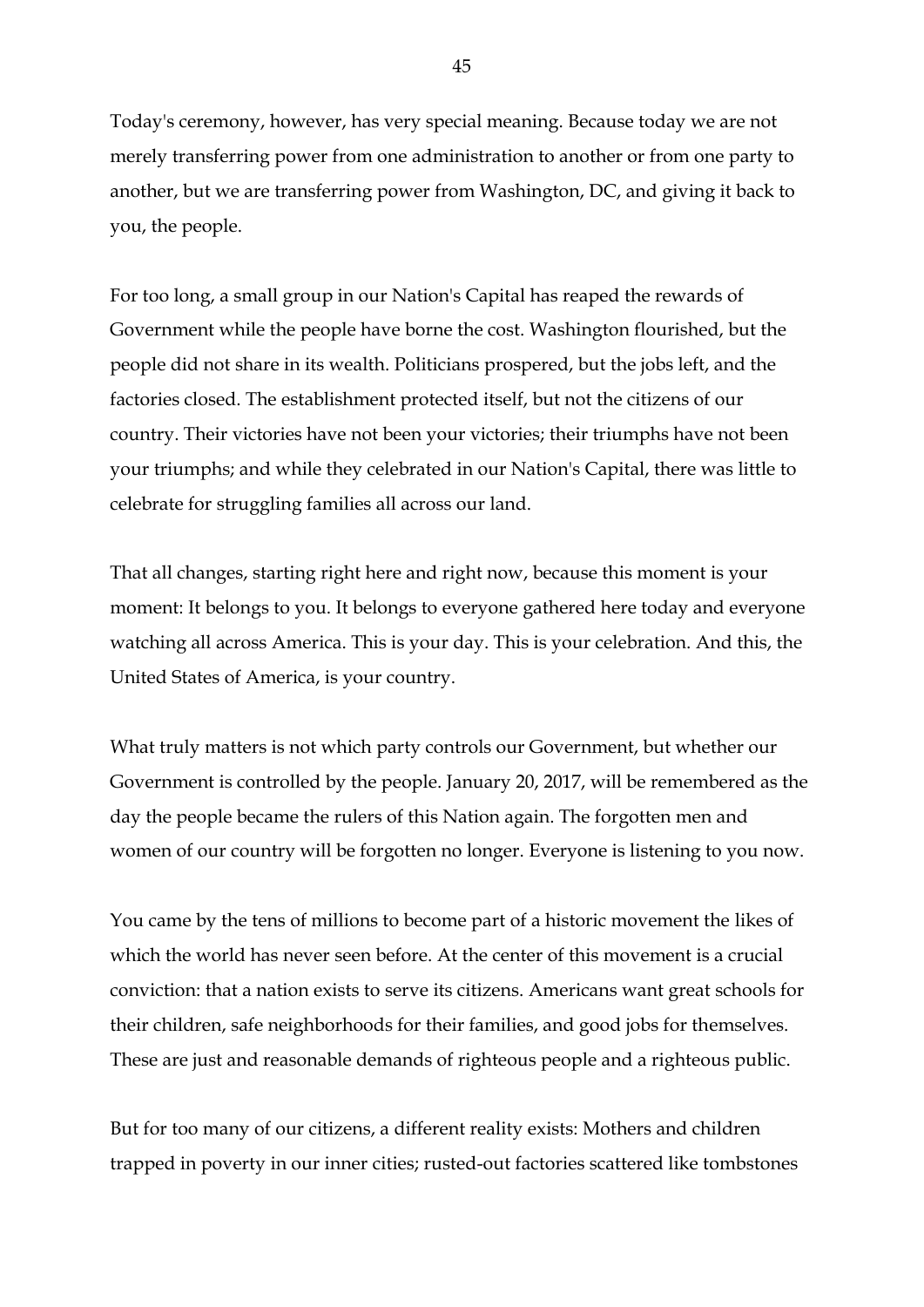across the landscape of our Nation; an education system, flush with cash, but which leaves our young and beautiful students deprived of all knowledge; and the crime and the gangs and the drugs that have stolen too many lives and robbed our country of so much unrealized potential.

This American carnage stops right here and stops right now. We are one Nation, and their pain is our pain, their dreams are our dreams, and their success will be our success. We share one heart, one home, and one glorious destiny.

The oath of office I take today is an oath of allegiance to all Americans.

For many decades, we've enriched foreign industry at the expense of American industry, subsidized the armies of other countries while allowing for the very sad depletion of our military. We've defended other nations' borders while refusing to defend our own and spent trillions and trillions of dollars overseas while America's infrastructure has fallen into disrepair and decay. We've made other countries rich while the wealth, strength, and confidence of our country has dissipated over the horizon.

One by one, the factories shuttered and left our shores, with not even a thought about the millions and millions of American workers that were left behind. The wealth of our middle class has been ripped from their homes and then redistributed all across the world.

But that is the past. And now we are looking only to the future.

We, assembled here today, are issuing a new decree to be heard in every city, in every foreign capital, and in every hall of power. From this day forward, a new vision will govern our land. From this this day forward, it's going to be only America first. America first.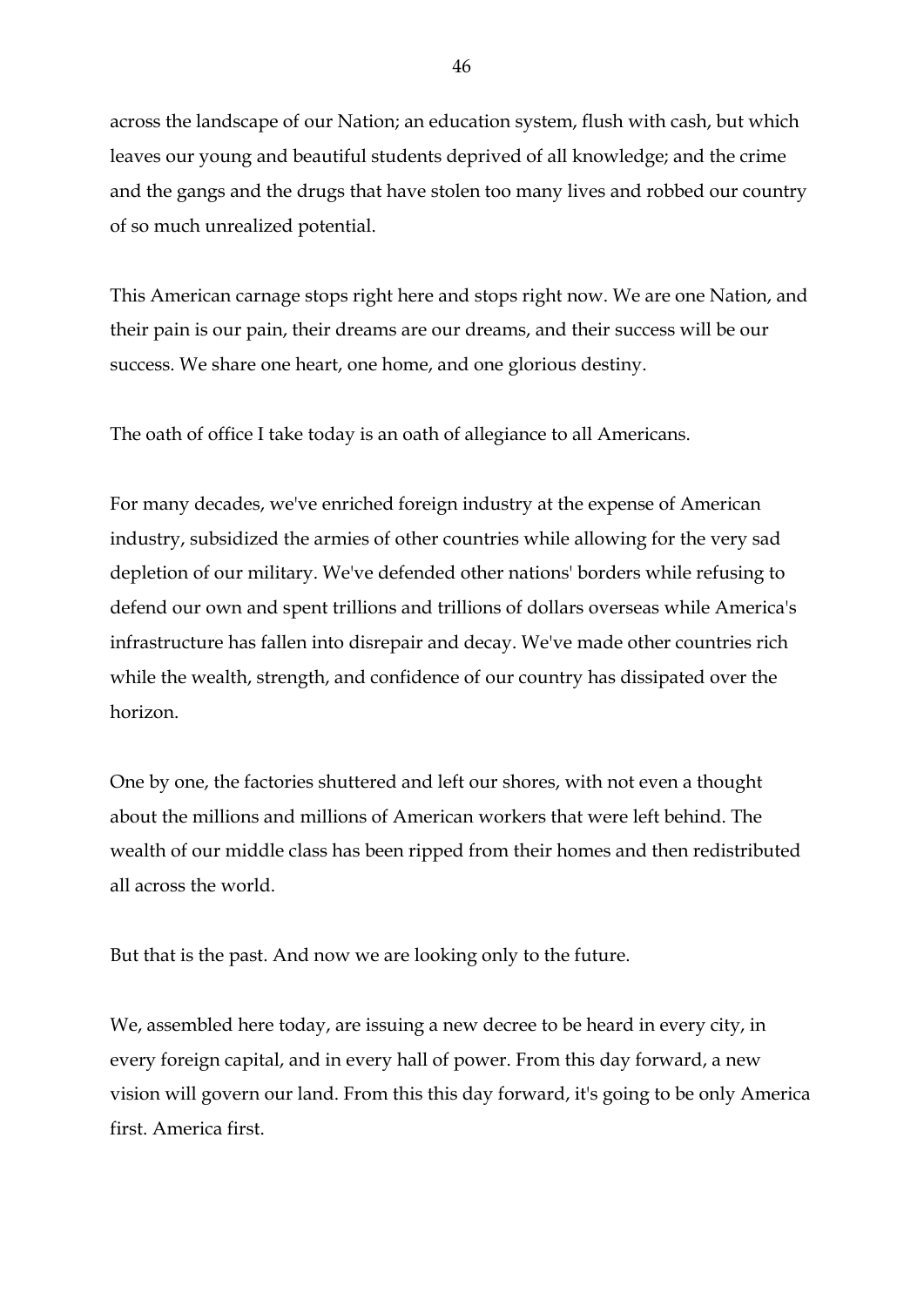Every decision on trade, on taxes, on immigration, on foreign affairs, will be made to benefit American workers and American families.

We must protect our borders from the ravages of other countries making our products, stealing our companies, and destroying our jobs. Protection will lead to great prosperity and strength. I will fight for you with every breath in my body, and I will never, ever let you down.

America will start winning again, winning like never before. We will bring back our jobs. We will bring back our borders. We will bring back our wealth. And we will bring back our dreams.

We will build new roads and highways and bridges and airports and tunnels and railways all across our wonderful Nation.

We will get our people off of welfare and back to work, rebuilding our country with American hands and American labor. We will follow two simple rules: Buy American and hire American.

We will seek friendship and good will with the nations of the world, but we do so with the understanding that it is the right of all nations to put their own interests first. We do not seek to impose our way of life on anyone, but rather to let it shine as an example—we will shine—for everyone to follow.

We will reinforce old alliances and form new ones and unite the civilized world against radical Islamic terrorism, which we will eradicate completely from the face of the Earth.

At the bedrock of our politics will be a total allegiance to the United States of America, and through our loyalty to our country, we will rediscover our loyalty to each other. When you open your heart to patriotism, there is no room for prejudice.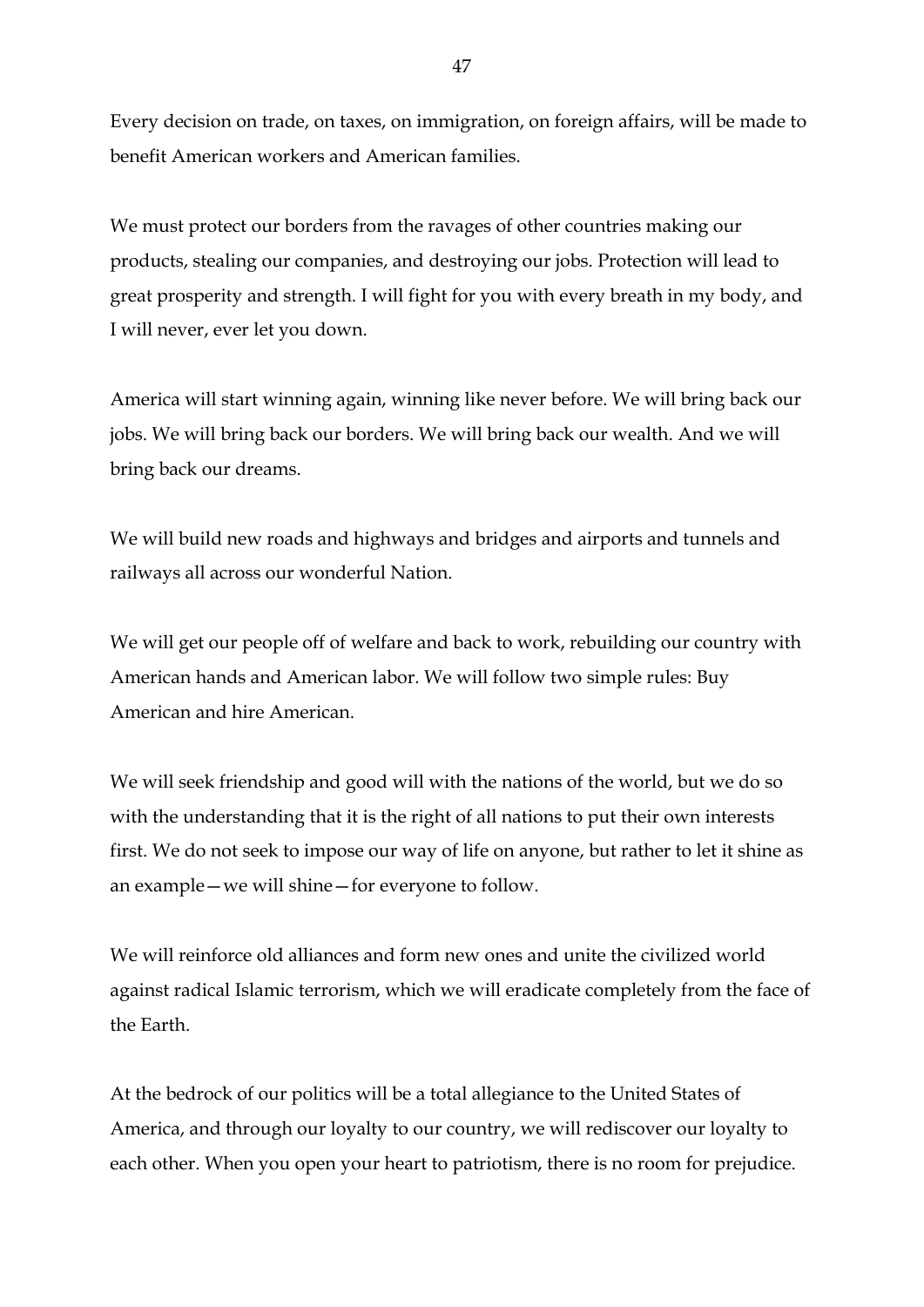The Bible tells us, "How good and pleasant it is when God's people live together in unity." We must speak our minds openly, debate our disagreements honestly, but always pursue solidarity. When America is united, America is totally unstoppable. There should be no fear: We are protected, and we will always be protected. We will be protected by the great men and women of our military and law enforcement, and most importantly, we will be protected by God.

Finally, we must think big and dream even bigger. In America, we understand that a nation is only living as long as it is striving.

We will no longer accept politicians who are all talk and no action, constantly complaining, but never doing anything about it. The time for empty talk is over. Now arrives the hour of action.

Do not allow anyone to tell you that it cannot be done. No challenge can match the heart and fight and spirit of America. We will not fail. Our country will thrive and prosper again.

We stand at the birth of a new millennium, ready to unlock the mysteries of space, to free the Earth from the miseries of disease, and to harness the energies, industries, and technologies of tomorrow. A new national pride will stir our souls, lift our sights, and heal our divisions.

It's time to remember that old wisdom our soldiers will never forget: that whether we are Black or Brown or White, we all bleed the same red blood of patriots, we all enjoy the same glorious freedoms, and we all salute the same great American flag.

And whether a child is born in the urban sprawl of Detroit or the windswept plains of Nebraska, they look up at the same night sky, they fill their heart with the same dreams, and they are infused with the breath of life by the same almighty Creator.